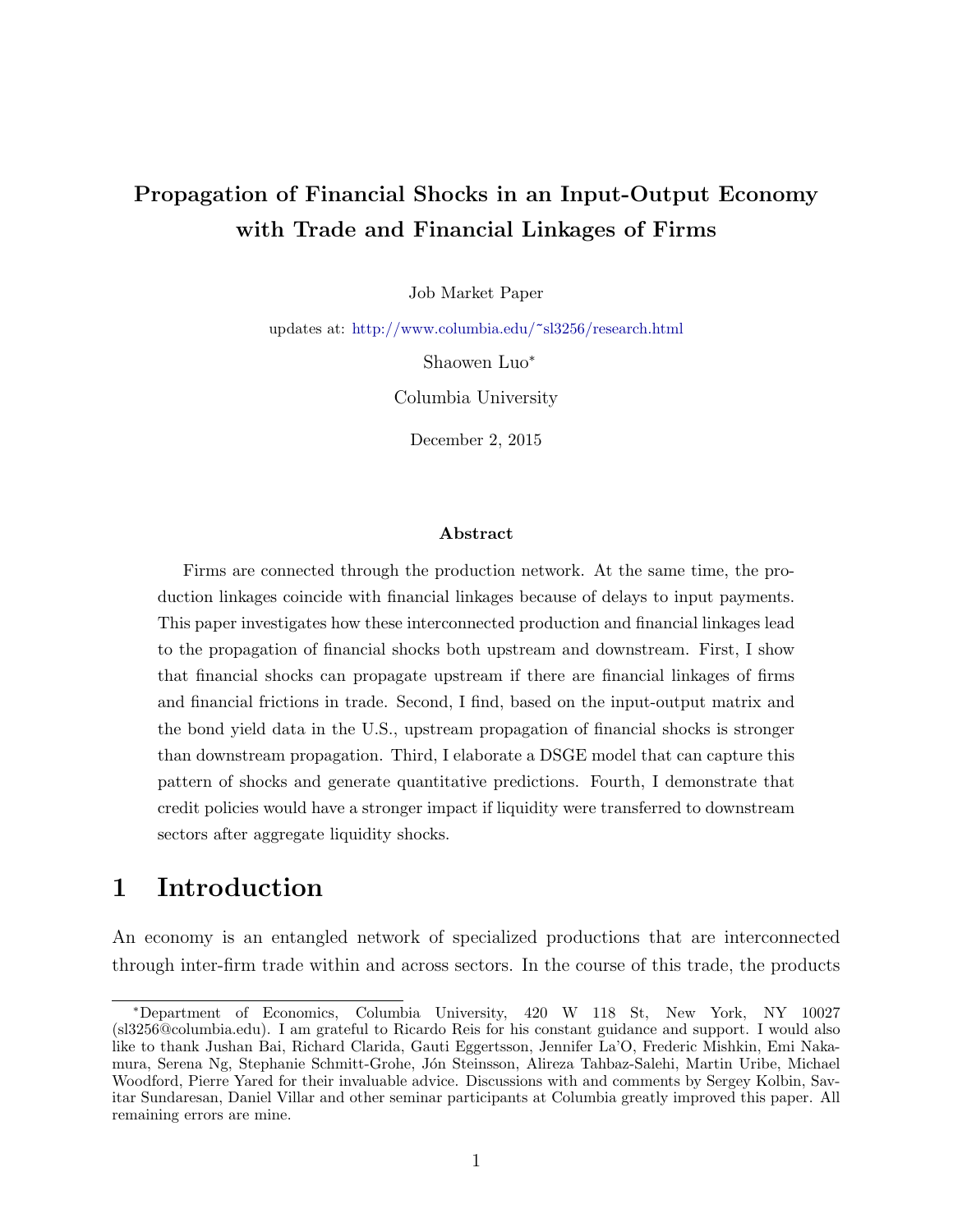of one firm may be purchased and consumed by another firm as inputs. In addition, there is often a waiting period between the moment in which a cost is incurred and the later point at which cash flow materializes. In this way, the production network also creates and sustains a trade credit network. An idiosyncratic financial shock may therefore spread through the production and financial linkages of firms. It is necessary to determine how the interaction between the production network and the trade credit network affects the propagation of financial shocks.

The automotive industry crisis of 2008-2010 offers an example of how a financial shock to one firm impacts its suppliers and customers. First, a financial shock to a firm may reduce its demand for the goods and services of its suppliers. For example, General Motors Co. significantly reduced its demand owing to a severe liquidity problem.<sup>[1](#page-0-0)</sup> Consequently, American Axle & Manufacturing Holdings Inc., one of the major suppliers of GM, experienced a net loss of \$11[2](#page-0-0).1 million in the fourth quarter of  $2008<sup>2,3</sup>$  $2008<sup>2,3</sup>$  $2008<sup>2,3</sup>$  Second, when a firm experiences a financial shock, it may postpone repaying trade credit to its suppliers and reduce the provi-sion of trade credit to its customers.<sup>[4](#page-0-0)</sup> For example, General Motors Co. and Chrysler Group LLC. had in excess of \$21 billion in domestic trade payables as of September 30, 2008.<sup>[5](#page-0-0)</sup> The failure to meet these payments soon crippled GM's suppliers during the crisis.

This paper builds an input-output model with trade credit to facilitate the study of the propagation of financial shocks. To begin with, a simple network model is presented in an effort to explain the mechanism behind the propagation of financial shocks, specifically a static model with a vertical production network structure and financial linkages among firms. To capture financial frictions, I assume that firms have a working capital requirement on inputs, and thus need to pay wages and intermediate input costs in advance of production. To satisfy this requirement, firms acquire loans as well as trade credit from suppliers. Accordingly, firms are financially interlocked through trade: suppliers can use payments from customers as working capital, while at the same time the balance sheets of trading parties become interlocked through accounts-payable and accounts-receivable.

My model shows that the production and financial linkages among firms serve to propagate financial shocks both upstream and downstream. A positive borrowing cost shock to

<sup>&</sup>lt;sup>1</sup>A combination of tight credit and declining sales caused the crisis in the U.S. auto industry from 2008 to 2010. This paper focuses on the impact of credit contraction in the production network.

<sup>2</sup>"American Axle CEO: '2008 Is the Year From Hell'." 30 January 2009, Dow Jones International News.

<sup>3</sup>Similarly, in the 1997 Korean financial crisis, Kia Motors suffered liquidity problems that affected its 16,000 domestic suppliers. Source: "South Korea's Kia Buckles, And Suppliers Begin to Break." 22 August 1997, The Wall Street Journal.

<sup>4</sup>Trade credit is the single most important source of external finance for firms [\(Boissay and Gropp](#page-37-0) [\(2007\)](#page-37-0)). Trade credits are short-term loans that a supplier provides to a customer upon purchase of its product, and that thus constitute a form of deferred payment. A discussion of trade credit is provided in Appendix [A.](#page-40-0)

<sup>&</sup>lt;sup>5</sup> "US CREDIT - A GM failure risks more debt losses, default chain." 11 December 2008, Reuters News.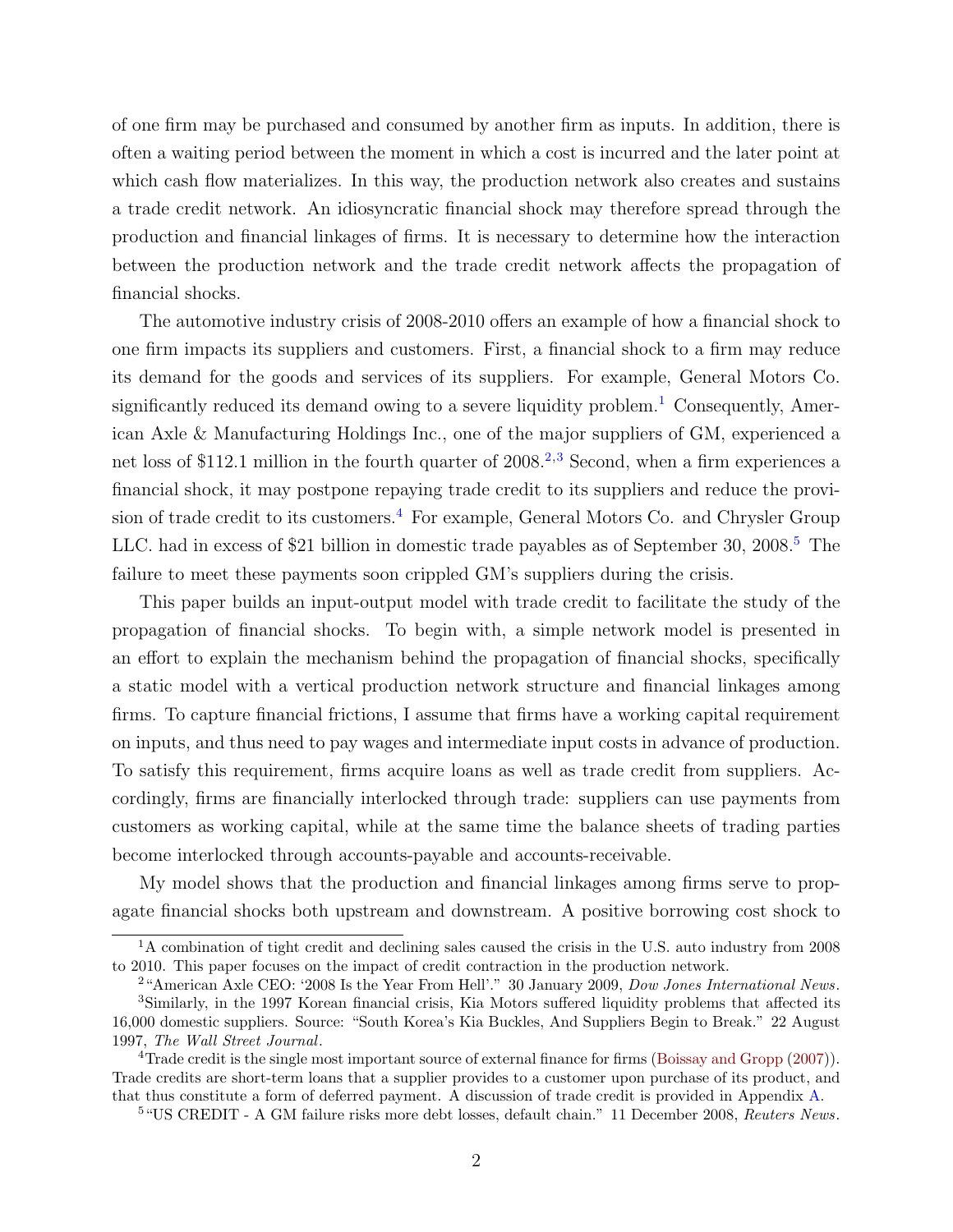loans increases the input cost, reduces intermediate input demand and affects intermediate input suppliers. This is upstream propagation. The same shock increases the production price, which creates supply impact and affects product consumers. This is downstream propagation. The mechanisms behind these processes are as follows.

Two countervailing effects determine the extent of upstream propagation following a positive borrowing cost shock: the income effect decreases intermediate input demand, since production falls on account of the financial distress; the substitution effect, on the other hand, increases intermediate input demand. Because of delays to intermediate input payments, the marginal cost of intermediate input is less sensitive to borrowing cost shocks than is the marginal cost of labor. Consequently, firms will substitute labor with intermediate inputs after the shock. An important aspect of trade credit is that it amplifies the substitution effect and attenuates upstream propagation of a shock.

In like manner, two countervailing effects determine the extent of downstream propagation following a shock: the cost effect increases product price, while the discount effect decreases product price. Products are sold to downstream firms, which make early payments, and to households, which make late payments. Because producers value early payments, there is a price discount for downstream firms. Here again, trade credit plays a significant role, this time by weakening the discount effect and amplifying downstream propagation. The relative strength of upstream versus downstream propagation therefore depends on the level of trade credit.

Next I examine whether upstream or downstream propagation of financial shocks is revealed in the data, which in my analysis suggests that upstream propagation of financial shocks is stronger than downstream propagation. Using changes in sectoral bond yields as an indicator of idiosyncratic financial shocks to each sector, I find that sectors are more sensitive to financial shocks that hit their customers than to shocks that hit their suppliers. A 1% change in the bond yield of the customers of a sector generates a negative 0.17% output change in the focal sector. The same shock hit the sector's suppliers, by contrast, has no significant impact on the focal sector.

Afterwards, I use a DSGE model to numerically examine the transmission of idiosyncratic financial shocks. The input-output structure is standard (and follows that of [Long and](#page-39-0) [Plosser](#page-39-0) [\(1983\)](#page-39-0) or [Acemoglu et al.](#page-37-1) [\(2012\)](#page-37-1)). In the economy, firms issue claims in order to purchase capital and acquire loans in order to satisfy their working capital requirements. Financial intermediaries supply liquidity to firms and face balance sheet constraints that are endogenously determined, in keeping with the framework developed by [Gertler and Karadi](#page-38-0) [\(2011\)](#page-38-0). Moreover, firms share liquidity with other firms through trade credit, just as in my static model, while they retain some flexibility for adjusting the level of trade credit.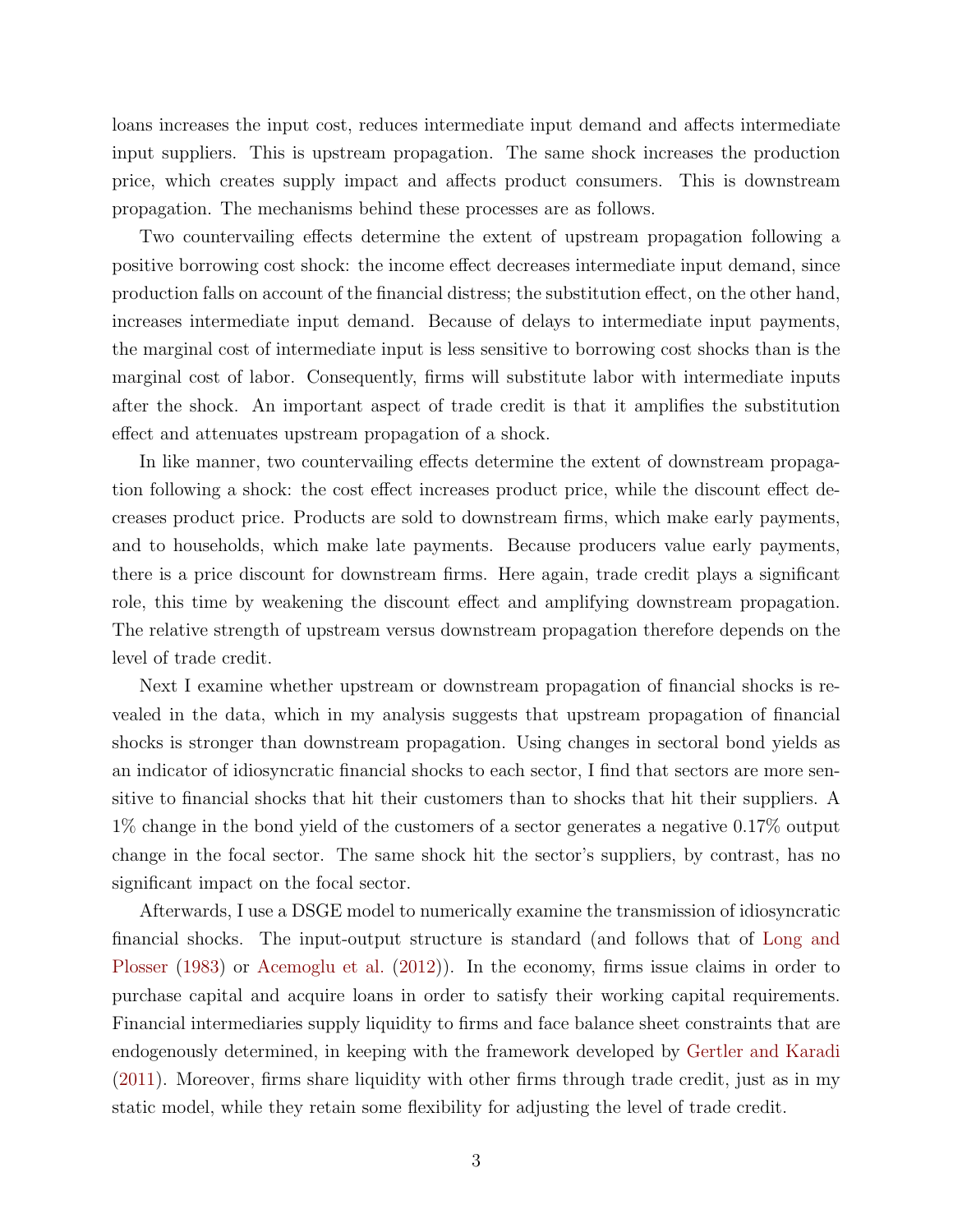By analyzing the model, I find the following results. This model indicates that the upstream propagation of financial shocks is stronger than the downstream propagation. It also demonstrates that trade credit increases the output correlation of firms. Furthermore, compared with a representative firm model, aggregate variables in the network model are more responsive to shocks of all kinds. The input-output structure generates a strong amplification effect on the aggregate impact of shocks.

Finally, the policy implication of my model is that credit policies would have a stronger impact if liquidity were transferred to downstream sectors after aggregate liquidity shocks. According to [Gertler and Karadi](#page-38-0) [\(2011\)](#page-38-0), the severity of a recession could be mitigated if policymakers were to supply liquidity during extreme economic conditions.[6](#page-0-0) Such was the thinking behind the policy whereby Federal Reserve loans to private entities and other central banks reached \$1.5 trillion by the end of 2008 in the wake of the Lehman Brothers bankruptcy [\(Price](#page-39-1) [\(2012\)](#page-39-1)). However, which types of sectors or institutions should policymakers supply liquidity to? The implications of credit policies that channel liquidity to specific sectors or firms cannot be well studied by means of a representative firm model, though they can be investigated using my model.[7](#page-0-0) My findings here suggest that it would be optimal if policymakers target liquidity in downstream sectors following an aggregate liquidity shock,[8](#page-0-0) since the financial condition of downstream sectors is more important systemically, given that financial shocks mainly propagate upstream. For example, credit policies that supply liquidity to the construction sector would have stronger impacts than those to the utility sector after a uniform liquidity contraction across sectors.

Literature review. To my knowledge, this is the first paper that studies the input-output structure and trade-credit network in a general equilibrium framework. This project fits into three strands of literature, namely (1) production networks; (2) trade credit; and (3) financial frictions. [Long and Plosser](#page-39-0) [\(1983\)](#page-39-0) inaugurated the study of sectoral co-movements

<sup>&</sup>lt;sup>6</sup>There are well-documented instances when just this policy was implemented. Thus, for example, the Federal Reserve granted the Continental Illinois National Bank and Trust Company access to the discount window from May 1984 through February 1985 despite the company's effective insolvency, and in an earlier instance, in 1970, it indirectly channeled credit to the commercial papers market in order to relieve the financial stress on the Penn Central Transportation Co. [\(Price](#page-39-1) [\(2012\)](#page-39-1)). The bailout of General Motors Co. in 2009 undoubtedly saved that firm's suppliers from bankruptcy. Nonetheless, during the 1997 Korean financial crisis, Kia's suppliers complained that the liquidity injected into the banking system by Korea's central bank had failed to reach them. Source: "Auto Suppliers Turn Around: New Credit, Quick Restructurings of GM and Chrysler Sustained Parts Makers." 26 December 2009, The Wall Street Journal. "South Korea's Kia Buckles, And Suppliers Begin to Break." 22 August, 1997, The Wall Street Journal.

<sup>7</sup>Using a heterogeneous agent model, [Reis](#page-39-2) [\(2009\)](#page-39-2) suggests that providing credit to traders in securities markets can restore liquidity with fewer government funds than extending credit to the originators of loans.

<sup>8</sup>Naturally, political barriers could complicate supplying liquidity to specific firms or sectors, though the fact is that policymakers do provide liquidity in this way during extreme economic conditions (such as the examples provided in footnotes 5 and 6).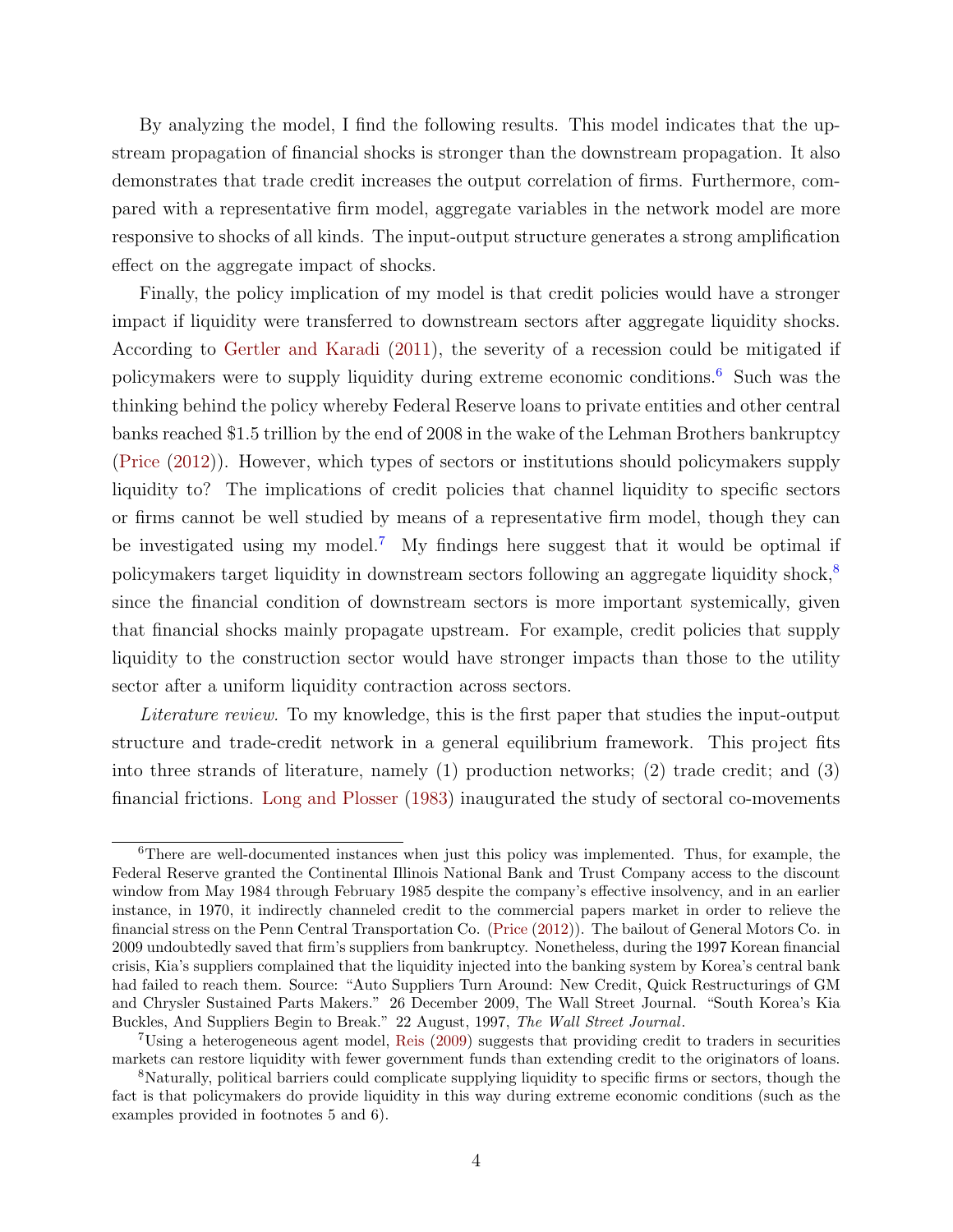using a network model, sowing the seeds of a rich literature that has focused on the aggregate volatility generated by idiosyncratic shocks.<sup>[9](#page-0-0)</sup> As presented by [di Giovanni et al.](#page-38-1)  $(2014)$ , there are two effects that are at work. First, idiosyncratic shocks have sizeable aggregate effects if there are strong input-output linkages between firms, which is the linkages effect [\(Bak](#page-37-2) [et al.](#page-37-2) [\(1993\)](#page-37-2), [Horvath](#page-38-2) [\(1998,](#page-38-2) [2000\)](#page-38-3), [Dupor](#page-38-4) [\(1999\)](#page-38-4), [Shea](#page-39-3) [\(2002\)](#page-39-3), [Conley and Dupor](#page-37-3) [\(2003\)](#page-37-3), [Foerster et al.](#page-38-5) [\(2011\)](#page-38-5), [Acemoglu et al.](#page-37-1) [\(2012,](#page-37-1) [2015b\)](#page-37-4), [Jones](#page-38-6) [\(2011,](#page-38-6) [2012\)](#page-38-7) etc.). Second, idiosyncratic shocks can directly contribute to aggregate fluctuations, which is the direct effect [\(Jovanovic](#page-39-4) [\(1987\)](#page-39-4), [Gabaix](#page-38-8) [\(2011\)](#page-38-8), [Carvalho and Gabaix](#page-37-5) [\(2013\)](#page-37-5)). Of particular note here is the study by [Acemoglu et al.](#page-37-6) [\(2015a\)](#page-37-6) of the propagation of supply and demand shocks through input-output and geographic networks. My predictions for the propagation of these types of shocks are consistent with their work. My emphasis, however, is on the transmission of financial shocks in the input-output structure.

In research on the production network, financial frictions were not considered until the study by [Bigio and La'O](#page-37-7) [\(2013\)](#page-37-7), following which [Su](#page-39-5) [\(2014\)](#page-39-5) and this paper represent contributions to network-based approaches to the amplification of financial shocks. Aside from the questions these three papers focus on, the nature of the financial friction in these three papers is also different. Unlike [Bigio and La'O](#page-37-7) [\(2013\)](#page-37-7), my approach takes into account financial linkages of firms and establishes a micro foundation for the financial sector. And while [Su](#page-39-5) [\(2014\)](#page-39-5) presents a network model that accommodates financial frictions in the capital input, he does not account for financial frictions in trade, for which reason his model is allocationally equivalent to a horizontal one and can only describe the downstream propagation of financial shocks.

Second, several theories have been put forward to explain why suppliers provide trade credit to customers (e.g. [Peterson and Rajan](#page-39-6) [\(1997\)](#page-39-6), [Burkart and Ellingsen](#page-37-8) [\(2004\)](#page-37-8), [Cunat](#page-38-9) [\(2007\)](#page-38-9)). My analysis follows that of [Kiyotaki and Moore](#page-39-7) [\(1997\)](#page-39-7) in emphasizing the role of trade credit in the propagation of shocks. Regarding the third strand of inquiry, financial frictions have been extensively studied in the literature on the 2008 financial crisis (e.g. [Gertler and Karadi](#page-38-0) [\(2011\)](#page-38-10), Cúrdia and Woodford (2011)). This paper builds on these previous approaches in order to elaborate a heterogeneous firm model for the study of the impact of idiosyncratic and aggregate financial shocks.

In what follows, Section 2 presents a simple static model to illustrate the propagation of shocks in a chain economy. In Section 3, I discuss my empirical findings on the propagation of financial shocks. Section 4 presents my DSGE model, and Section 5 calibrates the model

<sup>9</sup>There is also a branch of literature on the propagation of shocks in financial networks, e.g. [Allen and](#page-37-9) [Gale](#page-37-9) [\(2000\)](#page-37-9), [Acemoglu et al.](#page-37-10) [\(2015c\)](#page-37-10). The focus of this paper is the propagation of shocks in production networks.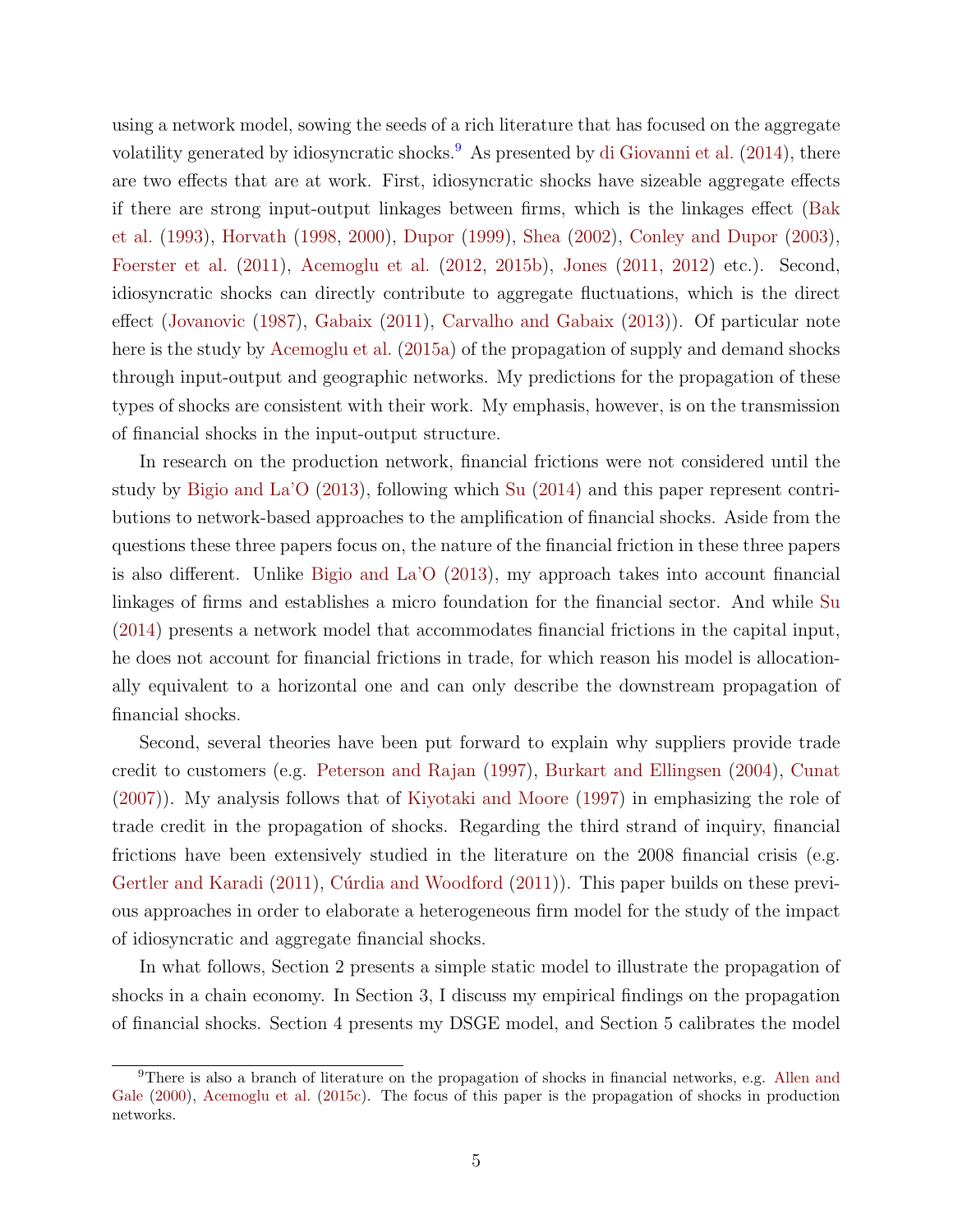and forms quantitative predictions. Credit policy implications are the subject of Section 6. Section 7 concludes the paper with a summary of my findings and a discussion of their implications.

# <span id="page-5-1"></span>2 A Simple Model

<span id="page-5-0"></span>In this section I consider a simple economy in order to study the mechanism of the propagation of financial shocks. In my model here, firms are connected vertically in a production chain. The interconnected production and financial linkages among the firms lead to the propagation of financial shocks both upstream and downstream.

Figure 1: Horizontal VS Network Economy



# 2.1 A horizontal economy with financial frictions

Before proceeding with this discussion, it will be useful to consider a horizontal economy as the benchmark. In this simple economy, three firms produce three types of specialized intermediate products  ${m_1, m_2, m_3}$  with prices  ${p_1, p_2, p_3}$  correspondingly. The flow of goods in this economy is illustrated in Figure [1](#page-5-0) panel a. Under these circumstances, there are no connections among the firms, and labor  $l_i$  is the sole input of Firm i. Intermediate sectors thus have the following production functions,

$$
m_1 = z_1 l_1^{\alpha_1}, \quad m_2 = z_2 l_2^{\alpha_2}, \quad m_3 = z_3 l_3^{\alpha_3},
$$

where  $z_i$  denotes technology. To capture financial frictions, I assume a working capital requirement on labor exits. Firms in this case need to borrow in order to pay for their labor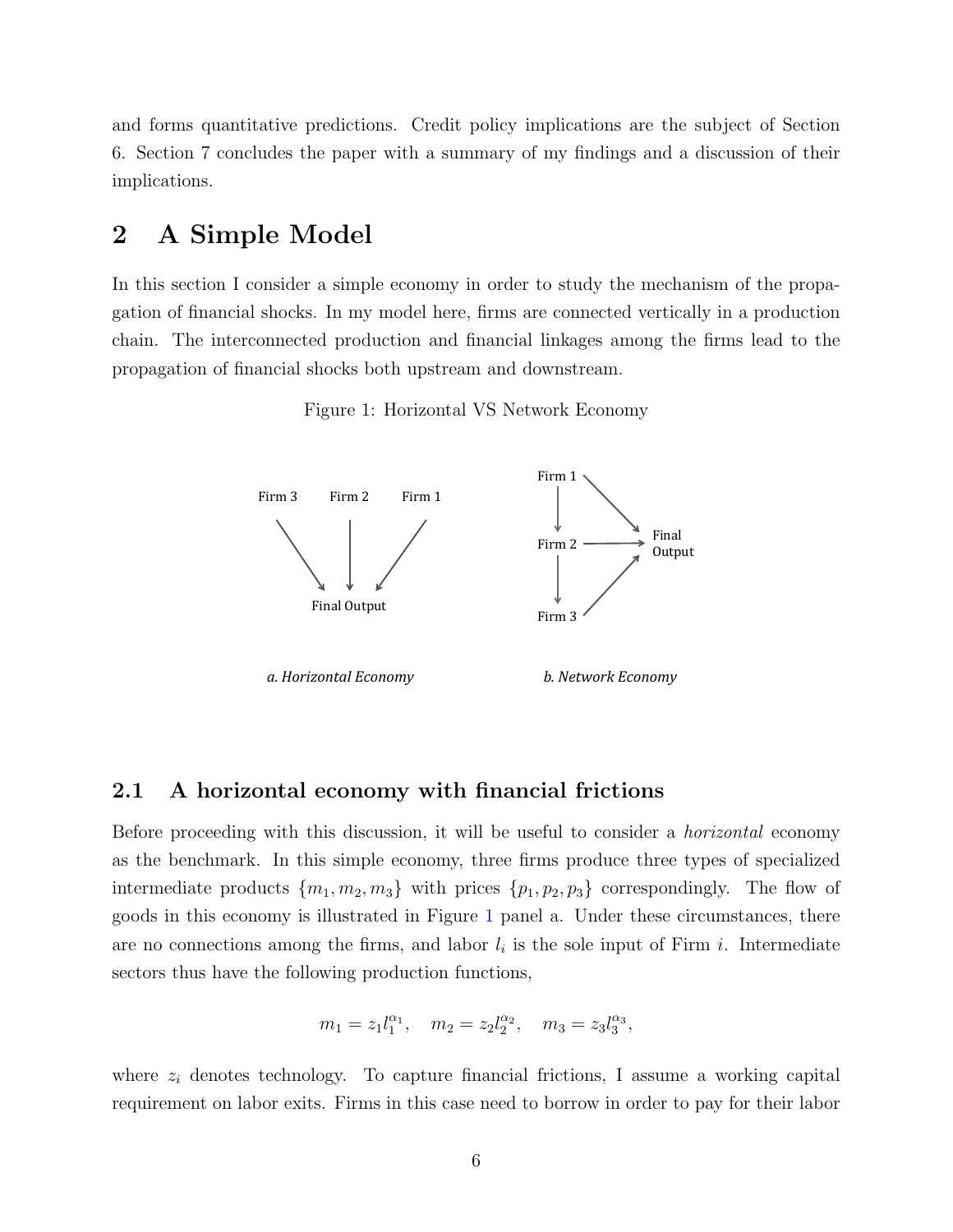cost at the beginning of each production period. I further assume a small open economy in which firms obtain credit from the rest of the world with a fixed interest rate  $R$ . Policymakers in addition impose a borrowing tax  $e_i$  on each unit of the credit obtained by firm i.<sup>[10](#page-0-0)</sup> Thus, the borrowing fee of firm i is  $R_i = R + e_i$ . For simplicity, I assume that  $R = 1$ . The tax revenue, which equals to the total borrowing cost, is distributed to households through lump-sum transfers.

In this economy, the final output is

$$
Y = \Xi m_1^{\zeta_1^h} m_2^{\zeta_2^h} m_3^{\zeta_3^h},\tag{1}
$$

where  $\Xi$  is a constant,  $\zeta_i^h$  denotes the final share of product *i*. A representative household solves the following problem,

<span id="page-6-1"></span><span id="page-6-0"></span>
$$
\max_{C,L} \log(C) - L,\tag{2}
$$
  
s.t.  $C = wL + \Psi$ ,

where  $\Psi$  represents the tax revenue distributed to households, and w is the wage rate. Households make choices of consumption  $C$  and labor supply  $L$  subject to their budget constraint. The market clearing condition of goods follows  $Y = C$ . The labor market clearing condition follows  $L = \sum_{i=1}^{3} l_i$ .

Given  $\{z_i, R_i\}$  for  $i \in \{1, 2, 3\}$ , a *competitive equilibrium* in this horizontal economy is represented by a group of endogenous variables  $\{m_i, l_i, L, Y, C, \Psi, p_i, w\}$  for  $i \in \{1, 2, 3\},$ such that (1) each firm maximizes its own profits, (2) each household maximizes its own utility, and (3) goods and labor markets clear.

The equilibrium results are presented in Appendix [B.1.](#page-42-0)

### 2.2 A network economy with financial frictions

Unlike in a horizontal economy, firms in a network are interconnected through trade. Thus, consider a production network in which three firms are vertically linked. The input-output structure is illustrated in Figure [1](#page-5-0) panel b. For the sake of simplicity, Firm 1 is the furthest upstream, while Firm 3 is the furthest downstream. All three firms supply input that figures in the production of the final goods. Each firm produces output using Cobb-Douglas

 $10$ The borrowing tax comes through the banking system implicitly. This assumption provides one justification for idiosyncratic borrowing costs. In the general model presented in Section [4,](#page-17-0) I will provide a micro foundation for the firm specific interest rates.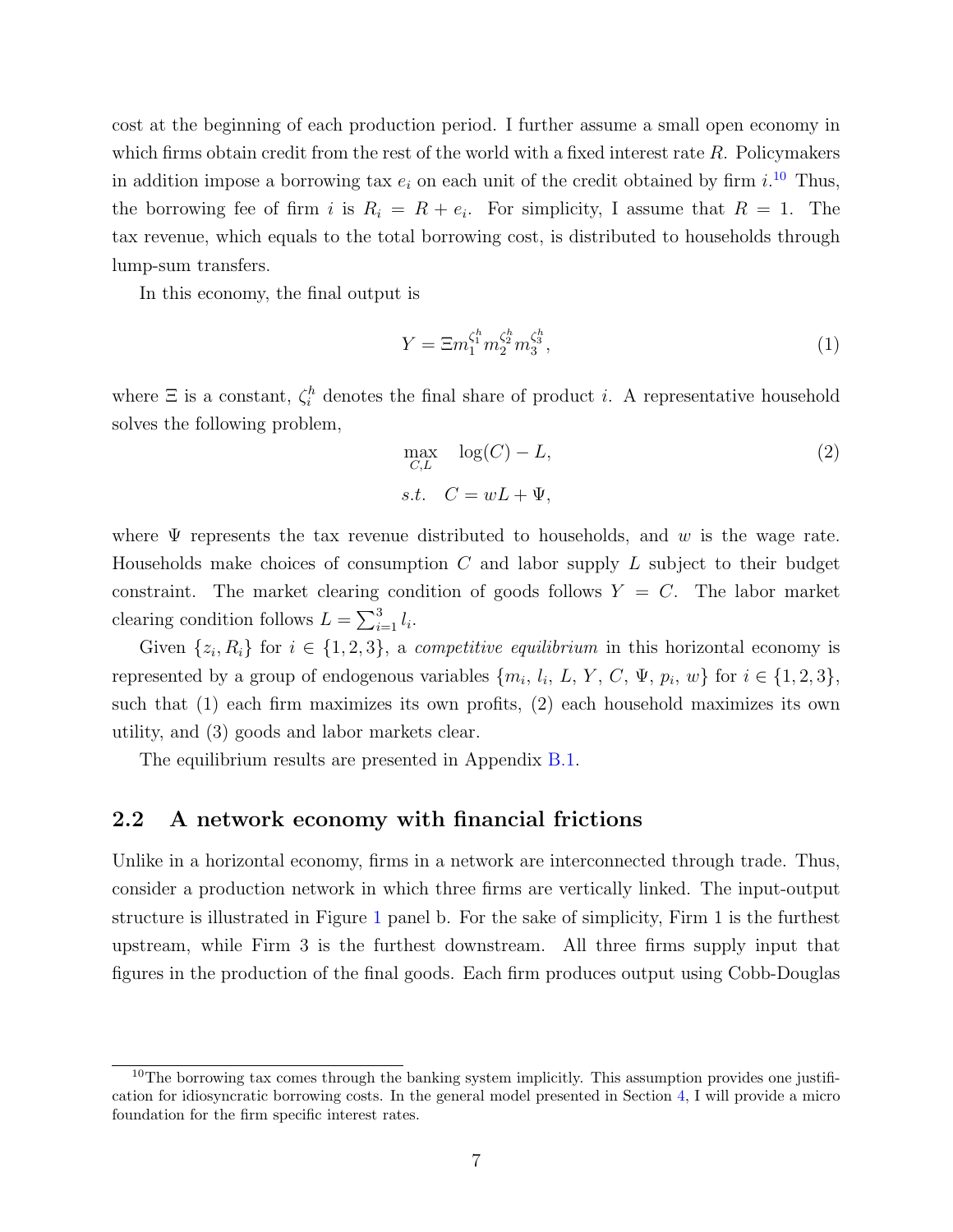technologies production functions given by the following,

$$
m_1 = z_1 l_1^{\alpha_1}, \quad m_2 = z_2 l_2^{\alpha_2} m_{21}^{1-\alpha_2}, \quad m_3 = z_3 l_3^{\alpha_3} m_{32}^{1-\alpha_3},
$$

where  $m_{i+1,i}$  denotes the intermediate inputs of Firm  $i+1$  for  $i \in \{2,3\}$ , and  $\alpha_1 = 1$ . Firms have a working capital requirement on labor and intermediate inputs. Again, firms pay an exogenous borrowing fee  $R_i$  on each unit of the borrowed funds. Producers could, however, defer a proportion of their intermediate input payments using trade credit. A proportion  $\theta_i$ of intermediate input payments is paid after production without borrowing cost. Let  $p_{i+1,i}$ denote the price of product i paid by Firm  $i + 1$  for  $i \in \{2, 3\}.$ 

The final output of the economy is,

$$
Y = \zeta_1^{-\zeta_1} \zeta_2^{-\zeta_2} \zeta_3^{-\zeta_3} y_1^{\zeta_1} y_2^{\zeta_2} y_3^{\zeta_3},
$$

where  $y_i$  represents output i used in the final production, and  $\zeta_i$  represents the share of production  $i$  in the final product. Unlike intermediate firms, final producers pay input payments at the end of the production period with price  $p_i$ .

Households under these conditions solve the same problem in like manner as they do in the horizontal economy (Equation [2\)](#page-6-0). The goods market clearing conditions are:  $m_1 = m_{21} + y_1$ ,  $m_2 = m_{32} + y_2, m_3 = y_3$ , and  $Y = C$ . The labor market clearing condition is  $L = \sum_{i=1}^{3} l_i$ .

Given  $\{z_i, R_i\}$  for  $i \in \{1, 2, 3\}$ , a *competitive equilibrium* in the network economy is a group of endogenous variables  $\{m_i, l_i, y_i, p_i\}$  for  $i \in \{1, 2, 3\}$  and  $\{m_{21}, m_{32}, L, Y, C, \Psi, \Psi\}$  $p_{21}, p_{32}, w$ , such that, (1) each firm maximizes profits, (2) each household maximizes its utility, (3) goods and labor markets clear.

#### 2.2.1 Financial linkages of firms

In this economy, firms pay a proportion  $(1 - \theta_i)$  of their intermediate input purchases at the beginning of the production period and pay the balance at the end. Therefore, each firm  $i$ has accounts-payable that equal  $\theta_i$  of its total intermediate input costs, and has accountsreceivable that equal  $\theta_j$  of its sales to firm j. When  $\theta_i = 0$ , intermediate input costs have to be paid fully before production; when  $\theta_i = 1$ , there are no financial frictions in trade. Early payments received by suppliers can then be used to pay their input costs. Thus, firms are interconnected through both the production network and the trade credit network. The financial linkages of these three firms are presented in Table [1.](#page-8-0) Obviously, upstream firms provide additional credit to downstream firms, compared to which upstream firms naturally have more working capital.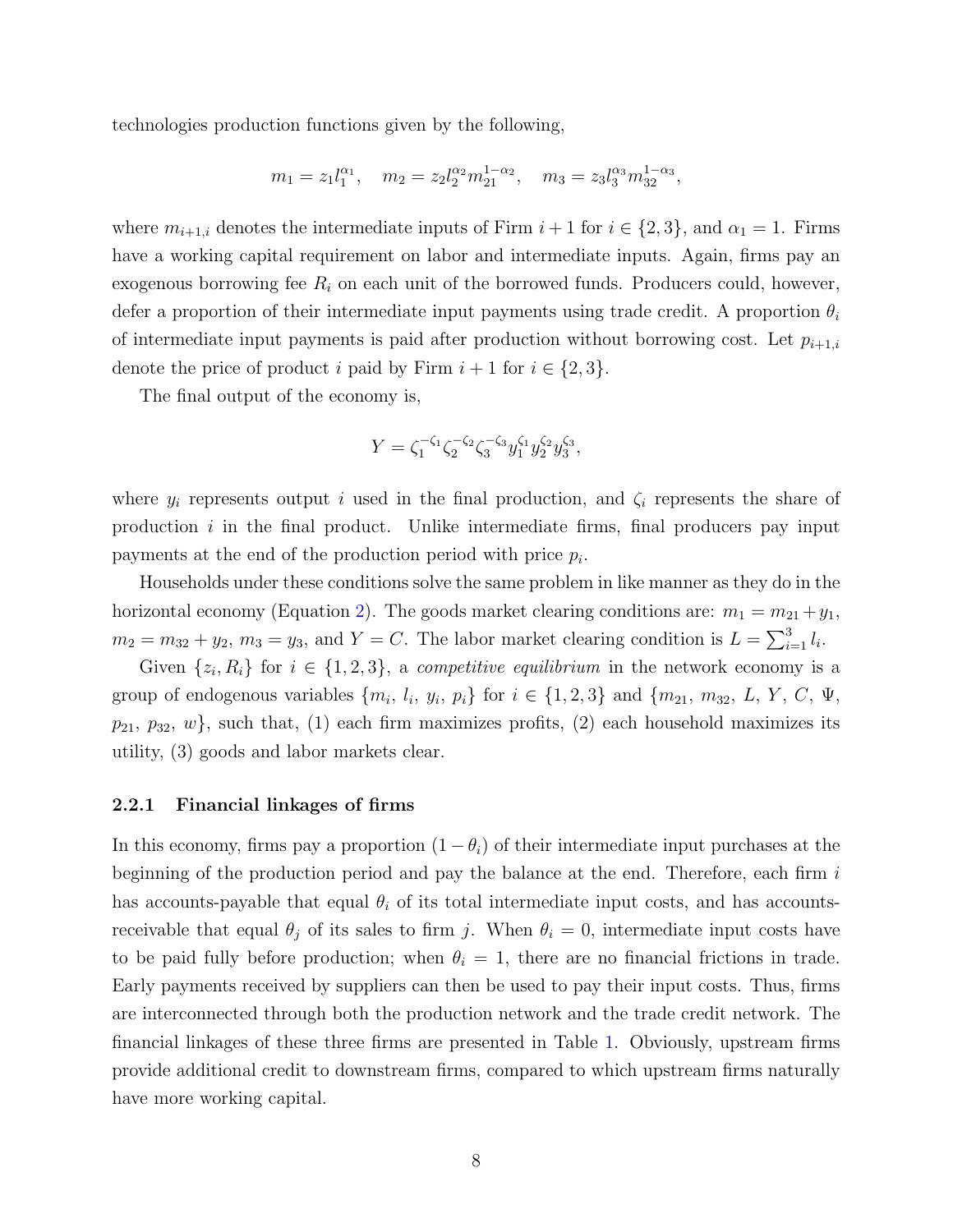<span id="page-8-0"></span>

|        |                          | Accounts-payable Accounts-receivable | Net working capital from trade                       |
|--------|--------------------------|--------------------------------------|------------------------------------------------------|
| Firm 1 |                          | $\theta_2 p_{21} m_{21}$             | $(1 - \theta_2) p_{21} m_{21}$                       |
| Firm 2 | $\theta_2 p_{21} m_{21}$ | $\theta_3 p_{32} m_{32}$             | $-(1-\theta_2)p_{21}m_{21}+(1-\theta_3)p_{32}m_{32}$ |
| Firm 3 | $\theta_3 p_{32} m_{32}$ |                                      | $-(1-\theta_3)p_{32}m_{32}$                          |

Table 1: Financial linkages of firms in the network model

Financial linkages among firms play important roles in the sensitivity of these firms to shocks. On the one hand, the working capital of upstream firms is more sensitive to economic fluctuations, which finding is consistent with those of [Kalemli-Ozcan et al.](#page-39-8) [\(2012\)](#page-39-8). A shock to a downstream firm would impact the early payments to its upstream firms, which would in turn cause fluctuations in the working capital of these upstream firms. Working capital increases relatively more for upstream firms during booms and declines relatively more for upstream firms during recessions. On the other hand, trade credit increases the correlation of firms; firms share liquidity with surrounding firms through trade credit. Thus [Raddatz](#page-39-9) [\(2008\)](#page-39-9) shows empirically that trade credit increases sectoral output correlations. A detailed theoretical explanation is provided in Section [4.](#page-17-0)

#### 2.2.2 Solve the problem

In this economy, the firms maximize their profit. For example, Firm 2 solves the following problem,

$$
\max_{l_2, m_{32}, m_{21}, y_2} [(1 - \theta_3)R_2 + \theta_3] p_{32} m_{32} + p_2 y_2 - w l_2 R_2 - [(1 - \theta_2)R_2 + \theta_2] p_{21} m_{21}
$$
  
s.t.  $z_2 l_2^{\alpha_2} m_{21}^{1 - \alpha_2} \ge m_{32} + y_2$ 

The first term represents the benefit of selling products to Firm 3. The marginal benefit of selling one unit of  $m_{32}$  is  $[p_{32} + (R_2 - 1)(1 - \theta_3)p_{32}]$ , where the second term represents the benefit derived from borrowing cost saving. Through first order conditions, I find that

$$
p_{32} = p_2/[\theta_3 + (1 - \theta_3)R_2].
$$
\n(3)

Close reality, price and trade credit are bundled together in the contract. The price is low when  $\theta_3$  is small.

The equilibrium results of this economy are presented in Appendix [B.1.](#page-42-0)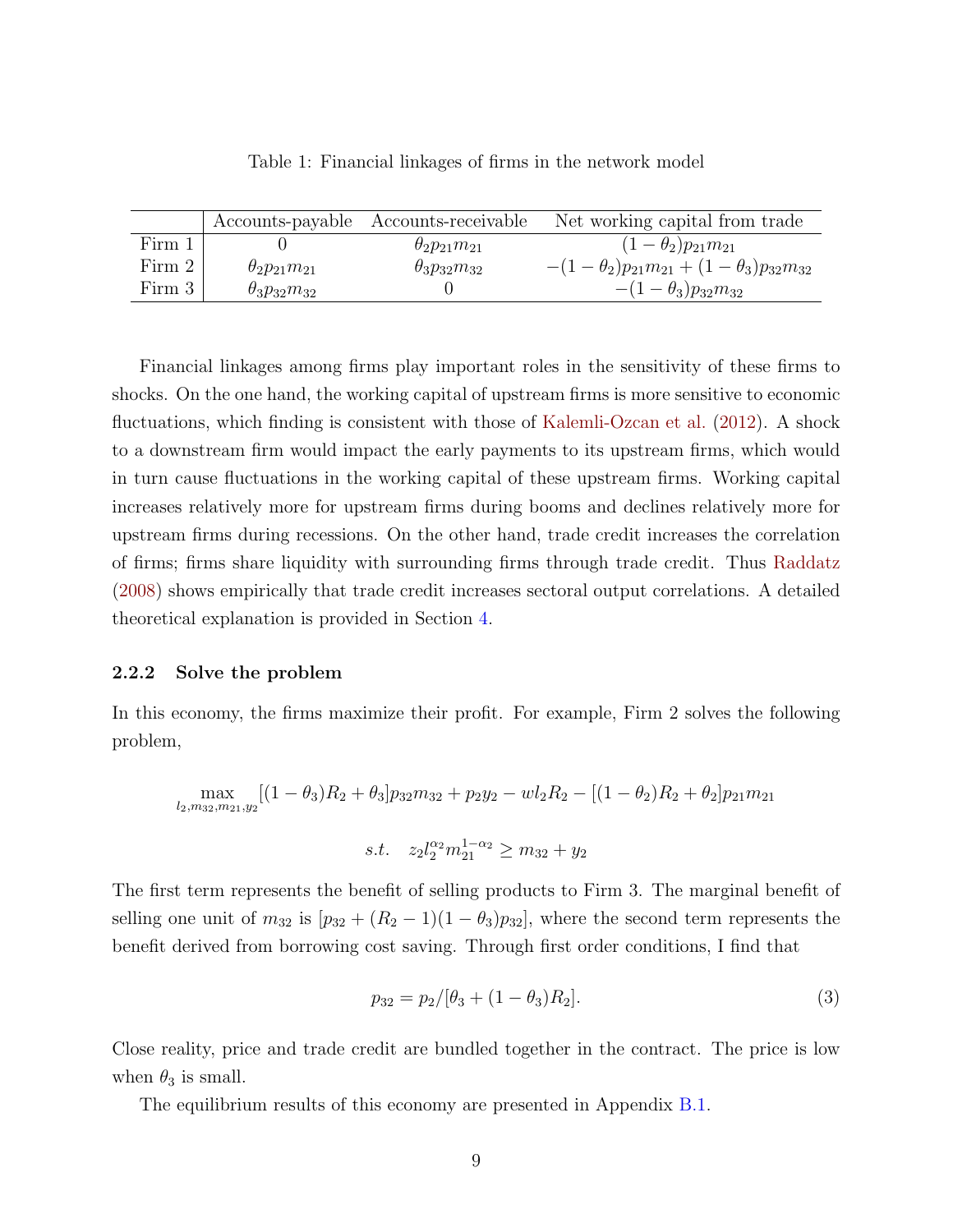**Proposition 1.** (a) If there are no financial frictions in trade (i.e.  $\theta_i = 1 \forall i$ ), the network economy can be allocationally equivalent to the horizontal economy. In either economy, the aggregate output follows,

$$
Y=\Theta z_1^{V_1}z_2^{V_2}z_3^{V_3}R_1^{-V_1}R_2^{-\alpha_2V_2}R_3^{-\alpha_3V_3},
$$

if  $\Xi = \Theta$  and  $\zeta_i^h = V_i$ .<sup>[11](#page-0-0)</sup> The labor allocation is give by  $l_i = \frac{\alpha_i V_i}{R_i}$  $\frac{\alpha_i V_i}{R_i}$  .

(b) If there are financial frictions in trade (i.e.  $\theta_i \in [0,1)$   $\forall i$ ), the network economy cannot be allocationally equivalent to the horizontal economy. In the network economy, the aggregate output follows,

$$
Y = \Theta z_1^{V_1} z_2^{V_2} z_3^{V_3} R_1^{-V_1} R_2^{-\alpha_2 V_2} R_3^{-\alpha_3 V_3}
$$

$$
\left( \frac{[\theta_2 + (1 - \theta_2)R_1]}{[\theta_2 + (1 - \theta_2)R_2]} \right)^{V_1 - \zeta_1} \left( \frac{[\theta_3 + (1 - \theta_3)R_2]}{[\theta_3 + (1 - \theta_3)R_3]} \right)^{V_2 - \zeta_2}.
$$

The labor allocation is given by Equations  $41-43$  in Appendix [B.1.](#page-42-0)

In the absence of financial frictions in inter-firm trade, an economy with input-output connections is isomorphic to a horizontal economy with a certain construction of param-eters.<sup>[12](#page-0-0)</sup> However, when there are financial frictions in inter-firm trade, an economy with input-output connections cannot be isomorphic to a horizontal economy. The labor allocation under these circumstances depends on the financial condition of other firms in the network economy, while in the case of a horizontal economy it depends only on the firm's own financial condition (according to Equations [41-43\)](#page-42-1). Moreover, idiosyncratic shocks in a network economy spill over from one firm to another along the production chain; output sensitivity to shocks differs according to the network locations of these firms, as is discussed in next subsection.

#### 2.2.3 The propagation of financial shocks

Having established the network model, I will now discuss how financial shocks propagate through the economy. Specifically, given that production processes are sequential, it is crucial to determine whether shocks propagate upstream or downstream. Propagation is upstream if a firm-specific shock spills over to the firm's suppliers. Propagation is downstream if a

 $11\Theta = [\alpha_2^{\alpha_2}(1-\alpha_2)^{1-\alpha_2}]^{\zeta_2} [\alpha_3^{\alpha_3}(1-\alpha_3)^{(1-\alpha_3)}\alpha_2^{\alpha_2(1-\alpha_3)}(1-\alpha_2)^{(1-\alpha_2)(1-\alpha_3)}]^{\zeta_3}, V_1 = \zeta_3(1-\alpha_2)(1-\alpha_3) +$  $\zeta_2(1-\alpha_2)+\zeta_1, \quad V_2=\zeta_3(1-\alpha_3)+\zeta_2, \quad V_3=\zeta_3.$ 

 $12$ This result is close to the finding by [Bigio and La'O](#page-37-7) [\(2013\)](#page-37-7) that, without frictions, an economy's network structure is irrelevant. [Baqaee](#page-37-11) [\(2015\)](#page-37-11) presents a similar result. Notably, I show that the network structures are irrelevant provided that there are no frictions in inter-firm trade.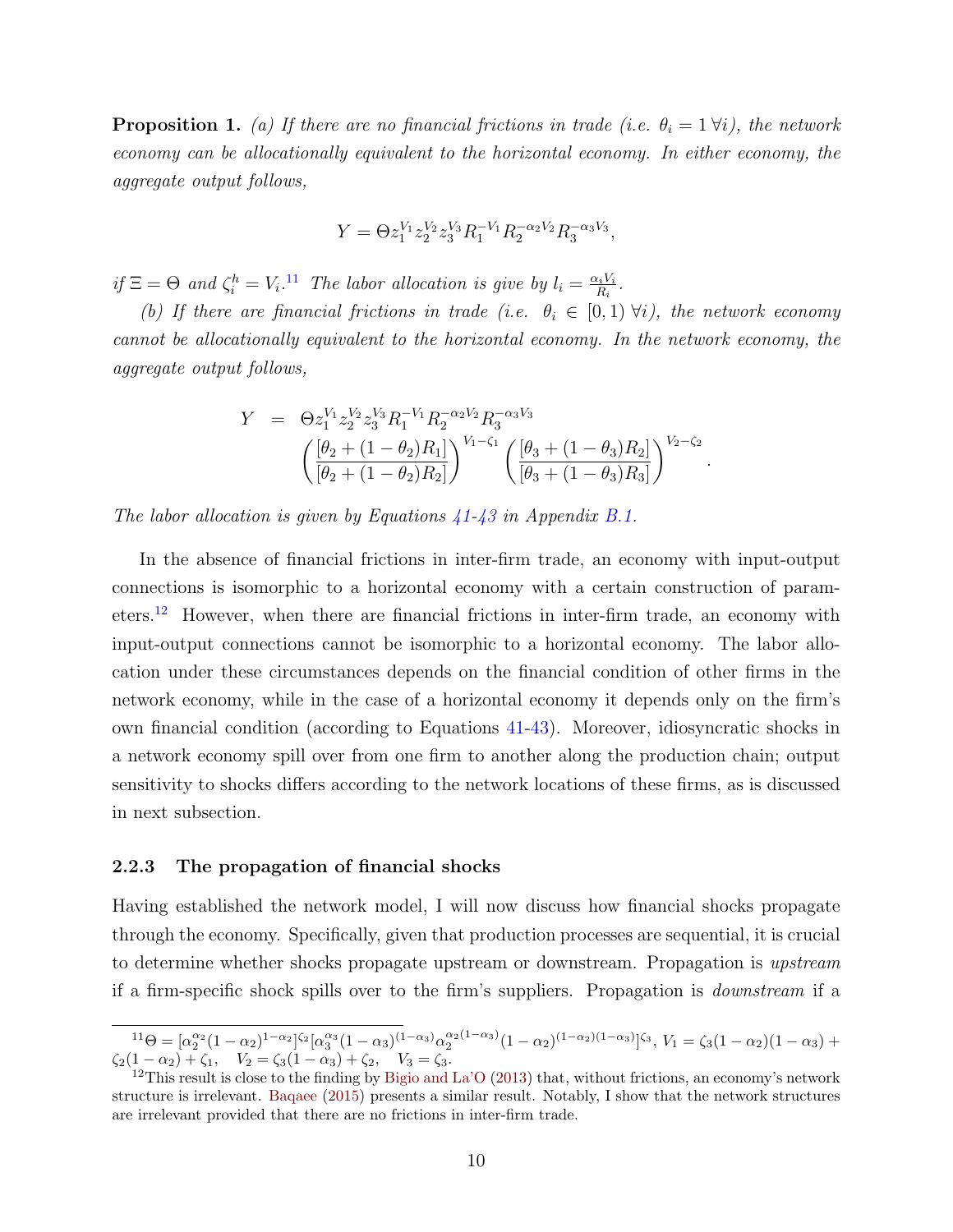firm-specific shock affects the firm's customers. In terms of the model just elaborated, the question becomes whether a borrowing cost  $R_2$  shock will impact Firm 1 or Firm 3.

<span id="page-10-0"></span>Proposition 2. (a) Financial shocks generate strong upstream and downstream propagations in a network economy with trade credit. The elasticity of output i with respect to the borrowing cost of Firm 2 is,

$$
\frac{\partial m_i}{\partial R_2} \frac{R_2}{m_i} = f_i(R_1, R_2, R_3),
$$

with  $f_i \leq 0$  (refer to Appendix [B.2\)](#page-43-0). If  $\theta_i = 0$   $\forall i$ , there is no downstream propagation and  $f_3 = 0$ . If  $\theta_i = 1 \forall i$ , there is no upstream propagation and  $f_1 = 0$ .

(b) The upstream propagation of a  $R_2$  shock is more likely to dominate the downstream propagation as trade credit decreases. Suppose that

- (i) All firms face the same borrowing cost:  $R_i = R \,\forall i$ .
- (ii) All firms use the same amount of trade credit:  $\theta_i = \theta \,\forall i$ .

Upstream propagation is stronger than downstream propagation if,

$$
\theta < \frac{(1-\alpha_2)\zeta_2 \bar{R}}{(1-\alpha_2)\zeta_2 \bar{R} + \alpha_2(1-\alpha_3)[\zeta_1 + (1-\alpha_2)(\zeta_2 + (1-\alpha_3)\zeta_3)]}.
$$

The proof of Proposition [2](#page-10-0) is presented in Appendix [B.2.](#page-43-0)

Upstream propagation. Two factors affect the intermediate input demand of Firm 2 after a positive  $R_2$  shock, which factors are in turn related to the upstream propagation and the sensitivity of  $m_1$  to  $R_2$ . On the one hand, the income effect decreases intermediate input demand, since production falls on account of the financial distress. On the other hand, the substitution effect increases the intermediate input demand. Trade credit defers part of the intermediate input payments. The marginal cost of labor for Firm 2 is  $wR_2$ . The marginal cost of intermediate inputs of Firm 2 is  $p_{21}[(1 - \theta_2)R_2 + \theta_2]$ , which is less sensitive to  $R_2$ shocks. Thus, Firm 2 will substitute labor with intermediate inputs after a positive  $R_2$  shock. The substitution effect attenuates the negative impact to  $m_1$ . Notably, as  $\theta_2$  increases, this substitution effect becomes stronger and the upstream propagation effect is diminished. In the extreme case that  $\theta_i = 1 \forall i$ , there is no upstream propagation because the income and the substitution effect cancel each other out in the Cobb-Douglas production structure.

Downstream propagation. Two factors affect the product prices of Firm 2, which factors are in turn related to the downstream propagation and the sensitivity of  $m_3$  to  $R_2$ . On the one hand, the cost effect increases product price  $p_{32}$ . On the other hand, the discount effect decreases  $p_{32}$ . When  $R_2$  is high, Firm 2 gives a large discount to Firm 3, which pays in advance (Equation [3\)](#page-6-1). The discount effect attenuates the negative impact to  $m_3$ . It is again notable that, as  $\theta_3$  decreases, the discount effect becomes stronger and the downstream prop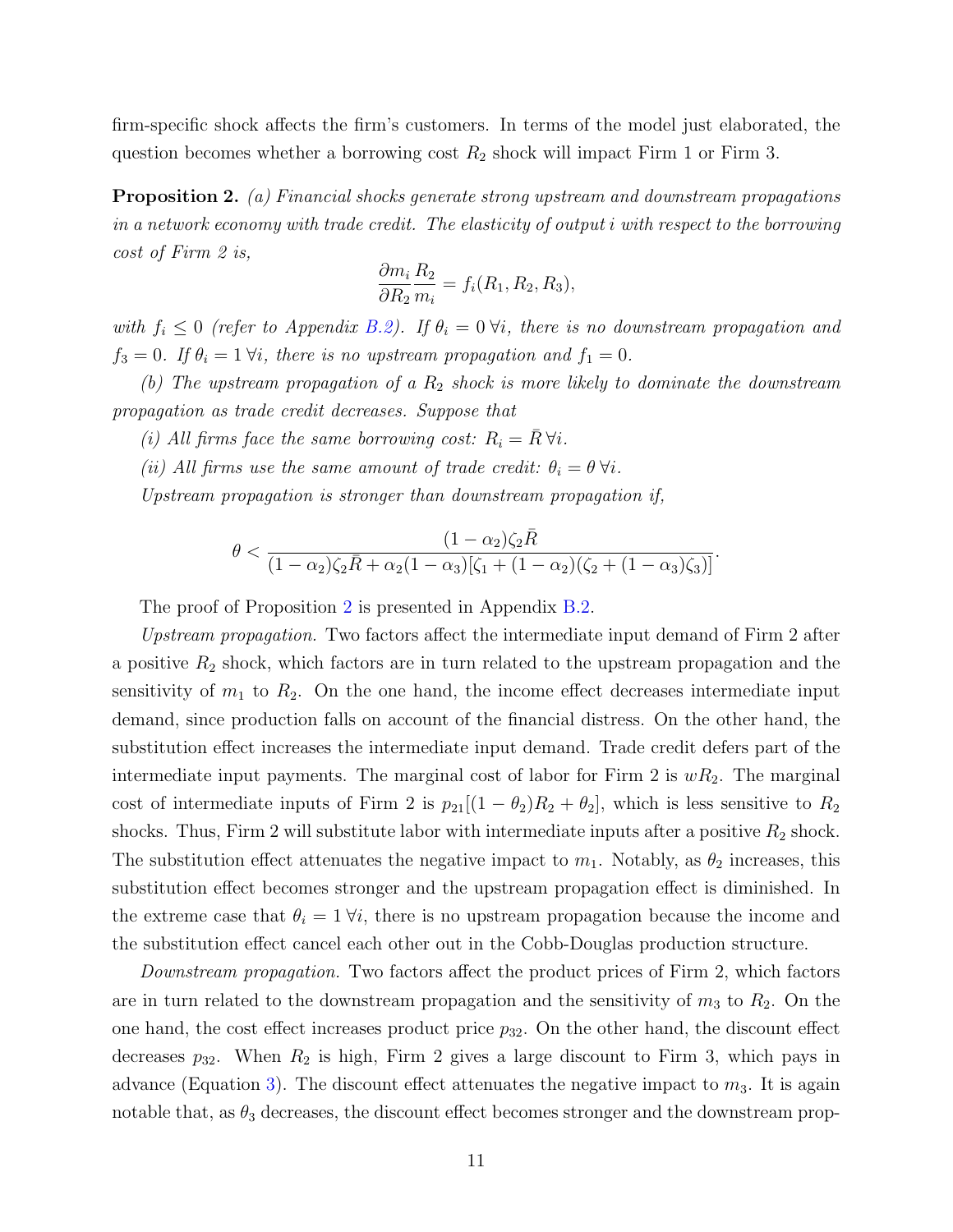agation effect is diminished. In the extreme case that  $\theta_i = 0 \forall i$ , the downstream propagation effect disappears.

The relative strength of upstream versus downstream propagation depends of course on parameter values. With a moderate amount of trade credit, the upstream propagation effect is stronger than the downstream effect. Moreover, trade credit takes the form of external loans that firms receive from their suppliers, and this kind of credit relaxes the financial constraints of the firm to which it is extended. On the one hand, accounts-payable alleviates the financial constraint on the firm and attenuates the transmission of financial shocks. On the other hand, accounts-receivable amplifies the financial stress of the firm and strengthens the transmission of financial shocks.

#### <span id="page-11-0"></span>2.2.4 The importance of firms - the influence vector

The propagation of shocks is closely related to the systemic importance of firms in the economy. Consider a general input-output structure, where the production function is,

$$
m_i = z_i l_i^{\alpha_i} (\Pi_{j=1}^N m_{ij}^{\omega_{ij}})^{1-\alpha_i}, \tag{4}
$$

and  $(1 - \alpha_i)\omega_{ij}$  captures the direct use of product j for the production of i. All the other conditions in the network economy are the same as before. The equilibrium level of the output of firms is a log-linear function of the productivities and borrowing fees in the economy. Again, the financial shocks propagate both upstream and downstream. Refer to Appendix [B.3](#page-45-0) for detail.

Let **z** denote a vector of the log productivity deviation from steady state level  $(\tilde{z}_i)$ . Let **R** denote a vector of the log borrowing fee deviation from steady state level  $(\tilde{R}_i)$ . Let  $\zeta$ denote a vector of the final share  $(\zeta_i)$ . Let  $\Omega$  denote the direct input-output matrix with entry  $(1 - \alpha_i)\omega_{ij}$ , i.e.

<span id="page-11-1"></span>
$$
\Omega = \begin{bmatrix}\n(1 - \alpha_1)\omega_{11} & (1 - \alpha_1)\omega_{12} & \cdots & (1 - \alpha_1)\omega_{1N} \\
(1 - \alpha_2)\omega_{21} & (1 - \alpha_2)\omega_{22} & \cdots & (1 - \alpha_2)\omega_{2N} \\
\vdots & \vdots & \ddots & \vdots \\
(1 - \alpha_N)\omega_{N1} & (1 - \alpha_N)\omega_{N2} & \cdots & (1 - \alpha_N)\omega_{NN}\n\end{bmatrix}.
$$
\n(5)

<span id="page-11-2"></span>**Proposition 3.** Assume that the labor shares of all firms are equal  $\alpha_i = \alpha \forall i$  and the steady state borrowing costs of all firms are  $\overline{R}$ . Then, in the competitive equilibrium of the network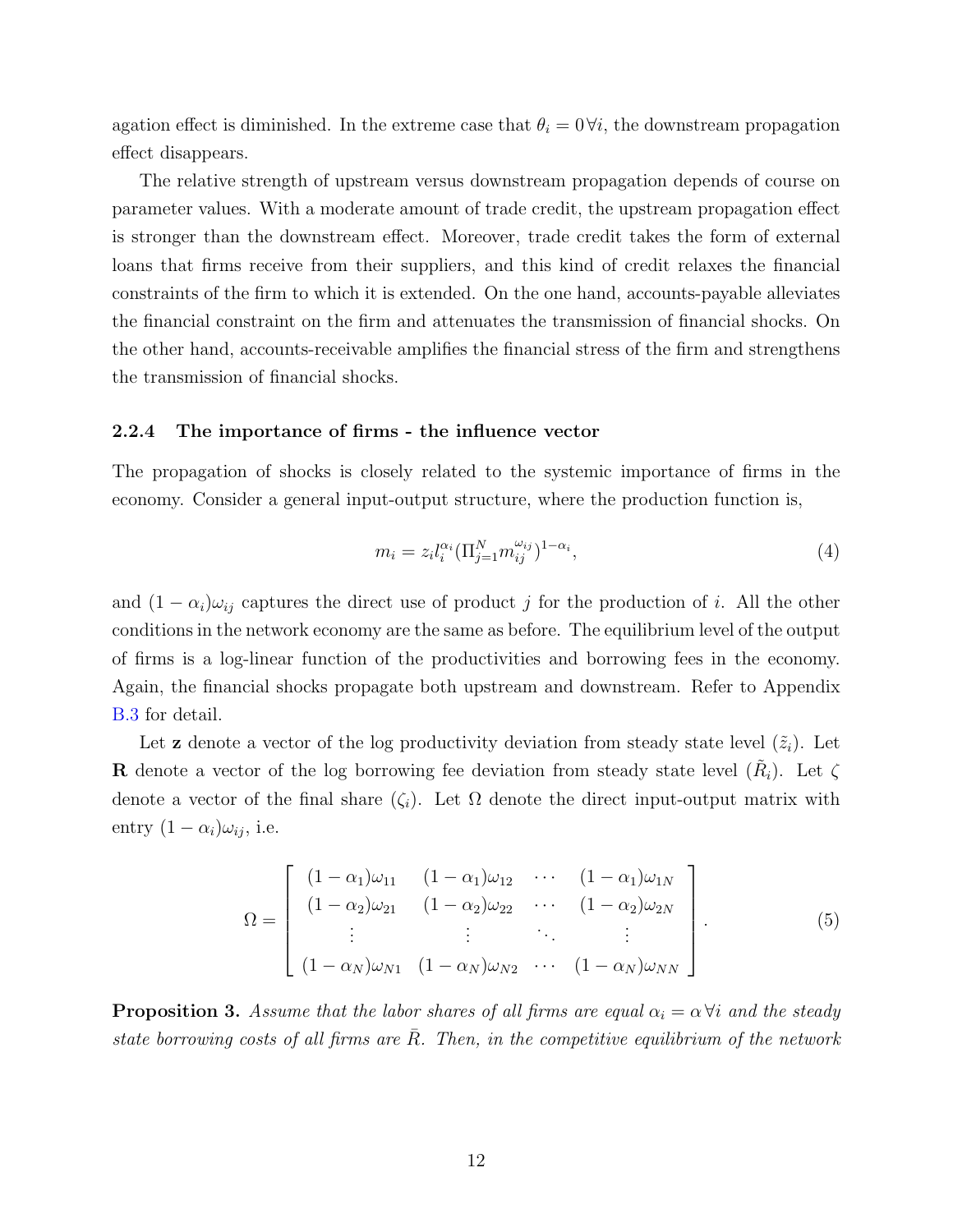economy, the log deviation of the aggregate output (GDP) from its steady state is given by

$$
\tilde{Y} = v'\mathbf{z} + (v^R)'\mathbf{R},
$$

where v and  $v^R$  are N-dimensional vectors given by

$$
v \equiv (I - \Omega')^{-1} \zeta,\tag{6}
$$

$$
v^R \equiv -(I_1 - I_2 \Omega)' v, \tag{7}
$$

where  $I_1$  and  $I_2$  are constants. <sup>[13](#page-0-0)</sup>

Hence, the equilibrium value of the aggregate output is a log-linear function of the productivities and borrowing costs in the economy. The coefficients for these shocks are the influence vectors. The influence vectors capture how firm-level changes in productivity and borrowing costs propagate to other firms and ultimately affect aggregate output. The influence vector of productivity is  $v$ , which is similar to the influence vector presented in the existing network literature (e.g. [Acemoglu et al.](#page-37-1)  $(2012)$  and [Bigio and La'O](#page-37-7)  $(2013)$ ).<sup>[14](#page-0-0)</sup> Nonetheless, the influence vector of the borrowing fee is  $v^R$ , which is different from the conventional influence vector v. Moreover, each element  $v_i$  of v corresponds to the well-known notion of Bonacich centrality (e.g. [Acemoglu et al.](#page-37-4) [\(2015b\)](#page-37-4)), which captures the systemic importance of a firm's productivity. Accordingly, I define each element  $v_i^R$  of  $v^R$  as *financial* centrality, which captures the systemic importance of a firm's financial condition.

Notably, the last term in the bracket  $(I_2\Omega)$  attenuates the impact of the borrowing condition of upstream sectors on the aggregate output; the term is positive when  $\theta \neq 1 \forall i$ , and disappears when  $\theta = 1$   $\forall i$ . This term exists because of the financial frictions in trade and financial linkages among firms. It is a decreasing function of  $\theta_i$ , and is maximized at  $\theta_i = 0$ . In economies with small  $\theta_i$ , the financial condition of downstream sectors has a stronger impact on the aggregate economy and is more important systemically than that of the upstream sectors. This feature is also related to the fact that the upstream propagation of financial shocks is strong in the network model.

<sup>&</sup>lt;sup>13</sup>I<sub>1</sub> is a diagonal matrix with diagonal values  $\alpha + (1-\alpha) \frac{(1-\theta_i)\bar{R}}{[(1-\theta_i)\bar{R}+1]}$  $\frac{(1-\theta_i)R}{[(1-\theta_i)R+\theta_i]}$ . I<sub>2</sub> is a diagonal matrix with diagonal values  $\frac{(1-\theta_i)\bar{R}}{[(1-\theta_i)\bar{R}+\theta_i]}$ . Refer to Appendix [B.3](#page-45-0) for detail. The log deviation of the firm output  $(m_i)$  from steady state level is also presented in Appendix [B.3.](#page-45-0)

 $14$ Remarkably, the influence vector cannot be equal to the vector of equilibrium shares of sales when there is market imperfection, i.e.  $v_i \neq \frac{p_i m_i}{\sum_{j=1}^N p_j m_j}$ . This result is consistent with [Hulten](#page-38-11) [\(1978\)](#page-38-11) and [Bigio and La'O](#page-37-7) [\(2013\)](#page-37-7).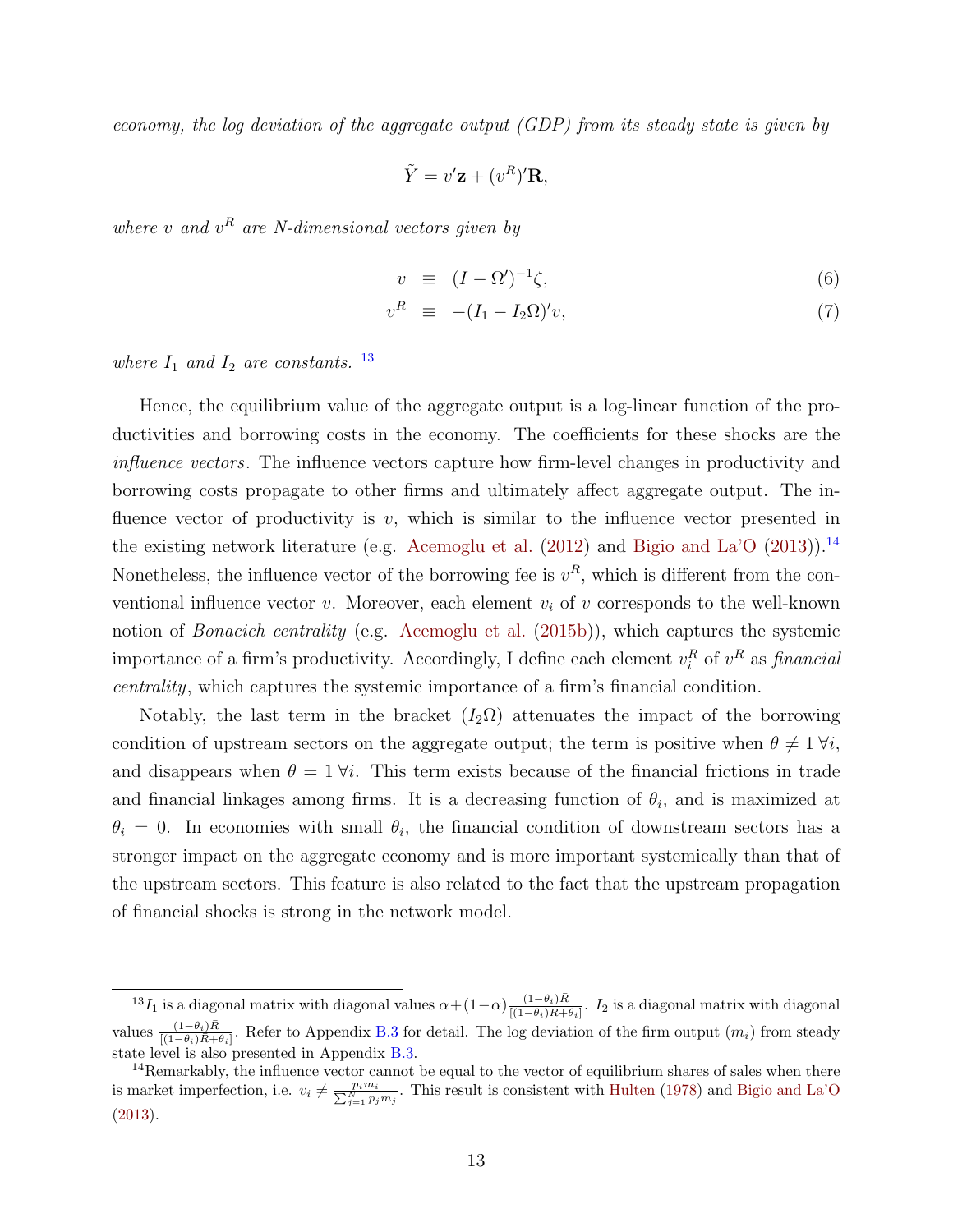### 2.3 Conclusions to be drawn from the simple model

In the case of a simple network model with financial frictions and trade credit, then, it is to be noted that financial constraint generates a strongly negative impact on aggregate output. Moreover, depending on the level of financial frictions in trade, the propagation of financial shocks could be either upstream or downstream.[15](#page-0-0) In particular, I want to call attention to the fact that financial frictions in trade and financial linkages of firms can generate strong upstream propagation of financial shocks. Supply shocks, by contrast, always propagate downstream, and demand shocks always propagate upstream, regardless of the level of financial frictions in trade (as discussed in Appendix [B.2\)](#page-43-0).

While my prediction of the propagation of supply and demand shocks is consistent with the empirical findings in the existing literature (like [Shea](#page-39-3) [\(2002\)](#page-39-3), [Acemoglu et al.](#page-37-6) [\(2015a\)](#page-37-6)), the question remains regarding which propagation pattern of financial shocks is actually revealed in the data, so I will take up this question in the next section.

# <span id="page-13-0"></span>3 Empirical Findings

In what follows, I present my primary empirical findings on the propagation of financial shocks.

## 3.1 Upstream versus downstream

A theoretical model could offer a precise prediction for the form of the propagation of shocks, though the direction taken by shocks would remain unclear in the data, because firm  $i$  could be both a supplier and a customer of firm  $j$ . The concepts of the upstream and downstream propagation, as well as the relative upstreamness and downstreamness of a firm, therefore need to be defined within the context of a more general network structure.

To begin with,  $(1 - \alpha_i)\omega_{ij}$  captures the amount of j used as an input in producing \$1 worth of i output as mentioned in the Section [2.2.4.](#page-11-0) Thus, the input-output matrix  $\Omega$  (in Equation [5\)](#page-11-1) only captures the direct use of inputs in the production network. Instead, the n-step indirect use of inputs can be captured by  $\Omega^n$ . Thus, the geometric summations of  $\Omega$ reflect both the direct and indirect use of one product for the production of another product. I define this quantity by

$$
\mathcal{H} \equiv \Omega (I - \Omega)^{-1},\tag{8}
$$

<sup>&</sup>lt;sup>15</sup>Effects propagate only downstream when there are no financial frictions in trade, and only upstream when there is a working capital requirement on all intermediate inputs; propagation occurs in both directions when trade credit is between 0 and 1.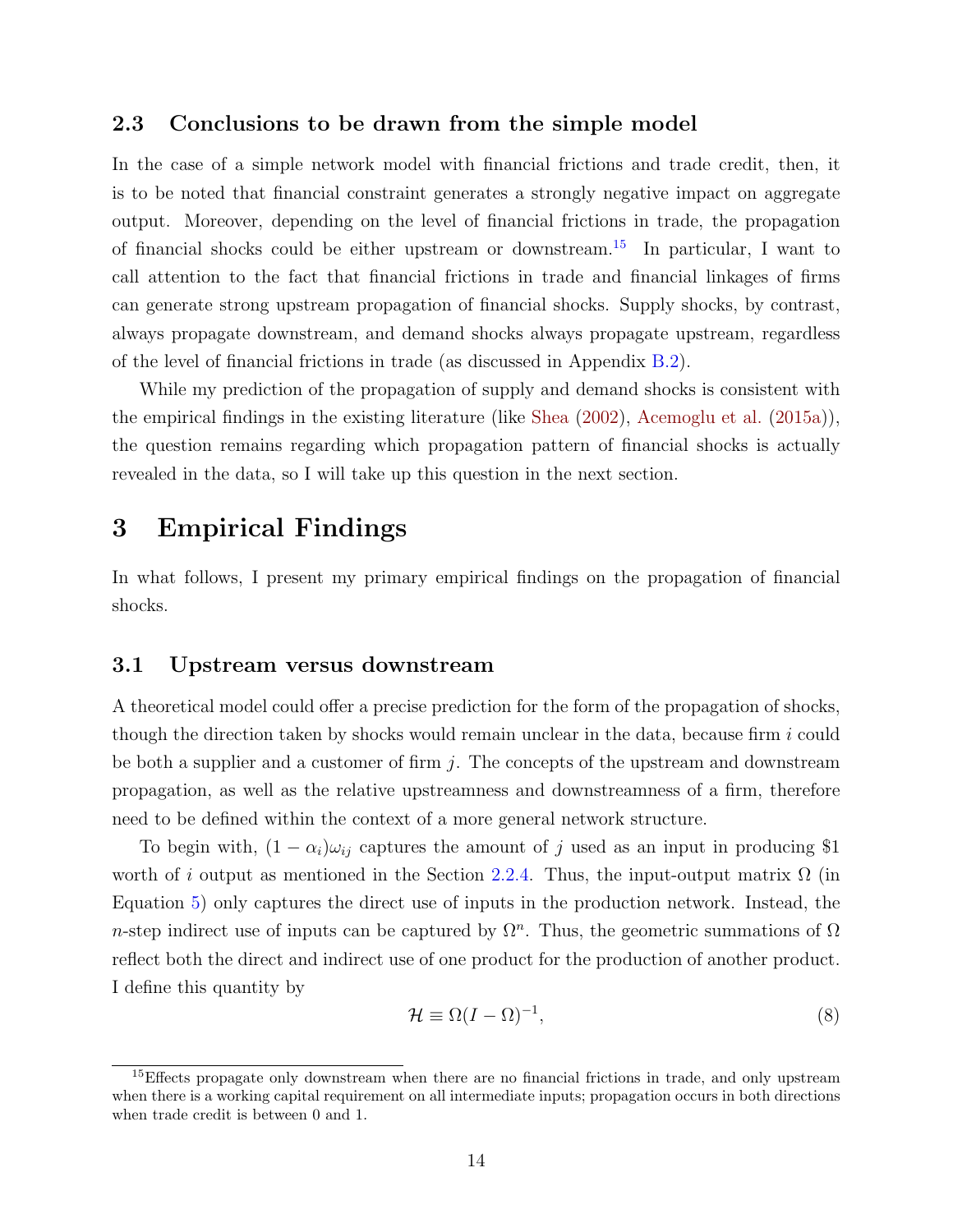with entry denoted by  $h_{ij}$ . It also equals  $\Omega$  times the Leontief inverse of the economy. Therefore,  $h_{ij}$  presents the total use (or demand) of j for the production of i. It is closely related to the downstream impact from j to i.  $h_{ij}$  is used in the next subsection to construct a measure of shocks transmitted downstream.

Meanwhile,  $\hat{\Omega}$  is the matrix with entries  $(1 - \alpha_i)\hat{\omega}_{ij}$ , where  $\hat{\omega}_{ij} \equiv \omega_{ij} \frac{p_i m_i}{p_i m_j}$  $\frac{p_i m_i}{p_j m_j}$ , that denotes sales from  $j$  to  $i$  normalized by sales of industry  $j$ . The matrix

$$
\hat{\mathcal{H}} \equiv \hat{\Omega}(I - \hat{\Omega})^{-1} \tag{9}
$$

has entries  $\hat{h}_{ij}$ , which variable captures the total supply from j to i. It is closely related to the upstream impact from i to j.  $\hat{h}_{ij}$  is used to construct a measure of shocks transmitted upstream in the next subsection.

Moreover,  $h_i = \sum_j h_{ij}$  captures the total usage of intermediate inputs for the production of *i*. The larger the value of  $h_i$ , the further downstream the firm is in the network.  $\hat{h}_i = \sum_j \hat{h}_{ji}$ captures the total supply of intermediate input *i*. The larger  $\hat{h}_i$  is, the further upstream the firm is located in the network.

### 3.2 Empirical approach

The propagation of financial shocks is assessed using a method that compares the relative strength of upstream versus downstream propagation in a manner similar to the method employed by [Acemoglu et al.](#page-37-6) [\(2015a\)](#page-37-6), which takes the following form:

<span id="page-14-0"></span>
$$
\Delta m_{it} = \beta^{up} UP_{it-1} + \beta^{down} DOMN_{it-1} + \beta^{si} shock_{it-1} + \beta^m \tilde{m}_{it-1} + \epsilon_{it},\tag{10}
$$

where i indexes sub-sectors,  $\epsilon_{it}$  is an error term.  $\Delta m_{it}$  is sectoral output change.  $UP_{it}$ and  $DOWN_{it}$  stand for shocks working through the network. Specifically,  $UP_{it}$  measures the shocks to an industry's customers that flow up the production chain, while  $DOWN_{it}$ measures the shocks to suppliers of an industry that flow down the production chain. These shocks are calculated as follows:

<span id="page-14-1"></span>
$$
UP_{it} = \sum_{j} \hat{h}_{ji} \cdot shock_{jt}, \qquad (11)
$$

$$
DOWN_{it} = \sum_{j} h_{ij} \cdot shock_{jt}.
$$
 (12)

Thus,  $UP_{it}$  is a measure of shocks to the customers of industry i that is weighted according to the entry of  $\hat{\mathcal{H}}$ . DOW  $N_{it}$  is a measure of shocks to suppliers of industry i that is weighted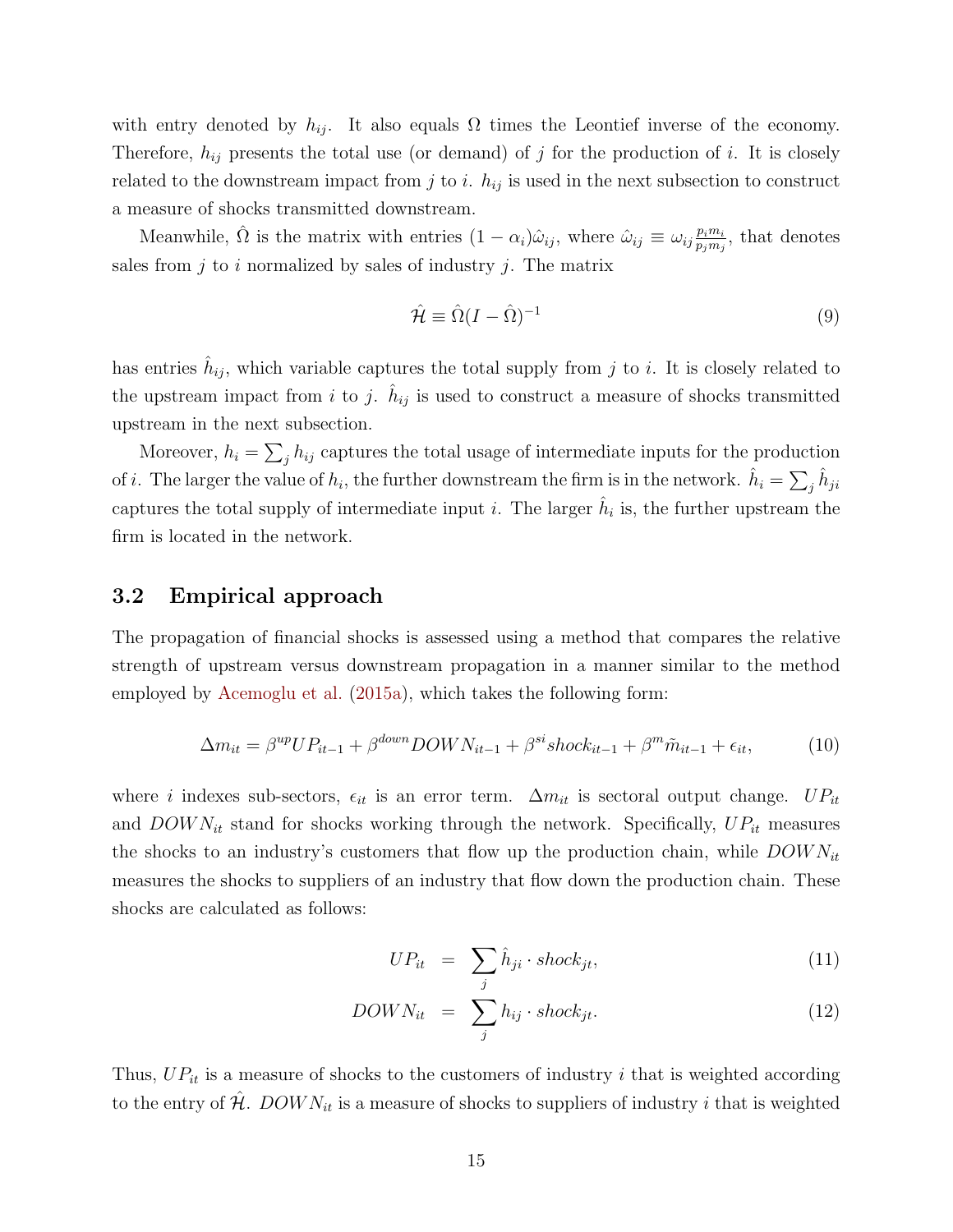likewise according to the entry of  $H$ . shock<sub>it</sub> is the idiosyncratic part of the financial shock. The focus of this regression is  $\beta^{up}$  and  $\beta^{down}$ .

I lag variables related to financial shocks on the right hand side of Equation [10](#page-14-0) in order to avoid concerns about contemporaneous joint determination.<sup>[16](#page-0-0)</sup> In my baseline results, I allow only a single lag of the dependent variable. I controlled for additional lags in robustness checks.

### 3.3 Data sources

The industry-level data for manufacturing was obtained from the Industrial Production Index by the Federal Reserve Board of the United States. This index reports the level of production for the period 1986-2015 on a monthly basis. Changes in industrial production  $(\Delta m_{it})$  are measured at different frequencies (such as monthly, quarterly or biannually). Here I utilize the data at the 4-digit NAICS level.

To measure the linkages among industries  $(h_{ij}, \hat{h}_{ji})$ , I use the Input-Output Table created by the Bureau of Economic Analysis. This table reports the usages of industry i's output in industry  $i$ 's production, as well as the direct usage of industry  $i$ 's output in the final consumption.

TRACE (the Trade Reporting and Compliance Engine) collects corporate bond tick data from 2002 to 2015, and this dataset is used to measure idiosyncratic financial shocks at the sectoral level (shock<sub>it</sub>). The first step in doing so was to normalize the data to a monthly frequency tied to the last observation of each month. Industry-specific financial shocks are calculated using TRACE data of bond yields that are measured as the mean of bond yield changes by industries. In the second step, I regress monthly sectoral bond yield changes on Federal Funds rate change and Aaa bond index change; the residual of this regression is the instrument of sectoral idiosyncratic financial shocks.

### 3.4 Empirical results

My primary empirical results are presented in Table [2.](#page-16-0) Regression (1) reports the results of Equation [10](#page-14-0) at the biannual frequency. Regressions (2) and (3) are event studies of Lehman Brothers' bankruptcy, carried out as cross section regressions. Notably, regression

 $16$ The bias in the panel regression is not strong in this case, given my sample size.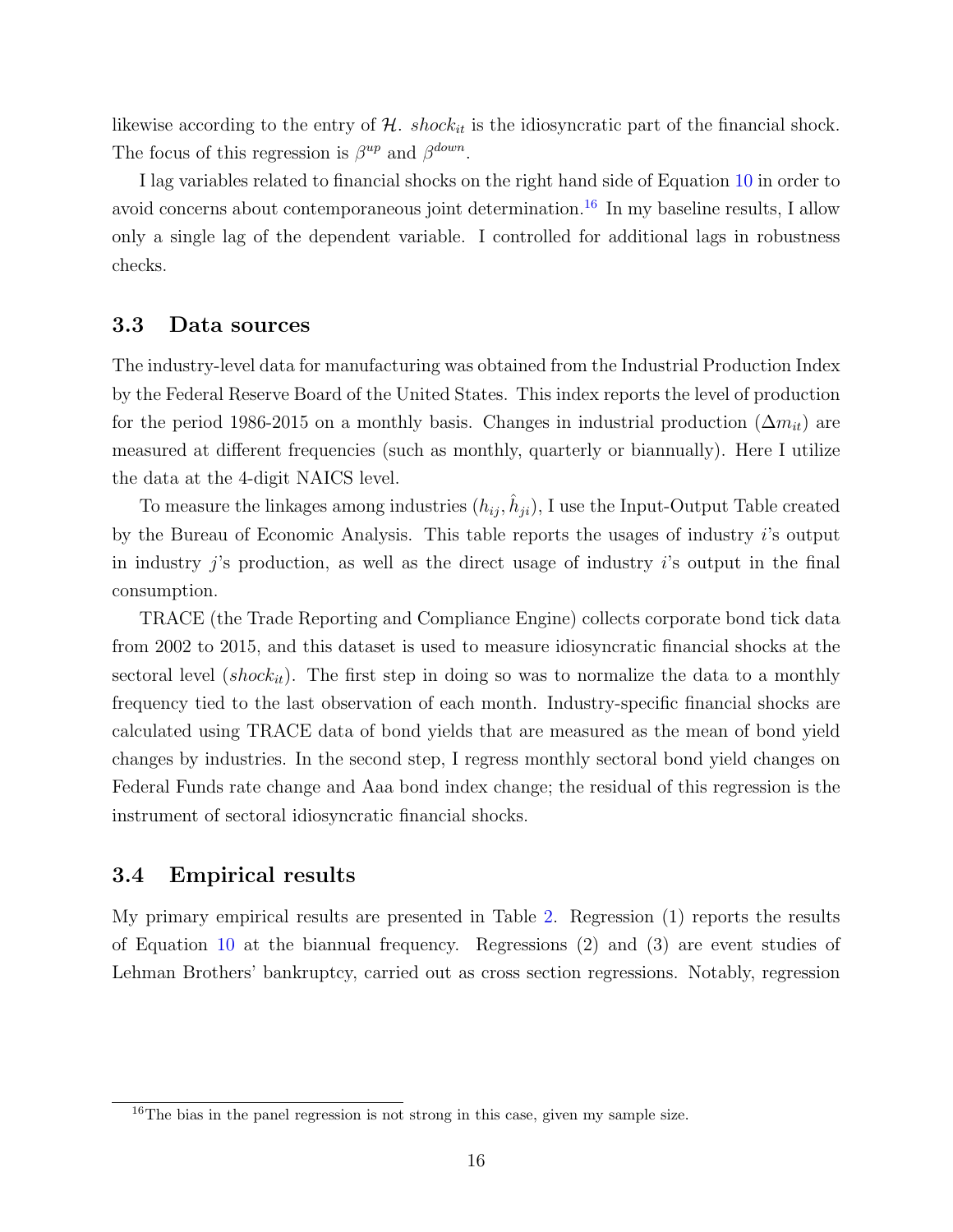<span id="page-16-0"></span>

|                              | Panel                      | Cross Section                    |             |
|------------------------------|----------------------------|----------------------------------|-------------|
|                              | biannual (2003.01-2014.12) | 6 months after Lehman Bankruptcy |             |
|                              | (1)                        | (2)                              | (3)         |
|                              |                            |                                  |             |
| $\mathbf{UP}_i$              | $-0.0929**$                | $-0.3042***$                     | $-0.1724**$ |
|                              | [0.0441]                   | $[0.0733]$                       | [0.0695]    |
| $\text{DOWN}_i$              | 0.1645                     | $-0.1969$                        | $-0.0635$   |
|                              | [0.1687]                   | [0.2715]                         | [0.2550]    |
|                              |                            |                                  |             |
| $\text{Shock}_i$             | $-0.4395***$               | $-0.4008*$                       | $-0.4469**$ |
|                              | [0.1221]                   | [0.2337]                         | [0.2022]    |
| $\epsilon_{i,2008}^{demand}$ |                            |                                  | $0.1835***$ |
|                              |                            |                                  | [0.0383]    |
|                              |                            |                                  |             |
| $\epsilon_{i,2008}^{supply}$ |                            |                                  | 0.0305      |
|                              |                            |                                  | [0.0686]    |
|                              |                            |                                  |             |
| $\Delta m_{it-1}$            | $0.0891*$                  | $0.6062***$                      | $0.5047***$ |
|                              | [0.0502]                   | [0.0543]                         | [0.0607]    |
| Time Fixed Effect            | X                          |                                  |             |
| Sector Fixed Effect          | X                          |                                  |             |
| Observations                 | 1357                       | 61                               | 61          |
|                              | 59                         |                                  |             |
| $#$ of sectors               |                            |                                  |             |

Table 2: UP vs. DOWN

Note: \*, \*\*, and \*\*\* indicate statistical significance at the 10%, 5%, and 1% levels respectively. (1) Panel regression reports standard errors clustered by sector and are unweighted. Independent variables are lagged by one period. Two sectors are dropped due to high serial correlation between  $UP_{it}$  and  $DOWN_{it}$ . In cross section regressions (2) and (3), dependent variable is the sectoral output change 6 months after Lehman's collapse (i.e. from 2008.09 to 2009.02). Independent variables are the respective changes of each variable 3-month after Lehman's collapse (i.e. from 2008.09 to 2008.11).  $\epsilon_{i,2008}^{demand}$  and  $\epsilon_{i,2008}^{supply}$  are measured using commodity output changes from the end of 2007 to the end of 2008.

(3) controls for demand and supply shocks to each sector.<sup>[17](#page-0-0)</sup>  $\epsilon_{2008}^{demand}$  represents demand side shocks that came from sectoral output changes of an industry's customers in 2008.

<sup>&</sup>lt;sup>17</sup>Ideally, supply and demand side shocks should be controlled in the regression. However, sectoral level supply and demand side shocks remain unavailable for all sectors in the economy or at frequencies higher than yearly. I constructed  $\epsilon_{it}^{demand} = \sum_j h_{ij} \Delta output_{jt}$  as instruments for supply shocks and  $\epsilon_{it}^{supply}$  =  $\sum_j \hat{h}_{ji}\Delta output_{jt}$  as instruments for demand shocks.  $\Delta output_{jt}$  is constructed based on the yearly change in sectoral output at the 4-digit NAICS level using the total commodity output in the BEA Input-Output table.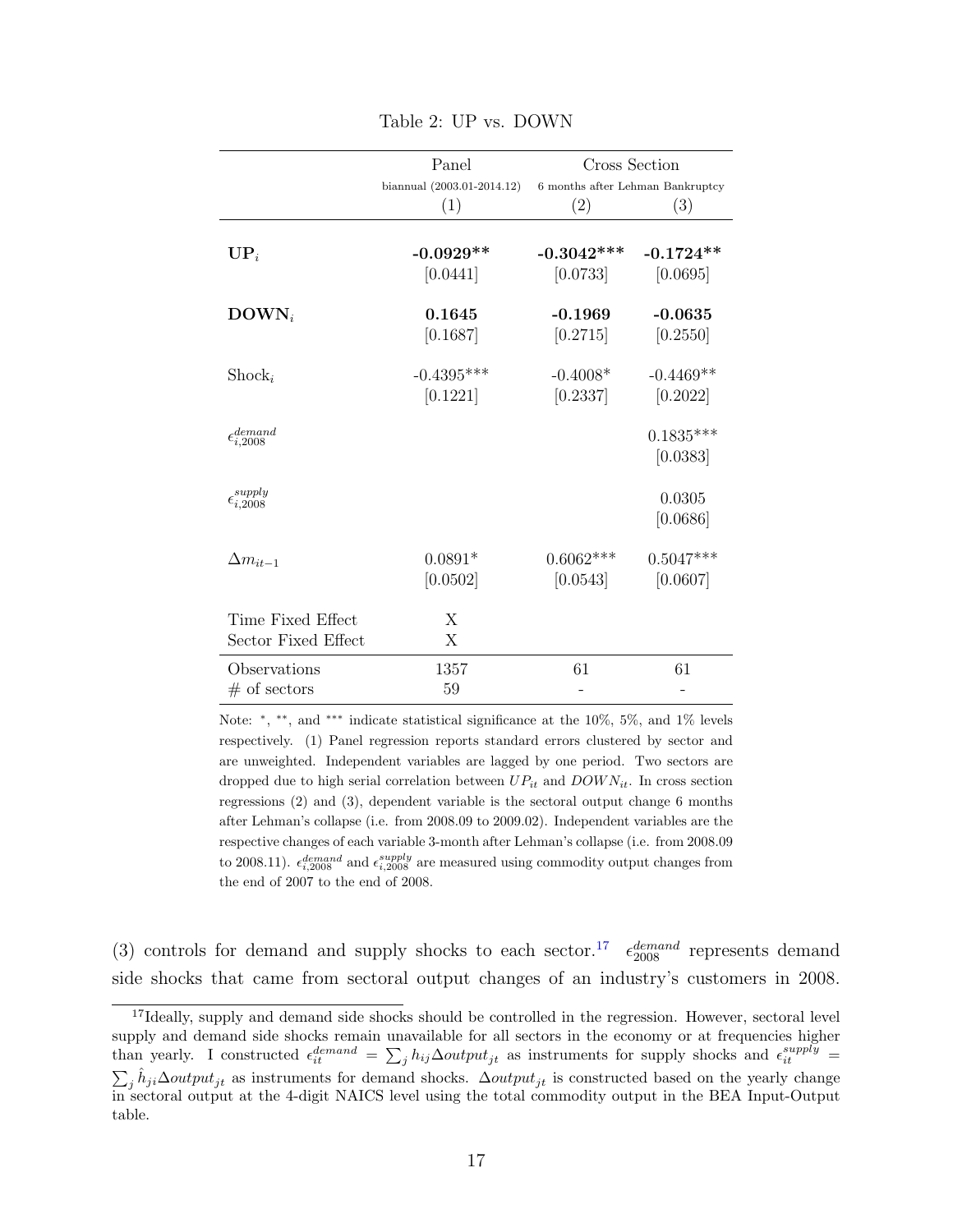$\epsilon_{2008}^{supply}$  represents supply side shocks that come from sectoral output changes by an industry's suppliers in the same year. Regressions with different frequencies and robustness checks are reported in Appendix [C.2.](#page-48-0) [18](#page-0-0)

Clearly, upstream effects that come from financial shocks to an industry's customers strongly influence the output of the focal sector. Downstream effects that come from financial shocks to an industry's suppliers, on the other hand, are less significant.<sup>[19](#page-0-0)</sup> According to regression (3), a  $1\%$  increase in one sector's bond yield generates a  $-0.45\%$  change in that sector's output. A 1% increase in the bond yield of one sector's customers would impact the focal sector's output by -0.17%.

# <span id="page-17-0"></span>4 A General Network Model With Trade Credit

Section [2](#page-5-1) explains that financial shocks can propagate both upstream and downstream in an economy with production and trade credit networks. Notably, financial frictions in trade and financial linkages of firms are key elements in my model to generate upstream propagation. However, the relative strength of upstream versus downstream propagation depends on parameters. In Section [3,](#page-13-0) I find that the upstream propagation of financial shocks is stronger than the downstream propagation in reality. In this section, I am ready to build a general network model that can capture this pattern quantitatively, and then use it as a laboratory to understand the credit policy. Specifically, I consider a DSGE model with an input-output structure in which firms are linked financially. This section illustrates one way to incorporate financial frictions and the trade credit network into a dynamic input-output model that can be used to calibrate and study the U.S. economy in Section 5.

The input-output structure of the model follows that of [Long and Plosser](#page-39-0) [\(1983\)](#page-39-0) and [Acemoglu et al.](#page-37-1) [\(2012\)](#page-37-1). The financial friction is introduced through the working capital requirements of the production sector. The financial intermediaries that face endogenously determined balance sheet constraints follow the framework of [Gertler and Karadi](#page-38-0) [\(2011\)](#page-38-0). Furthermore, firms are connected financially through the trade credit network, as discussed by [Kiyotaki and Moore](#page-39-7) [\(1997\)](#page-39-7). Figure [2](#page-18-0) illustrates the economic structure assumed by this paper. The solid grey arrows represent the flow of goods while the dashed red arrows represent the flow of capital. Different from a representative or horizontal economy, the

 $18$ Regression [10](#page-14-0) with different frequencies is presented in Table [8.](#page-49-0) Also, cross section regressions with dependent variables that have been measured at different horizons are reported in Table [9.](#page-50-0) Lastly, as an index of robustness, Table [10](#page-51-0) reports the regression results with additional lags of independent variables.

<sup>19</sup>On the financial side, [Hertzel et al.](#page-38-12) [\(2008\)](#page-38-12) provide empirical evidence that firms' equity price returns respond to events affecting their customers and suppliers, such as bankruptcy filings. Specifically, customers of firms that file for bankruptcy generally do not experience a contagion effect, while suppliers of such firms do. This result is in line with my empirical finding on the real activities.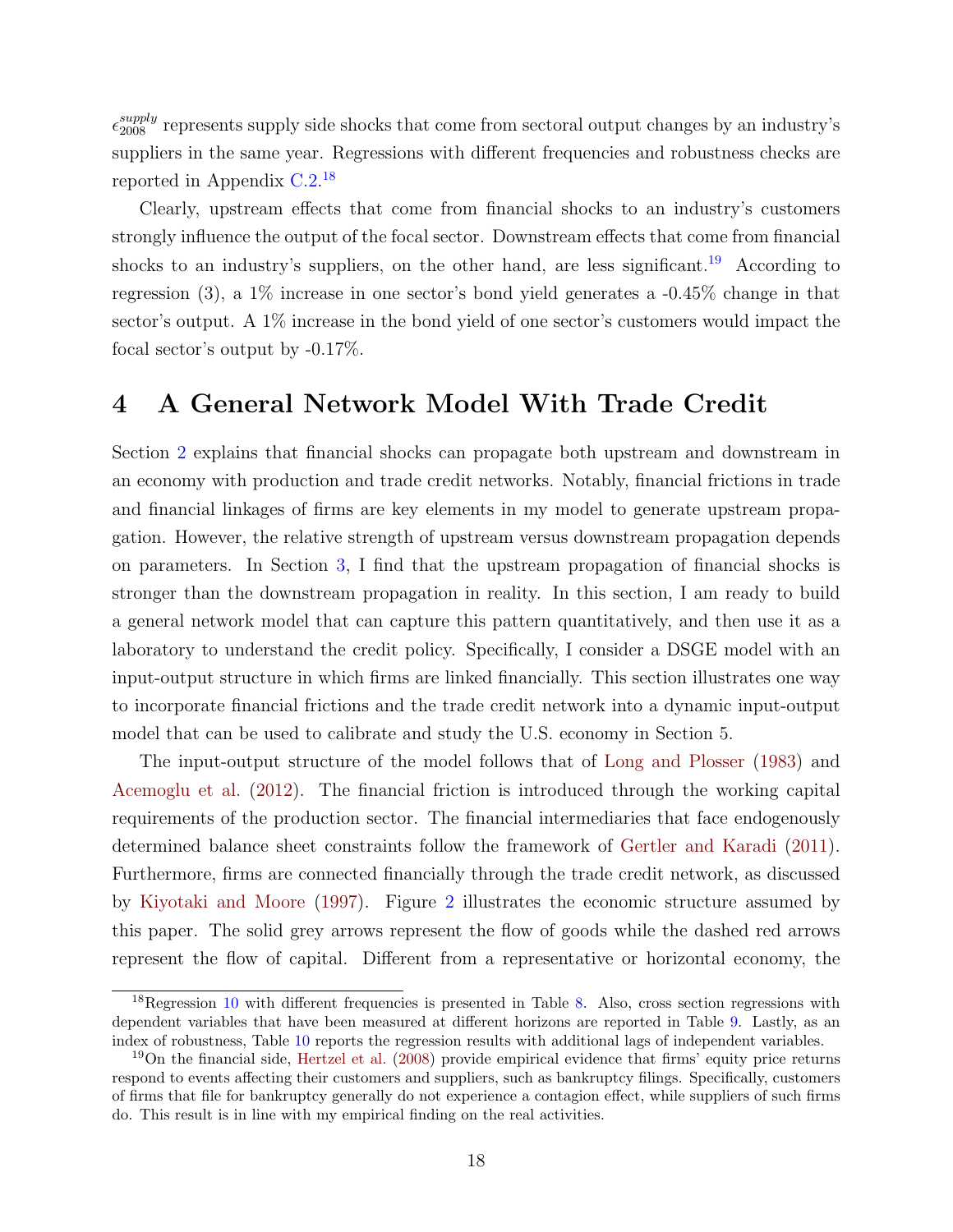economy studied in this paper has an input-output structure and financial linkages of firms (represented by the thick grey arrow and the thick red arrow).

<span id="page-18-0"></span>



## 4.1 Intermediate Goods Firms.

There are N sectors in the economy. Each sector produces one type of product. Firms within each sector are homogeneous and competitive. The intermediate goods are consumed by other firms within and across sectors, and are used by wholesalers. Each sector produces output using the following Cobb-Douglas production function,

$$
m_{it} = z_{it}^{\alpha_i} l_{it}^{\alpha_i} (\xi_{it} k_{it-1})^{\beta_i} \left( \Pi_{i=1}^N m_{ij,t}^{\omega_{ij}} \right)^{\gamma_i}, \tag{13}
$$

where  $z_{it}$  denotes technology,  $\xi_{it}$  denotes the quality of capital.  $m_{ij,t}$  denotes the amount of product j used by sector i. The exponent  $\omega_{ij}$  denotes the share of good j in the total intermediate input use of sector *i*. Assume constant returns to scale  $\alpha_i + \beta_i + \gamma_i = 1$  and  $\sum_j \omega_{ij} = 1$ . Up to now, I have presented a standard input-output network model. I will now introduce the working capital requirement and financial frictions into this model.

At the end of period t, an intermediate goods firm acquires capital  $k_{it}$  from the capital market i for the production in period  $t+1$ . The firm issues  $S_{it}$  claims equal to  $k_{it}$ , and prices each claim at the capital price of  $Q_{it}$  in order to acquire funds for capital from financial intermediaries at the beginning of the period. Thus, the total amount of funds obtained for the capital purchase is  $Q_{it}k_{it}$ , which equals  $Q_{it}S_{it}$ . Given that firms earn zero profits, firms resell the capital to the capital market and pay out the ex-post return to capital and the sales of capital to the financial intermediaries at the end of period  $t + 1$ . Accordingly, the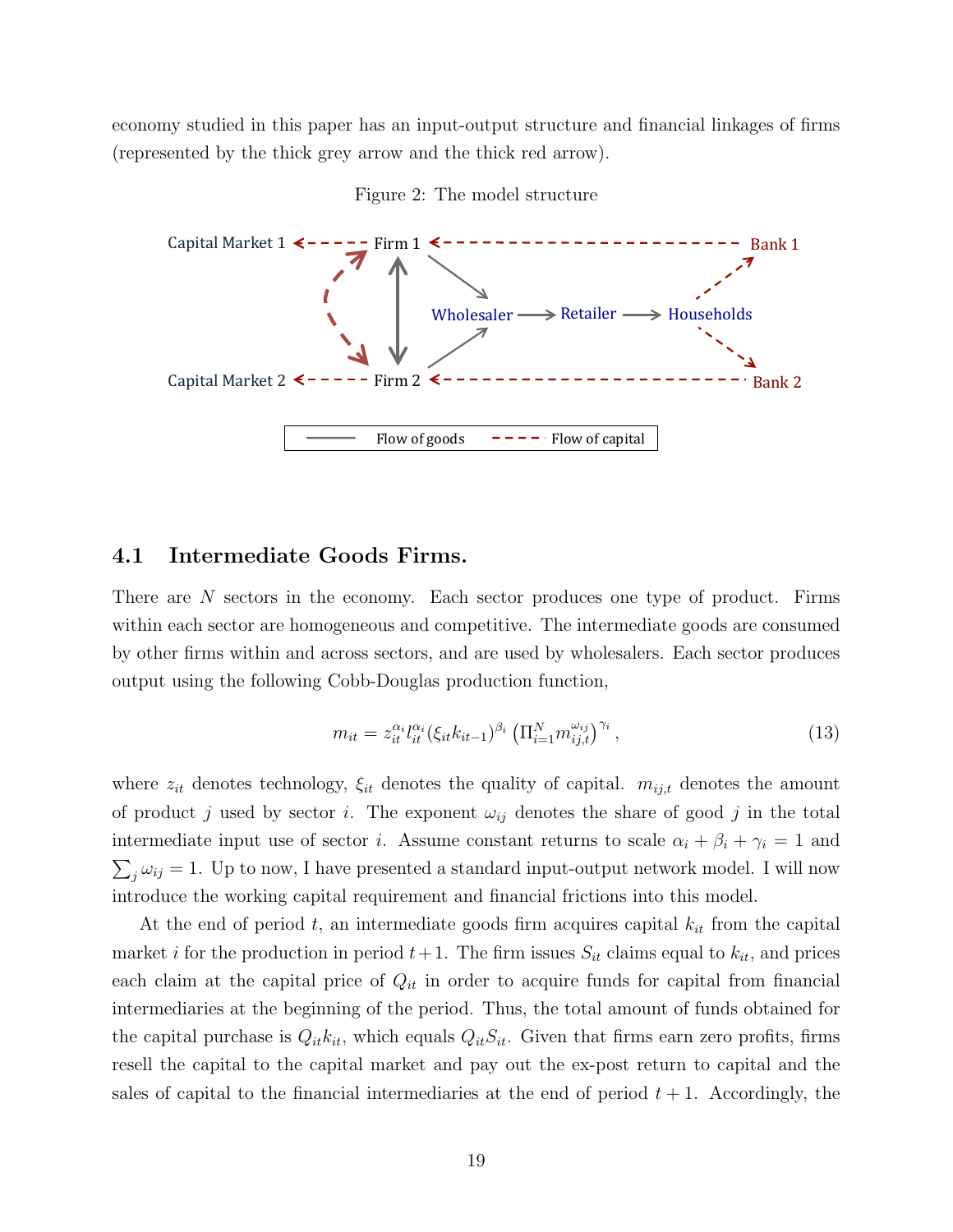stochastic return of a given financial intermediary's investment on a capital asset of firm i is,

$$
R_{ik,t+1} = \xi_{i,t+1} \frac{u_{i,t+1} + Q_{it+1} - \delta}{Q_{it}},
$$
\n(14)

where  $u_{i,t+1}$  is the capital utilization rate at period  $t+1$ ,  $\delta$  is the depreciation rate of capital. Assume that the replacement price of the depreciated capital is unity, so the value of the capital stock after production is  $(Q_{it+1} - \delta)\xi_{it+1}k_{it}$ .

Furthermore, I assume that firms dealing in intermediate goods face a working capital requirement on labor and intermediate inputs. In particular, the labor expenditure and the intermediate input purchases need to be paid in full in advance of production. Firms therefore need additional banking credit. They do so via loans  $L_{it}$  from banks at the beginning of period t, which pays a non-contingent interest rate  $R_{iL}$  at the beginning of period t. I simplify the model by further assuming that there is no friction in the process of obtaining funds. There is no information friction or moral hazard problems between firms and banks.

Additionally, suppliers provide liquidity to their customers in the form of trade credit. Firms in sector *i* only need to pay  $(1-\theta_i)p_{jt}m_{ijt}$  to their suppliers in sector *j* at the beginning of period t and to clear their accounts payable  $\theta_i p_{jt} m_{ijt}$  at the end of period  $t$ .<sup>[20](#page-0-0)</sup>

Moreover, I introduce a flexible trade credit adjustment feature into the model. Firm  $i$ could adjust its level of accounts-payable  $\theta_{ij}$  while supplier j takes  $\theta_{ij}$  as a given.<sup>[21](#page-0-0)</sup> Nonetheless, there is a quadratic trade credit adjustment cost

$$
C(\theta_{ij}, \bar{\theta}_i) = \zeta(\theta_{ij} - \bar{\theta}_i)^2
$$
\n(15)

per dollar unit of input purchases, where  $\bar{\theta}_i$  is the steady state trade credit of firms in sector *i*. The cost is zero when  $\theta_{ij} = \bar{\theta}_i$ .  $\varsigma$  controls the size of the cost. Trade credit adjustment is more flexible when  $\varsigma$  is small (i.e.  $\partial C/\partial \varsigma > 0$ ).

<sup>&</sup>lt;sup>20</sup>As discussed by [Kiyotaki and Moore](#page-39-7) [\(1997\)](#page-39-7), a supply contract and a debt contract between two trading parties are bundled together. The deferment of part of the purchase can be considered as customers borrowing from suppliers. Alternatively, the suppliers borrow from customers because they are paid something in advance of product delivery. In this model, I simply assume that all firms are produced simultaneously and that products are delivered simultaneously in the network. The distinctions between borrower and lender are not important for my argument.

 $21$ It is well observed in reality that customers have stronger bargaining power on trade credit.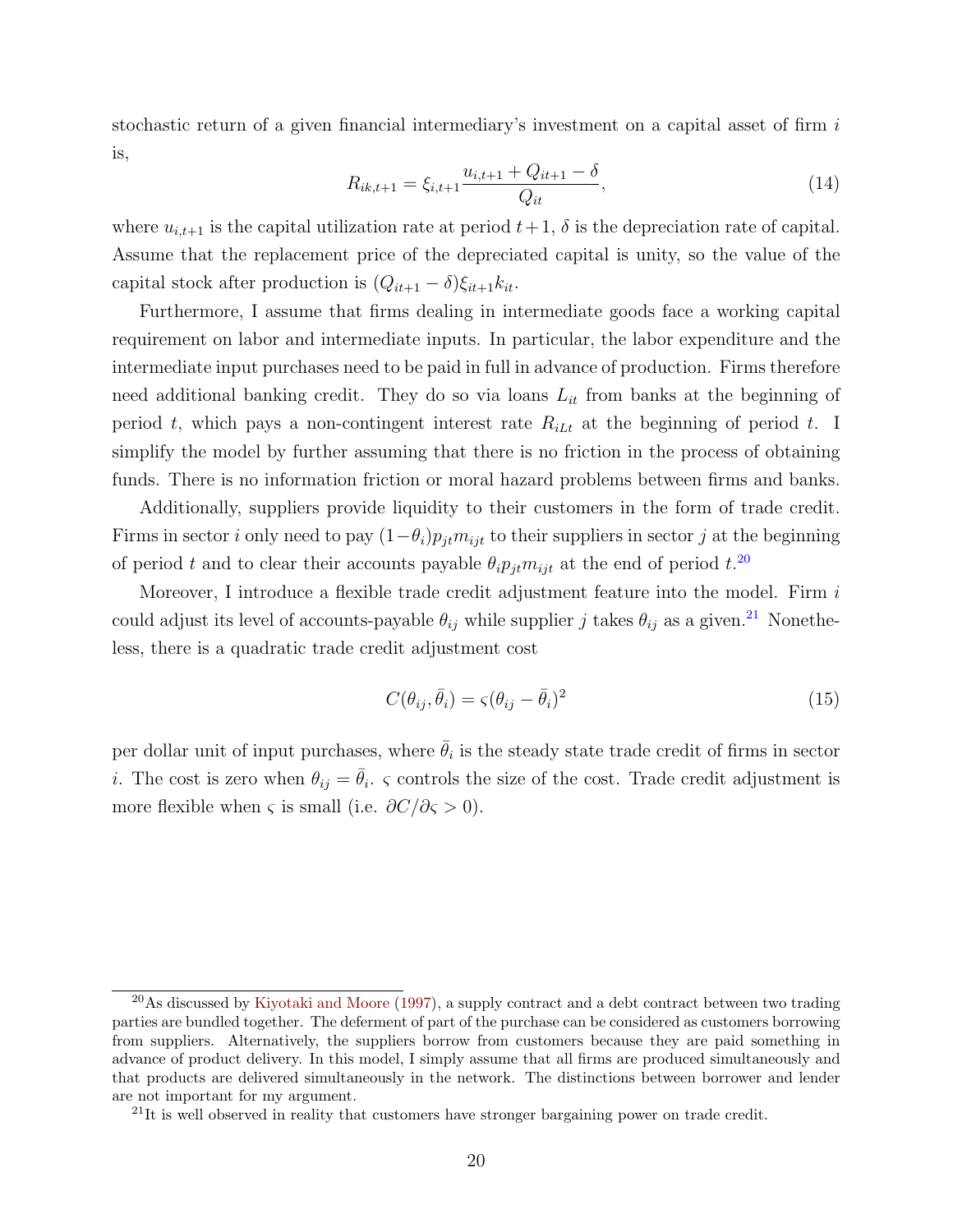Thus, each firm solves the following problem,

<span id="page-20-0"></span>
$$
\max_{l_{it}, \{m_{ijt}\}_{j=1}^N, \{m_{jit}\}_{j=1}^N, y_{it}, \theta_{ijt}} \qquad \sum_{j} [(1 - \theta_{jit})R_{iLt} + \theta_{jit}] p_{jit} m_{jit} + p_{it} y_{it} - w_t l_{it} R_{iLt} - u_{it} \xi_{it} k_{it-1} - \sum_{j} [(1 - \theta_{ijt})R_{iLt} + \theta_{ijt}] p_{ijt} m_{ijt} - \sum_{j} C(\theta_{ijt}, \bar{\theta}_i) p_{ijt} m_{ijt} + \Phi_{it} \left[ (z_{it} l_{it})^{\alpha_i} (\xi_{it} k_{it-1})^{\beta_i} (\Pi_j m_{ijt}^{\omega_{ij}})^{\gamma_i} - \sum_j m_{jit} - y_{it} \right].
$$
 (16)

 $\Phi_{it}$  is the Lagrangian multiplier and corresponds to the marginal benefit of producing one unit of product. The total working capital requirement for intermediate inputs is  $\sum_{j=1}^{N} (1 \theta_{ijt}$ ) $p_{ijt}m_{ijt}$ . Equivalently, firms in sector *i* also receive  $(1-\theta_{jit})p_{jit}m_{jit}$  from their customers in sector j at the beginning of t and have account receivables  $\theta_{jit}p_{jit}m_{jit}$ . The total working capital gain from trade is  $\sum_{j=1}^{N} (1 - \theta_{jit}) p_{jit} m_{jit}$ . Firms are linked through production and trade credit networks.

Managers make two-step decisions. Initially, they decide the level of trade credit for each intermediate input purchase,  $\theta_{ijt}$ . They then choose  $\{l_{it}, m_{ijt}, m_{jit}, y_{it}\}$  given  $\{\theta_{ijt}, \theta_{jit}\}$ . A firm's problem is solved through backward induction.

The first-order conditions of the problem that occurs in the context of the second choosing step are,

$$
\partial m_{jit}: \qquad p_{jit}[(1 - \theta_{jit})R_{iLt}\theta_{jit}] = \Phi_{it} \tag{17}
$$

$$
\partial l_{it}: \qquad \alpha_i \Phi_{it} m_{it} = w l_{it} R_{i} L_t \tag{18}
$$

$$
\partial m_{ijt} : \qquad \left[ (1 - \theta_{ijt}) R_{iLt} + \theta_{ijt} \right] p_{ijt} m_{ijt} = \Phi_{it} \gamma_i \omega_{ij} m_{it} \tag{19}
$$

$$
\partial y_{it} : \qquad \Phi_{it} = p_{it} \tag{20}
$$

Notably,  $p_{ijt} = p_{jt}/[(1 - \theta_{ijt})R_{jLt} + \theta_{ijt}]$ . The price of product j purchased by sector i,  $p_{ijt}$ , depends on  $\theta_{ijt}$ . The higher the trade credit, the more expensive the product price becomes. Producers naturally value early payments, and a manager, recognizing this, chooses trade credit level  $\theta_{ijt}$  in the first step so as to minimize the unit intermediate input cost. The tradeoff for adjusting trade credit is as follows. The benefit of increasing  $\theta_{ijt}$  is the reduction of banking loans and interest costs. The cost of increasing  $\theta_{ijt}$  is the increase in intermediate input price  $p_{ijt}$  given that  $\partial p_{ijt}/\partial \theta_{ijt} > 0$ . There is moreover a trade credit adjustment cost per dollar purchases,  $C(\theta_{ijt}, \bar{\theta}_i)$ . Thus, the manager solves the following problem,

$$
\min_{\theta_{ijt}} [(1 - \theta_{ijt})R_{iLt} + \theta_{ijt}] p_{ijt} + C(\theta_{ijt}, \bar{\theta}_i) p_{ijt}
$$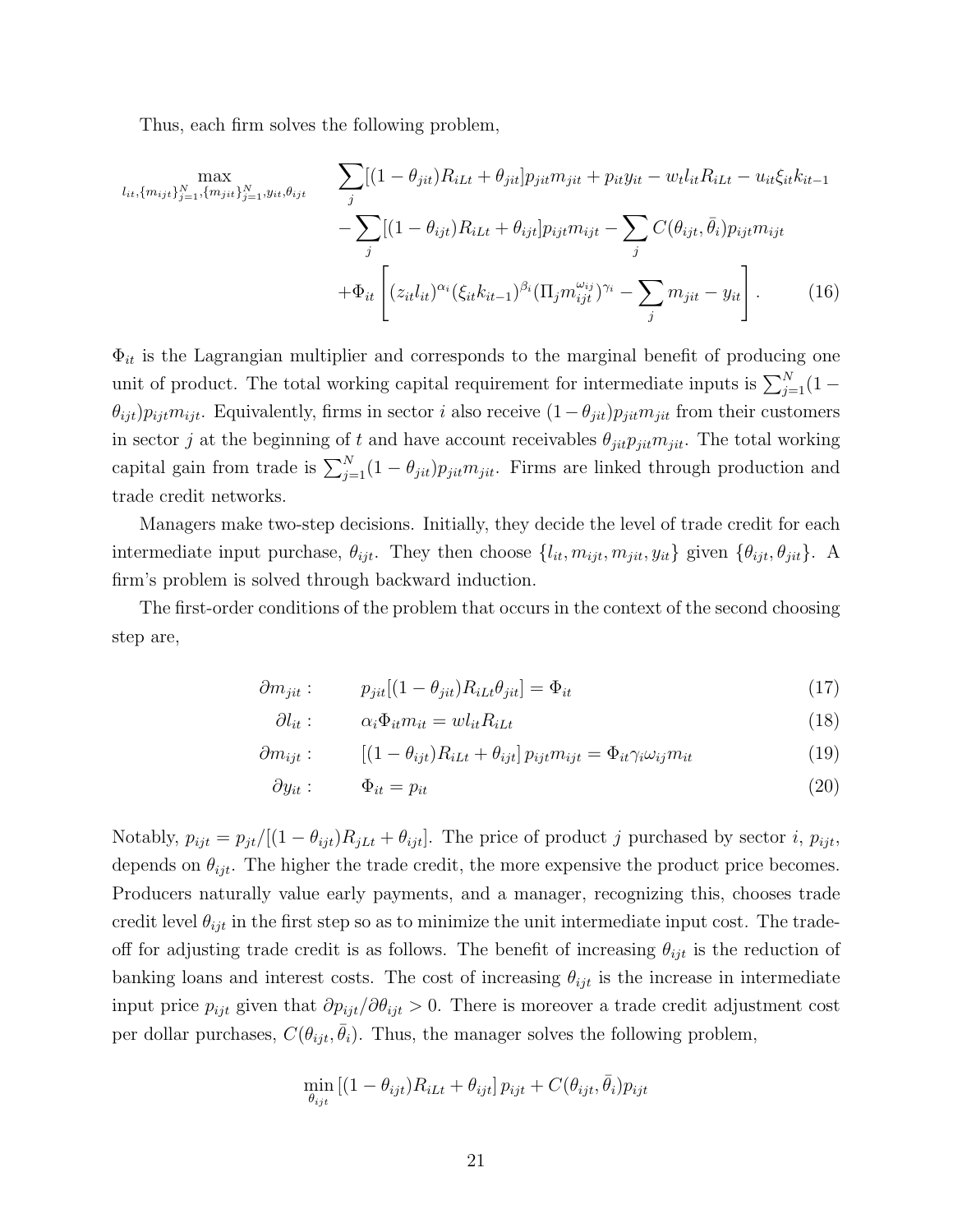$$
s.t. \quad p_{ijt} = p_{jt}/[(1 - \theta_{ijt})R_{jLt} + \theta_{ijt}]
$$

Therefore, the optimal level of trade credit is,

$$
\theta_{ijt} = f(\varsigma, \bar{\theta}_i, R_{it}, R_{jt}) \tag{21}
$$

with

$$
\partial \theta_{ijt} / \partial R_{it} > 0,
$$
  
\n
$$
\partial \theta_{ijt} / \partial R_{jt} < 0,
$$
  
\n
$$
|\partial \theta_{ijt} / \partial \zeta| < 0,
$$
  
\n
$$
\theta_{ijt} = \bar{\theta}_i, \quad \text{when} \quad R_{it} = R_{jt}.
$$

Further, trade credit is more sensitive to the relative financial condition of the two trading parties when  $\varsigma$  is low. In the extreme case that  $\varsigma = 0$ , trade credit becomes fully flexible. Under these conditions,  $\theta_{ijt} = 1$  when  $R_{iLt} > R_{jLt}$  and  $\theta_{ijt} = 0$  when  $R_{iLt} < R_{jLt}$ .

**Proposition 4.** Trading parties share liquidity through the trade credit mechanism.  $\theta_{ijt}$  is an increasing function of  $R_{iLt}$  and a decreasing function of  $R_{jLt}$ . Sectoral correlation is high when trade credit adjustment is flexible.

When firm  $i$  finds that bank loans are becoming costly, it increases trade credit. When its suppliers are suffering financially, firm  $i$  shrinks its accounts-payable. This finding provides a theoretical foundation on the fact that financially distressed firm may postpone repaying trade credit to its suppliers and reduce the provision of trade credit to its customers as discussed in the introduction. This response consistent with the finding by [Gao](#page-38-13) [\(2014\)](#page-38-13) that trade credit plays an important role as an inter-firm financing channel by allowing firms to share liquidity with each other. It is also in line with the empirical finding that an increase in the use of trade credit along the product chain that links two sectors results in an increase in correlation between them [\(Raddatz](#page-39-9) [\(2008\)](#page-39-9)). In addition, this model predicts that sectoral correlation is even higher when trade credit adjustment is flexible. An idiosyncratic liquidity shock could thus spill over to surrounding firms vigorously. If one firm has a liquidity problem, its accounts-payable would increase. Consequently, the financial stress is transmitted to its suppliers.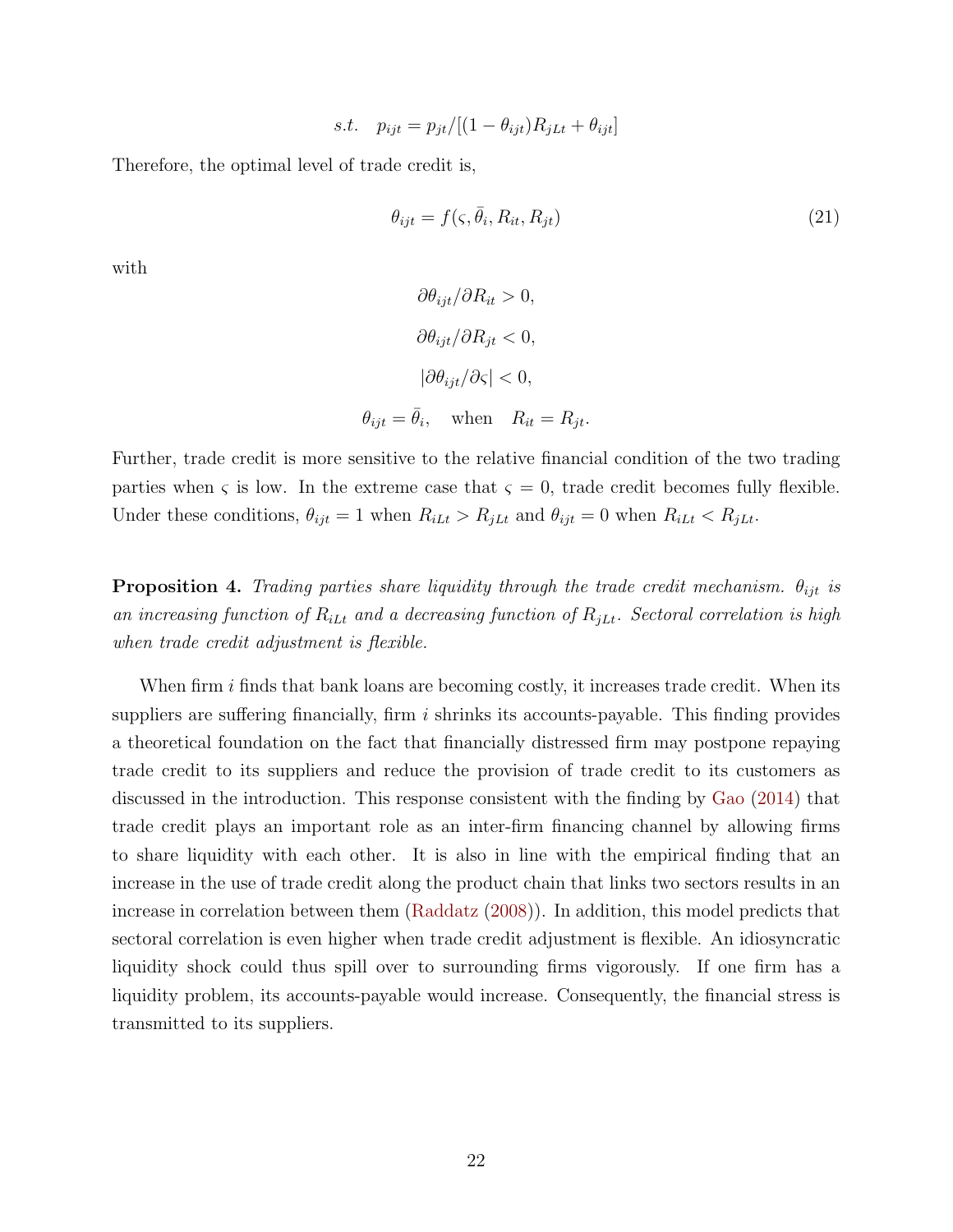### 4.2 Retailers and Wholesale Firms.

Wholesale firms in the economy produce wholesale product  $Y_{wt}$ , which is a composite of the products produced by each sector. The wholesale output and the price are represented by:

$$
Y_{wt} = \Pi_{i=1}^N \zeta_i^{-\zeta_i} y_{it}^{\zeta_i}, \quad P_{wt} = \Pi_{i=1}^n p_{it}^{\zeta_i},
$$

where  $y_{it}$  is the amount of products produced by sector i and used in the production of wholesale goods.  $\zeta_i$  governs the share of output i used in the production of final goods.

Consumption goods are sold by a set of monopolistically competitive retailers uniformly distributed from 0 to 1, who can costlessly differentiate the single final good assembled by wholesale firms. One unit of wholesale output  $Y_w$  is required to make a unit of retail output with marginal cost  $P_w$ . The final output composite is,

$$
Y_t = \left(\int_0^1 Y_{rt}^{\frac{\epsilon - 1}{\epsilon}} dr\right)^{\frac{\epsilon}{\epsilon - 1}},
$$

where  $Y_{rt}$  is the retail output of retailer r. Retailers face nominal rigidities following Calvo model. They could freely adjust their price with probability  $1 - \gamma$  each period; the problem is identifying the optimal price  $P_{rt}^*$ . By tedious but straightforward derivation in Appendix [D.1,](#page-52-0) I have  $\sqrt{2}$ 

$$
\frac{P_{rt}^*}{P_t} = \frac{\epsilon}{\epsilon - 1} \frac{\sum_{i=0}^{\infty} \beta^i \gamma^i \Lambda_{t+i,t} P_{wt+i} \left(\frac{P_{t+i}}{P_t}\right)^{\epsilon} Y_{t+i}}{\sum_{i=0}^{\infty} \beta^i \gamma^i \Lambda_{t+i,t} \left(\frac{P_{t+i}}{P_t}\right)^{\epsilon-1} Y_{t+i}}.
$$

Thus, the innovation of the aggregate price level is,

$$
P_t^{1-\epsilon} = (1-\gamma)P_{rt}^{*1-\epsilon} + \gamma (P_{t-1})^{1-\epsilon}.
$$
\n(22)

### 4.3 Capital Producer.

At the end of period t, competitive capital producers in each sector buy capital from their respective capital markets, and repair and build new capital. Capital producers make new capital using input of final output and are subject to adjustment costs. They sell new capital  $k_{it}$  to firms in sector i at the price  $Q_{it}$ , so their problem is to,

<span id="page-22-0"></span>
$$
\max_{I_{it}} \quad Q_{it} I_{it} - \left[1 + \frac{\eta_I}{2} \left(\frac{I_{it}}{I_{i,t-1}} - 1\right)^2\right] I_{it}.
$$
 (23)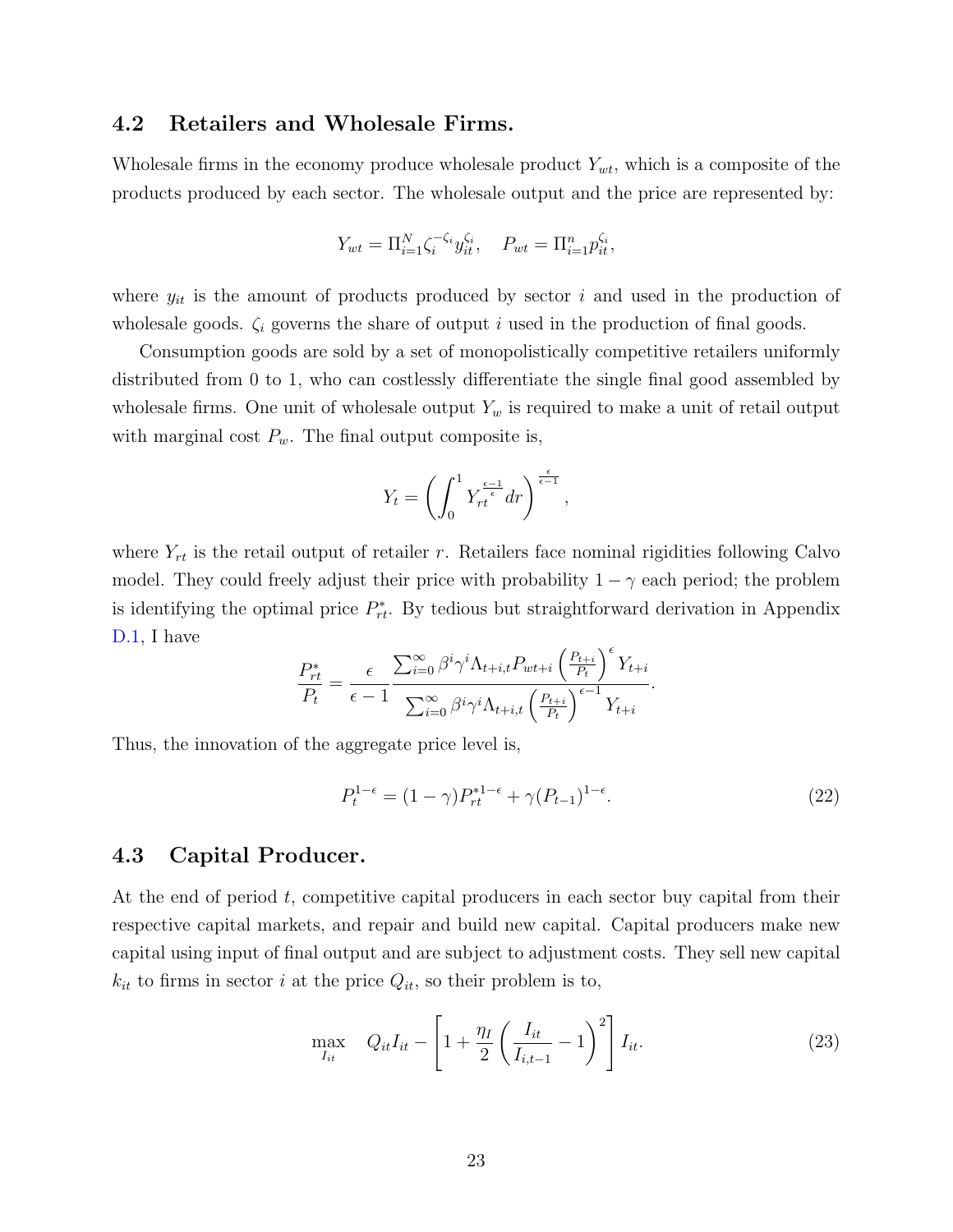Thus, the price of capital goods is equal to the marginal cost of investment goods production as follows,

$$
Q_{it} = 1 + \frac{1}{2} \eta_I \left( \frac{I_{it}}{I_{i,t-1}} - 1 \right)^2 + \frac{I_{it}}{I_{i,t-1}} \eta_I \left( \frac{I_{it}}{I_{i,t-1}} - 1 \right) - \mathbb{E}_t \left[ \beta \Lambda_{t+1} \left( \frac{I_{i,t+1}}{I_{it}} \right)^2 \eta_I \left( \frac{I_{i,t+1}}{I_{it}} - 1 \right) \right].
$$

The capital innovation is:

$$
k_{it} = e^{\psi_{it}} (1 - \delta) k_{i, t-1} + I_{it}.
$$

## 4.4 Households.

There is a continuum of identical households with a fraction  $1-u$  of workers and a fraction u of bankers. Over time, an individual switch between a worker and a banker with probability  $(1 - \tau)$ . In other words, a banker at time t stays as a banker at time  $t + 1$  with probability  $\tau.$ 

Workers supply labor  $l_t$  to the production sector and return their wages to households. Bankers manage financial intermediaries and transfer profits back to households. Households consume  $C_t$  and save. They save by depositing funds in banks or by purchasing government debt. Both deposits and government debt are one-period riskless assets that pay the real return of  $R_t$ . I consider these two assets perfect substitutes and denote them by  $B_t$ . The households' welfare function is,

<span id="page-23-0"></span>
$$
\max \mathbb{E}_0 \sum_{i=0}^{\infty} \beta^i \left[ \ln(C_{t+i} - hC_{t+i-1}) - \frac{\chi}{1+\psi} l_{t+i}^{1+\psi} \right].
$$
 (24)

The budget constraint they face is,

$$
C_t = w_t l_t + \Pi_t + T_t + R_{t-1} B_{t-1} - B_t, \tag{25}
$$

where  $w_t$  is real wage,  $l_t$  denotes the aggregate labor and equals  $\sum_i l_{it}$  in equilibrium,  $\Pi_t$ represents profits distributed from bankers and capital producing firms,  $T_t$  represents government transfers. Let  $\rho_t$  denotes the marginal utility of consumption. Denote the stochastic discount factor  $\Lambda_{t,t+1} \equiv \frac{\varrho_{t+1}}{\varrho_t}$  $\frac{t+1}{\varrho_t}$ .

### 4.5 Financial Intermediaries.

The structure of financial intermediaries generally follows that of [Gertler and Karadi](#page-38-0) [\(2011\)](#page-38-0), but with the following modifications. Financial intermediaries (banks) are segmented into N groups. Each production sector i is connected to a unique banking group i. Hence, banks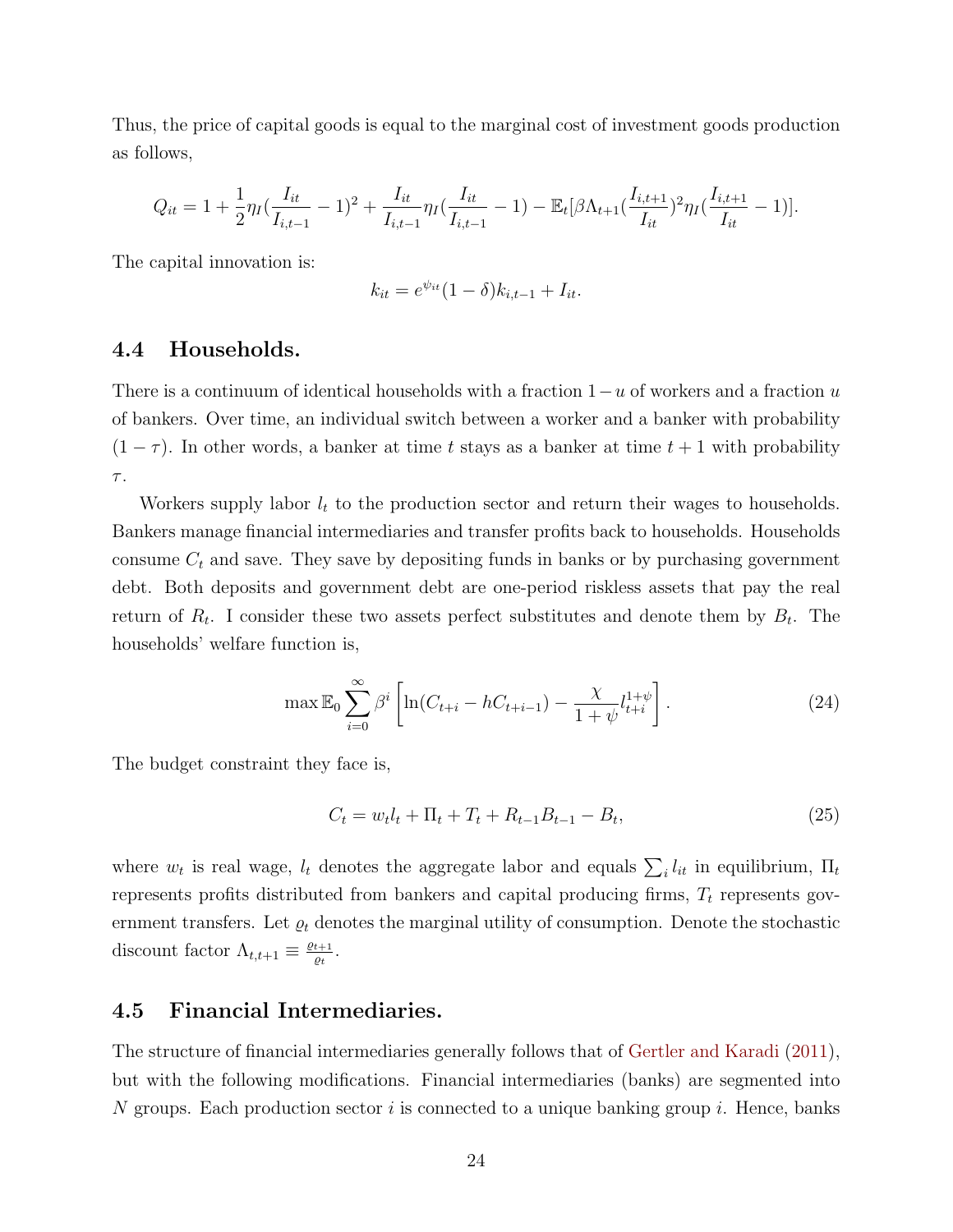of group *i* cannot finance firms in sector  $j \neq i$ <sup>[22](#page-0-0)</sup> I further assume that there is no lending among banks. Each period, banks use their own net worth  $N_{it}$  and the deposit  $B_{it}$  from households in order to finance their purchases of financial claims  $S_{it}$  and loans  $L_{it}$ . The intermediary balance sheet of banks in group  $i$  is,

$$
Q_{it}S_{it} + L_{it} = N_{it} + B_{it}.
$$
\n
$$
(26)
$$

The return of  $S_{it}$  is realized by the end of period  $t+1$  with a stochastic return  $R_{ikt+1}$ .  $L_{it}$  is matured by the end of period t with a non-contingent return  $R_{iL_t}$ . Also, banks pay a noncontingent return  $R_t$  to households at period  $t + 1$ . Their net worth then evolves according to

$$
N_{it+1} = R_{ik,t+1}Q_{it}S_{it} + R_{iL,t}L_{it} - R_tB_{it}
$$
\n(27)

The financial intermediary's objective is to maximize:

<span id="page-24-0"></span>
$$
V_{it}(N_t) = \max \mathbb{E}_t \sum_{j=0}^{\infty} (1-\tau) \tau^j \beta^{j+1} \Lambda_{t,t+1+j}(N_{i,t+1+j}), \qquad (28)
$$

given that the probability of a banker becoming a worker in the next period is  $(1-\tau)$ . For the intermediary to operate, the risk premium must be positive, i.e.  $E_t\beta^i\Lambda_{t,t+1}(R_{ikt+1+i}-R_{t+i}) \ge$ 0 and  $E_t\beta^i\Lambda_{t,t+1}(R_{iLt+i}-R_{t+i})\geq 0$ . However, in order to prohibit intermediaries expanding their assets indefinitely when risk premium is positive, I introduce the following incentive constraint,

$$
V_{it} \ge \lambda_i (Q_{it} S_{it} + L_{it}). \tag{29}
$$

Bankers will lose their expected terminal wealth  $V_{it}$  if they divert assets, while their gain from such an action is  $\lambda_i(Q_{it}S_{it} + L_{it}).$ 

The binding incentive constraint in equilibrium implies that the leverage ratio  $\left(\frac{Q_{it}S_{it}+L_{it}}{N_{it}}\right)$ denoted by  $\phi_{it}$  equals,

$$
\phi_{it} = \frac{\eta_{it}}{\lambda_i - d_{it}\nu_{kit} - (1 - d_{it})\nu_{lit}},\tag{30}
$$

with

$$
\nu_{kit} = \mathbb{E}_{t}[(1-\tau)\beta\Lambda_{t,t+1}(R_{ik,t+1} - R_{t}) + \beta\Lambda_{t,t+1}\tau x_{kit,t+1}\nu_{kit+1}],
$$
  

$$
\nu_{lit} = \mathbb{E}_{t}[(1-\tau)\beta\Lambda_{t,t+1}(R_{iLt} - R_{t}) + \beta\Lambda_{t,t+1}\tau x_{lit,t+1}\nu_{lit+1}],
$$

 $^{22}$ This is consistent with the finding by [Chodorow-Reich](#page-37-12) [\(2014\)](#page-37-12) that bank-borrower relationships are sticky.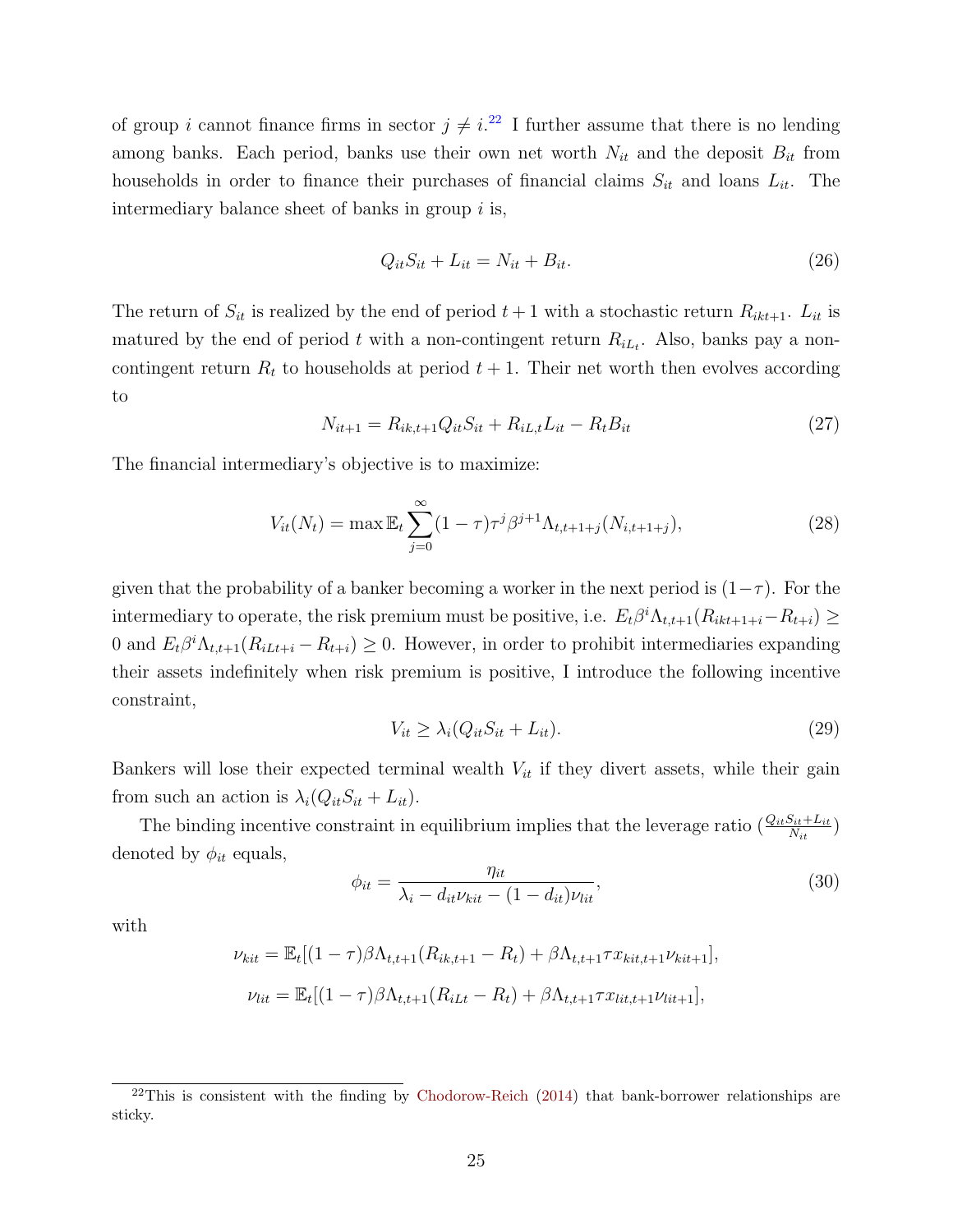and

$$
\eta_{it} \equiv \mathbb{E}_t[(1-\tau)\Lambda_{t,t+1}R_t + \beta\Lambda_{t,t+1}\tau z_{it,t+1}\eta_{it+1}],
$$

where  $d_{it} = \frac{Q_{it}S_{it}}{Q_{it}S_{it}+1}$  $\frac{Q_{it}S_{it}}{Q_{it}S_{it}+L_{it}}$  is the share of risky assets,  $x_{kit,t+j} \equiv \frac{Q_{i,t+j}S_{i,t+j}}{Q_{it}S_{it}}$  $\frac{t+jS_{i,t+j}}{Q_{it}S_{it}}$  and  $x_{lit,t+j} \equiv \frac{L_{i,t+j}}{L_{it}}$  $_{Lit}$ are the gross growth rate in assets between t and  $t + j$ , and  $z_{it,t+j} \equiv \frac{N_{it+j}}{N_{it}}$  $\frac{N_{it+j}}{N_{it}}$  is the gross growth rate of net worth.  $\nu_{it}$  is the expected discounted marginal gain that a unit enjoys by expanding its assets, when net worth remains constant, and is an increasing function of the risk premium.  $\eta_{it}$  is the expected discounted value of having an additional unit of net worth, when the asset remains constant. As derived in Appendix [D.3,](#page-53-0) the first order conditions of the problem facing banks imply the no-arbitrage condition,

$$
\mathbb{E}_t(H_{t,t+1}R_{ik,t+1}) = \mathbb{E}_t(H_{t,t+1})R_{iLt},
$$

where  $H_{t,t+1} = \beta \Lambda_{t,t+1}[(1 - \tau) + \tau(\nu_{kit+1}d_{it+1}\phi_{it+1} + \nu_{lit+1}(1 - d_{it+1})\phi_{it+1} + \eta_{it+1})].$  The evolution of bankers' net worth can be expressed as,

$$
N_{it} = [(R_{ikt} - R_{t-1})d_{it-1}\phi_{it-1} + (R_{iLt-1} - R_{t-1})(1 - d_{it-1})\phi_{it-1} + R_{t-1}]N_{it-1}.
$$
(31)

Notably, the sensitivity of  $N_{it}$  to the excess return is increasing in the leverage ratio  $\phi_{it-1}$ . Therefore,  $\phi_i$  is an important factor affecting the sectoral sensitivity to financial shocks.

The total net worth of bankers in group i includes the net worth of existing bankers  $N_{iet}$ together with the net worth of new bankers  $N_{int}$ ,

$$
N_{it} = N_{eit} + N_{nit},
$$

where  $N_{eit} = \tau [(R_{ikt} - R_{t-1})d_{it-1}\phi_{it-1} + (R_{iLt-1} - R_{t-1})(1 - d_{it-1})\phi_{it-1} + R_{t-1}]N_{it-1}.$  A financial shock represents an unexpected contraction of the existing bankers' net worth.

Assuming further that a fraction of  $\omega_i/(1-\tau)$  of the total assets of exiting bankers  $((1 - \tau)(Q_{it}S_{it-1} + L_{it-1}))$  is transferred to new bankers, I have

$$
N_{nit} = \omega_i (Q_{it} S_{it-1} + L_{it-1}).
$$

### 4.6 Monetary policy and Government Expenditure

Monetary policy follows a simple Taylor rule with interest rate smoothing. The nominal interest rate follows,

$$
i_t = (1 - \rho)[i + \kappa_\pi \pi_t + \kappa_y (\log Y_t - \log Y_t^*)] + \rho i_{t-1} + \epsilon_t^i, \tag{32}
$$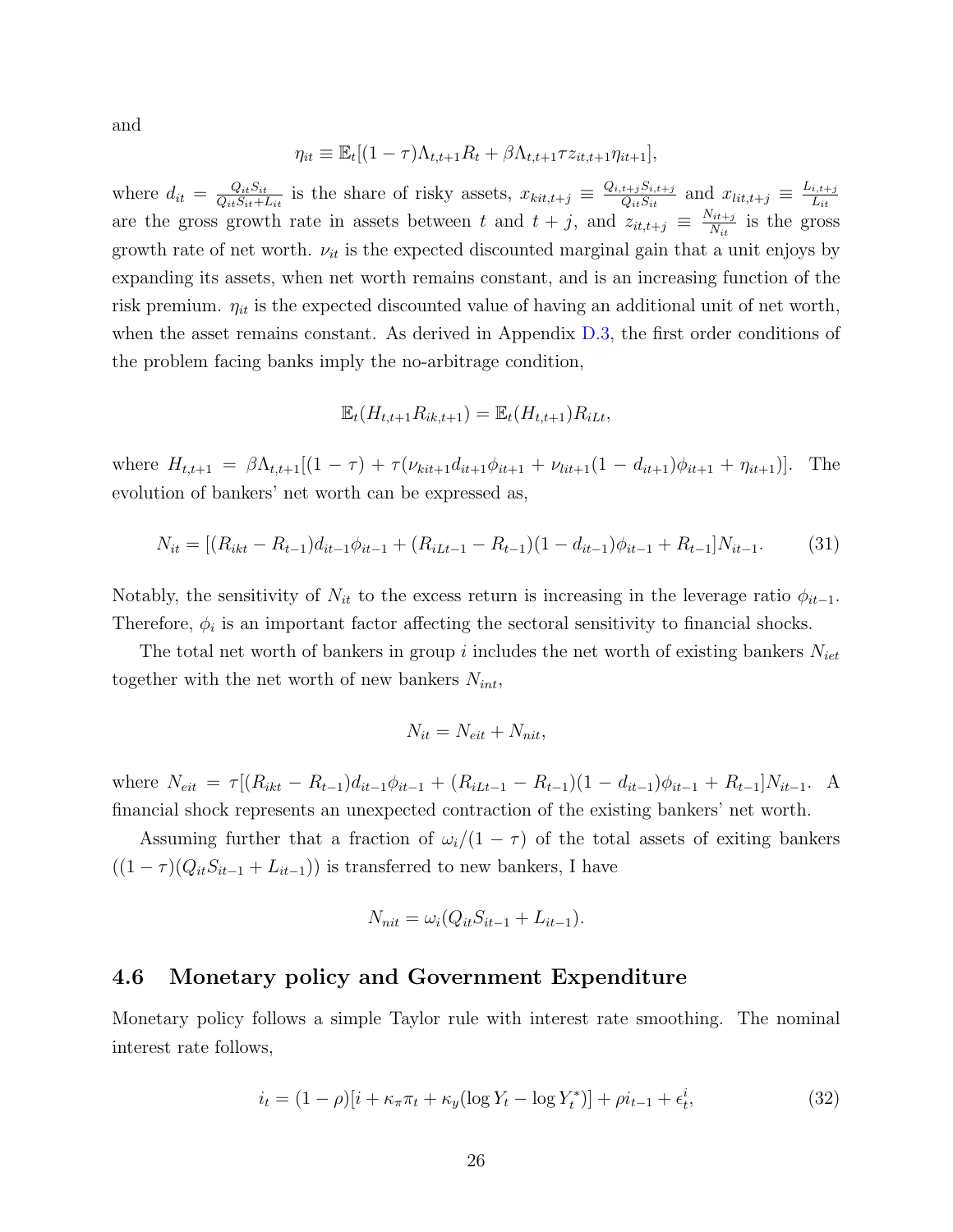where *i* denotes the steady state nominal rate,  $\pi_t$  represents inflation and  $Y_t^*$  is the natural level of output.

Government expenditure  $G$  is financed by lump sum taxes.

## 4.7 Equilibrium

The competitive equilibrium in the general model is defined as follows:

A competitive equilibrium consists of a collection of quantities  $\{m_{it}, m_{ijt}, y_{it}, l_{it}, l_t, k_{it}, \theta_{ijt}, Y_{wt}, \theta_{ijt}, \theta_{ijt}, \theta_{ijt}, \theta_{ijt}, \theta_{ijt}, \theta_{ijt}, \theta_{ijt}, \theta_{ijt}, \theta_{ijt}, \theta_{ijt}, \theta_{ijt}, \theta_{ijt}, \theta_{ijt}, \theta_{ijt}, \theta_{ijt}, \theta_{ijt}, \theta_{ijt}, \theta_{ijt}, \theta_{ijt}, \theta_{ijt$ Yt , Iit C<sup>t</sup> , G<sup>t</sup> , Sit, Nit, Neit, Nnit, Lit, } and a sequence of prices {Rik,t, RiL,t, R<sup>t</sup> , it , Qit, pit, pijt, Pwt,  $\{\pi_t, w_t, \}$  for  $i \in \{1, ..., N\}$  and  $j \in \{1, ..., N\}$ , such that

- 1. Intermediate firms maximize profits [\(16\)](#page-20-0). Capital producers maximize profit [\(23\)](#page-22-0). Wholesalers and retailers maximize profits.
- 2. Households maximize utility [\(24\)](#page-23-0).
- 3. Financial intermediaries maximize expected wealth [\(28\)](#page-24-0).
- 4. Goods, labor, capital and credit markets clear.

The equilibrium results can be obtained by solving Equations [\(50\)](#page-54-0)-[\(75\)](#page-58-0) in Appendix [D.4.](#page-55-0)

# 5 Quantitative Predictions

# 5.1 Calibration

I have calibrated the general model using the U.S. data at the 2-digit NAICS level. I exclude the governmental sector, as well as the finance and insurance subsectors from the FIRE (finance, insurance and real estate) sector. $^{23}$  $^{23}$  $^{23}$ 

Conventional Parameters. Conventional parameters (such as the discount factor and the Calvo parameter) follow the calibration by [Gertler and Karadi](#page-38-0) [\(2011\)](#page-38-0) and are listed in Table [3.](#page-28-0)

Input-output Structure, Labor, Capital, Intermediate Input Share, and Final Output *Share.* The input-output structure  $\omega_{ij}$  is calibrated using the BEA input-output table. Labor share  $\alpha_i$ , capital share  $\beta_i$  and intermediate input share  $\gamma_i$  are listed in Table [4.](#page-28-1)  $\alpha_i$  and  $\beta_i$ 

<sup>&</sup>lt;sup>23</sup>The objective of the government is not profit maximization. The finance and insurance firms cannot be formulated by the production problem presented in Section 4 because their investment strategies and balance sheet composites are complicated. Moreover, the trade credit of these two types of firms is not the same as that of goods producers.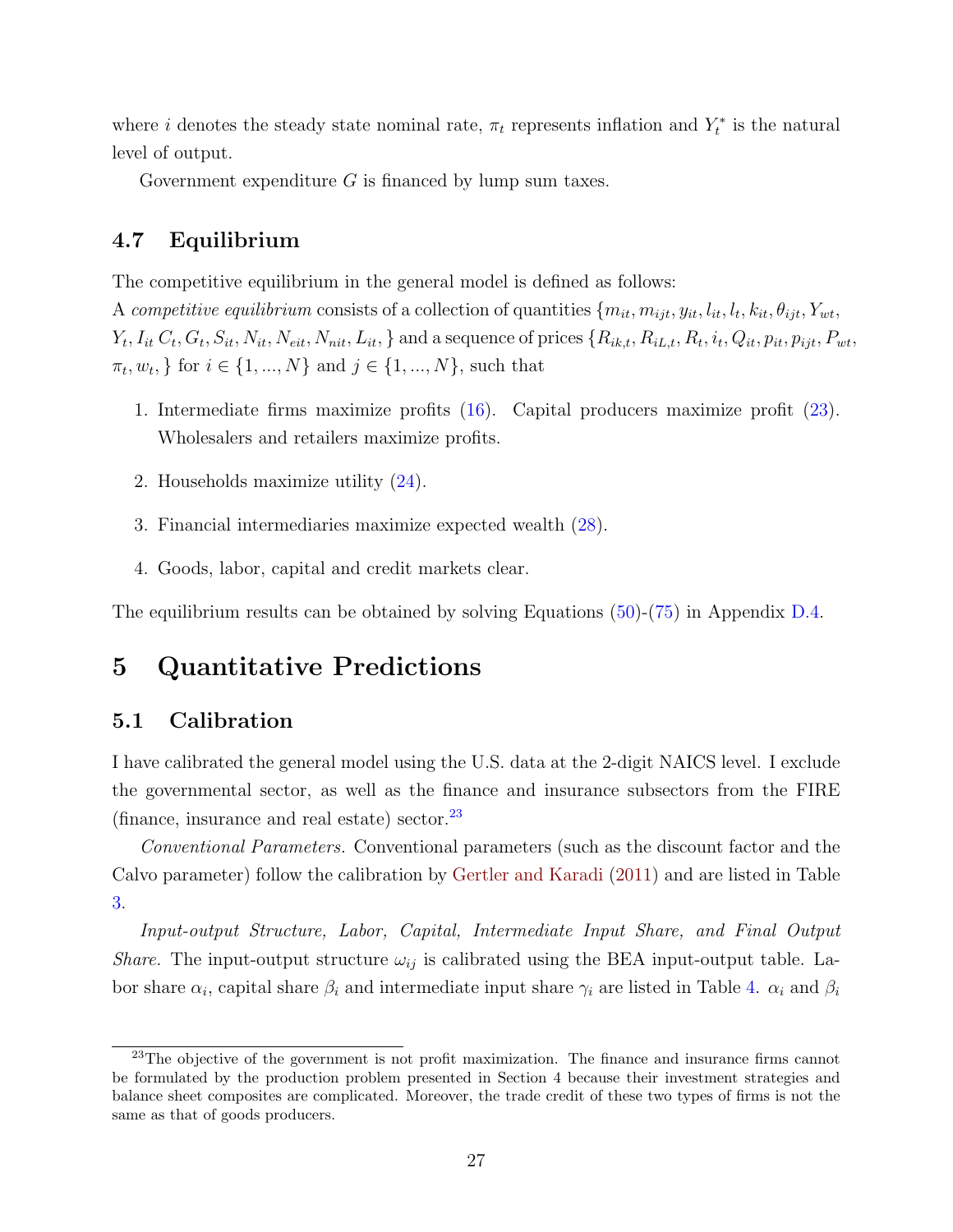are calibrated using the BEA GDP by Industry Value-added Components Table (1998-2013) and the calibration method follows Su (2014) (refer to Appendix [D.5\)](#page-58-1).

Banking Parameters.  $\omega_i$  (the proportional transfer to the entering bankers) and  $\lambda_i$  (the fraction of capital that can be diverted) are calibrated to match  $\phi_i$  (the leverage of each sector) and  $R_{iL}$  (the banking lending rate). I assume the steady state  $R_{iL}$  to be identical across sectors.<sup>[24](#page-0-0)</sup> It is calibrated to hit the steady state credit spread. The leverage level of each sector is measured using the Compustat Data, which is listed in Table [4.](#page-28-1) The survival rate of bankers  $\tau$  adopts the value set by [Gertler and Karadi](#page-38-0) [\(2011\)](#page-38-0), which hits the average horizon of bankers within a given decade.

Trade credit. The trade credit level  $\theta_{ij}$  corresponds to accounts-payable over cost of goods sold.[25](#page-0-0) Table [6](#page-41-0) in Appendix [A](#page-40-0) presents accounts-payable over cost of goods sold from all sectors, based on Compustat data (measured as the median of each sector in each time period, and averaged from 2000 to 2014).<sup>[26](#page-0-0)</sup> Additionally, the Quarterly Financial Report (QFR) collects quarterly aggregate statistics on the financial results and positions of U.S. corporations. QFR is more comprehensive than Compustat, but it only covers four industry sectors, mining, manufacturing, wholesale and retail. All four of these measures of the standardized trade credit are relatively stable over the QFR sample period (2000q4-  $2014q4$ ) as presented in Table [7](#page-41-1) in Appendix [A.](#page-40-0)<sup>[27](#page-0-0)</sup> Moreover, these measures using QFR data approximate the measures using Compustat data (compare Table [6](#page-41-0) and Table [7\)](#page-41-1). Therefore, I calibrate  $\bar{\theta}_i$  using the Compustat measure. The trade credit adjustment cost  $\varsigma$  is estimated to match the standard deviation of accounts payable over total sales in the QFR data.

## 5.2 The propagation of financial shocks

Before calibrating the model completely, I would like first to compare the propagation of financial shocks predicted by the model with my empirical findings.

Factors that are specific to certain firms, such as intermediate input share, capital share, leverage and trade credit, all have strong impacts on the sensitivity of these firms' output to shocks. In order to focus on the propagation effect along the production chain, I simulate a 9-firm circle network model. Firm i uses intermediate inputs  $i - 1$  (as illustrated in Figure

 $^{24}$ No strong empirical evidence shows that sectoral interest rates differ significantly in the long run.

<sup>&</sup>lt;sup>25</sup>Although accounts-payable is a stock variable, it is close to its flow value because the length of the trade credit period is generally less than a quarter. I obtained accounts-payable and cost of goods sold from quarterly financial reports.

<sup>&</sup>lt;sup>26</sup>The financial and insurance sectors have accounts payable over cost of goods sold at a level of 60. The balance sheets of these financial sectors are complicated, and the definition of accounts-payable in those sectors differs from that used in other production sectors.

 $27$ I standardize accounts payable and accounts receivable based on total sales and total assets.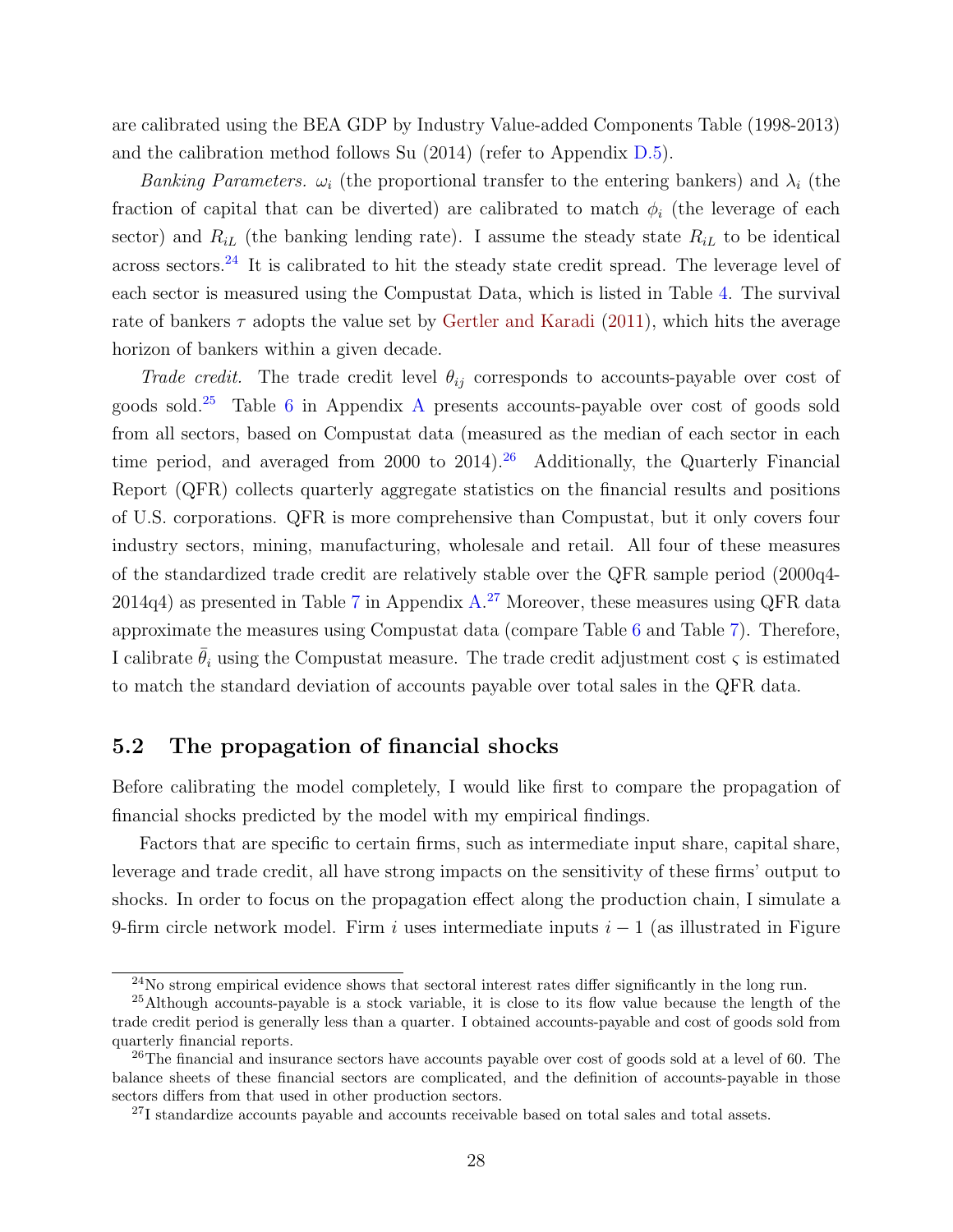<span id="page-28-0"></span>

|                |        | conventional parameters                            |
|----------------|--------|----------------------------------------------------|
| В              | 0.99   | discount rate                                      |
| h.             | 0.815  | habit parameter                                    |
| Ф              | 0.276  | inverse Frisch elasticity of labor supply          |
| $\chi$         | 3.4108 | relative utility weight of labor                   |
| $\eta_I$       | 1.728  | investment adjustment cost                         |
| $\gamma$       | 0.779  | probability of keeping price fixed                 |
| $\kappa_{\pi}$ | 1.5    | inflation coefficient of the taylor rule           |
| $\kappa_{y}$   | 0.5/4  | output gap coefficient of the taylor rule          |
| G/Y            | 0.2    | steady state proportion of government expenditures |
|                |        | unconventional parameters                          |
| Ĥ              | 0.972  | survival rate of bankers                           |
|                |        | trade credit adjustment cost                       |

Table 3: Parameters

Table 4: Sectoral Level Parameters

<span id="page-28-1"></span>

| sector         | labor share |           | capital share intermediate share | final share | trade credit | leverage |
|----------------|-------------|-----------|----------------------------------|-------------|--------------|----------|
|                | $\alpha_i$  | $\beta_i$ | $\gamma_i$                       | $\zeta_i$   | $\theta_i$   | $\phi_i$ |
| Agriculture    | 0.24        | 0.18      | 0.58                             | 0.01        | 0.43         | 1.70     |
| Mining         | 0.23        | 0.39      | 0.37                             | 0.01        | 1.00         | 1.53     |
| Utility        | 0.17        | 0.41      | 0.42                             | 0.02        | 0.49         | 3.24     |
| Construction   | 0.39        | 0.13      | 0.48                             | 0.07        | 0.43         | 2.35     |
| Manufacturing  | 0.20        | 0.16      | 0.64                             | 0.21        | 0.49         | 1.50     |
| Wholesale      | 0.37        | 0.33      | 0.31                             | 0.04        | 0.44         | 2.30     |
| Retail         | 0.41        | 0.27      | 0.32                             | 0.10        | 0.42         | 1.99     |
| Transportation | 0.35        | 0.16      | 0.50                             | 0.02        | 0.30         | 2.33     |
| Information    | 0.25        | 0.30      | 0.45                             | 0.04        | 0.64         | 1.58     |
| real estate    | 0.24        | 0.48      | 0.28                             | 0.15        | 0.64         | 2.27     |
| <b>PBS</b>     | 0.50        | 0.13      | 0.37                             | 0.06        | 0.37         | 1.53     |
| Education      | 0.53        | 0.08      | 0.40                             | 0.17        | 0.25         | 1.77     |
| Arts           | 0.38        | 0.18      | 0.44                             | 0.07        | 0.21         | 1.92     |
| Other services | 0.49        | 0.13      | 0.38                             | 0.04        | 0.37         | 2.33     |
| Average        | 0.33        | 0.45      | 0.22                             |             | 0.45         | 2.00     |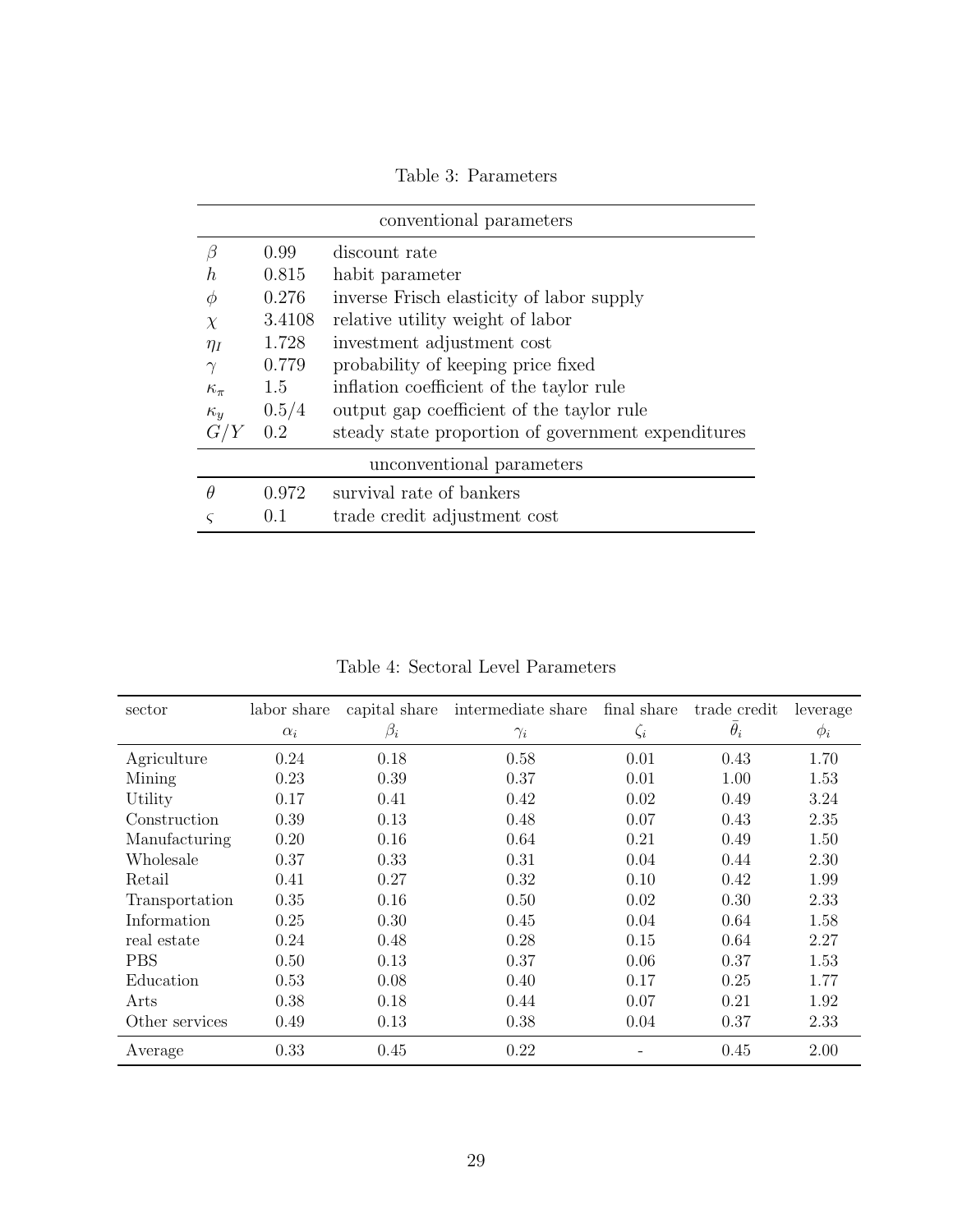<span id="page-29-0"></span>Figure 3: Supply chain of a circle economy



[3\)](#page-29-0). The only difference among the firms is their relative location along the supply chain. A symmetric network model allows me to focus on the propagation effect of shocks in the model. I calibrate the economy using the parameters in Table [3](#page-28-0) and the average labor share, capital share, trade credit and leverage ratios in the U.S. economy (as presented in the last row of Table  $4$ ).<sup>[28](#page-0-0)</sup>

I impose an unexpected banking net worth shock to bankers linked to Firm 5,  $\epsilon_{Ne5}$ , namely a contraction of the existing bankers' net worth  $N_{e5}$ ; specifically, I assume that their net worth declines by one percent and that the decline is transferred to households. One immediate consequence is a rise in the cost of borrowing  $(R_{5Lt})$  for Firm 5. The borrowing costs of other firms in the economy are also affected. This negative financial shock impacts the outputs of all firms, 5 included.

|                        | Data        | Model         |
|------------------------|-------------|---------------|
| $UP_{i,t=0}$           | $-0.1724**$ | $-0.1979***$  |
| $\text{DOWN}_{i,t=0}$  | $-0.0635$   | $-0.1294$ *** |
| $\text{Shock}_{i,t=0}$ | $-0.4469**$ | $-0.4360***$  |

<span id="page-29-1"></span>Table 5: Model vs. Data: the propagation of financial shocks

Notes: ∗∗∗ indicate statistical significance at the 1% levels. The dependent variable is the first 6-month output change  $\tilde{m}_{i,t=6m}$ after the shock. Shock<sub>i,t=0</sub> is the borrowing cost  $R_{iL}$  change upon the impact of  $\epsilon_{Ne5}$ . UP<sub>i,t=0</sub> and DOWN<sub>i,t=0</sub> follow Equations [11](#page-14-1) and [12.](#page-14-1) The first column copies regression result (3) in Table [2.](#page-16-0)

I run regression [10](#page-14-0) using the simulated data. The primary result is presented in Table

 $28$ Final share is set to be  $1/9$ .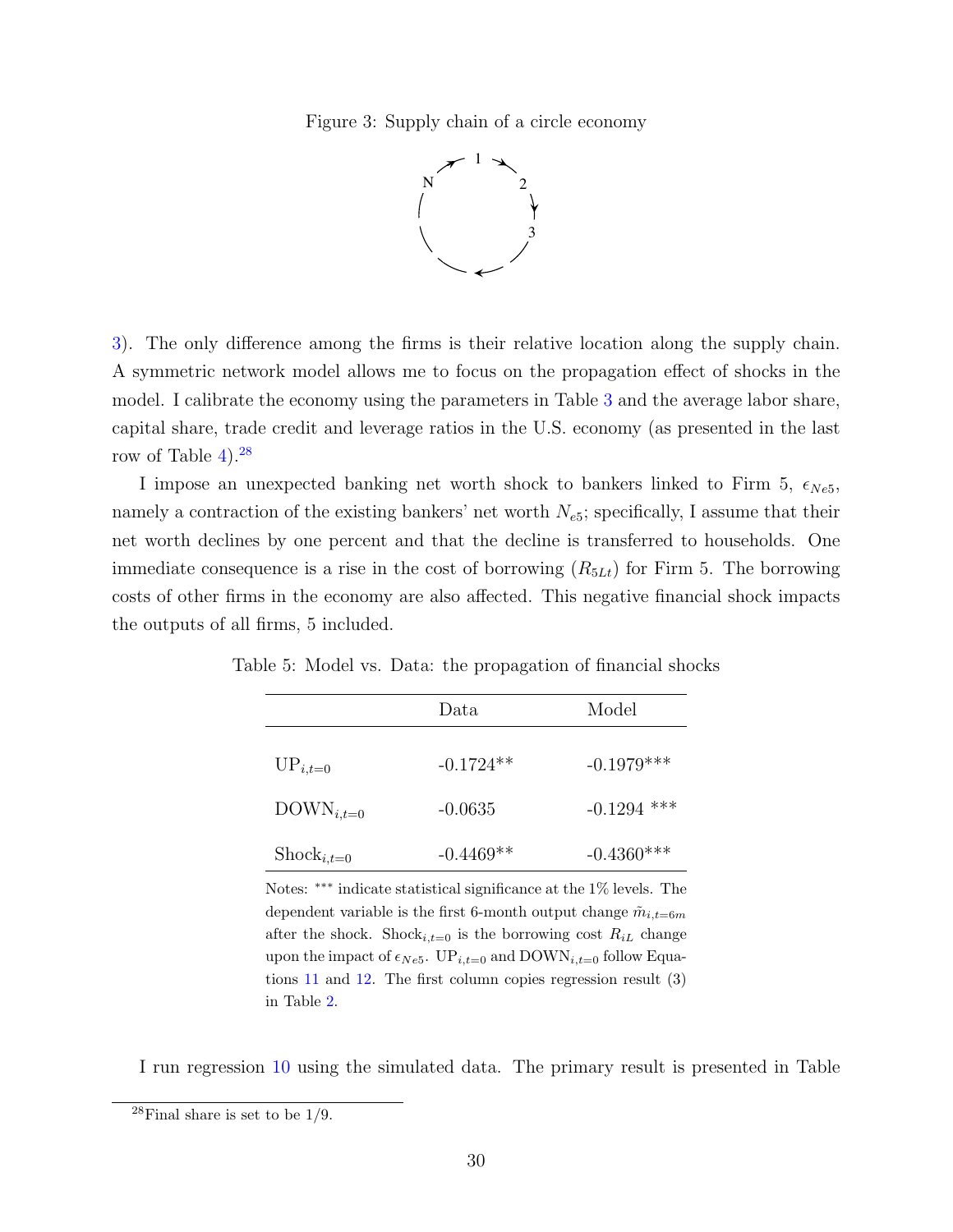[5.](#page-29-1) In the regression, the dependent variable represents the change in each firm's output six months after the shock.<sup>[29](#page-0-0)</sup> The independent variables are the loan rate change at the moment the shock is felt  $Shock_{i,t=0} = \tilde{R}_{iL,t=0}$ , the shocks transmitted from customers  $UP_{i,t=0}$  $\sum_j \hat{h}_{ji} \tilde{R}_{jL,t=0}$  and the shocks transmitted from suppliers  $DOWN_{i,t=0} = \sum_j h_{ij} \tilde{R}_{jL,t=0}$ . In general, my model performs reasonably well with respect to the impact of the interest rate shock and the propagation of shocks in the production network.

## 5.3 The role of trade credit

As discussed in Section [4,](#page-17-0) there is evidence that firms share liquidity with surrounding firms through trade credit in the real economy. Consequently, trade credit increases output correlation among firms in the production network. The general model captures this pattern in the following way. Figure [4](#page-30-0) plots the output correlation among firms against the level of trade credit adjustment cost using data simulated from the circle model with idiosyncratic banking network shocks  $\epsilon_{N_{ei}}$ . The output correlation of firms and the level of trade credit adjustment cost vary inversely to one another: the more flexible the trade credit adjustment, the higher the output correlation among firms. The trade credit adjustment mechanism therefore amplifies the propagation of idiosyncratic financial shocks.

<span id="page-30-0"></span>



 $^{29}$ Regression results of the simulated data at different horizons are presented in Table [11](#page-59-0) in Appendix [D.6.](#page-59-1)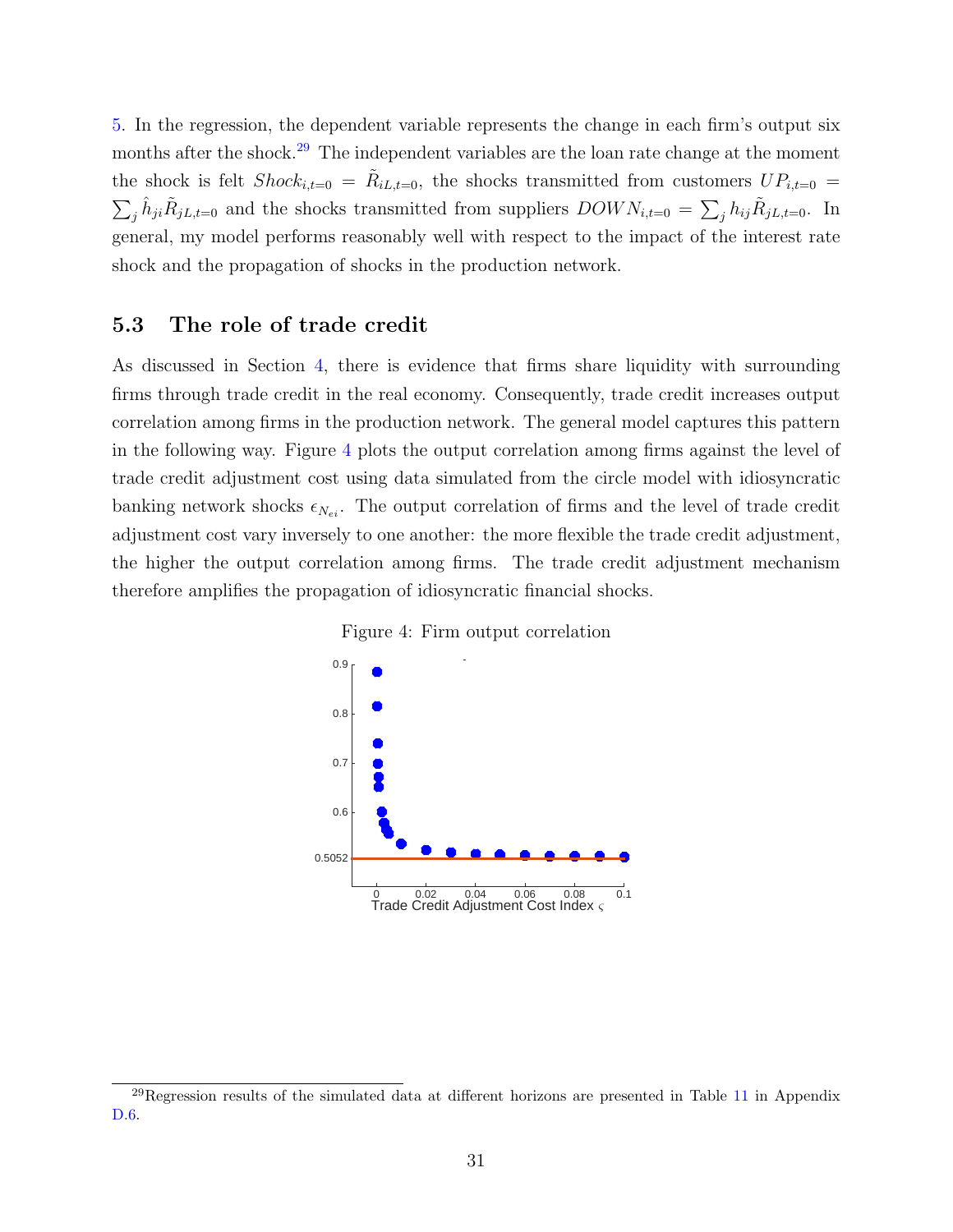### 5.4 Amplification effect of the network structure

After confirming that the general model could capture empirical patterns presented in Section [3,](#page-13-0) I proceed to calibrate the model fully using the 14-sector data in Table [4.](#page-28-1) I begin by comparing the network model with a representative firm model. Consider a representative firm model with the same type of financial frictions described in Section [4.](#page-17-0) The parameters in this economy are calibrated using data in Table [3](#page-28-0) and the last row of Table [4.](#page-28-1) As illustrated in Figure [5,](#page-32-0) the sensitivity of aggregate variables to shocks is very different in these two types of economies. Figure [5](#page-32-0) plots the impulse responses of aggregate output Y, consumption  $C$ , investment I and premium  $(E(R_{ik})-R)$  after an aggregate banking net worth Ne shock, an aggregate technology shock z, a capital quality shock  $\xi$  and monetary policy shock  $i^{30}$  $i^{30}$  $i^{30}$  Ne shock is an unanticipated negative 1% reduction in the existing banker's net worth within each sector. The technology z shock is a negative  $1\%$  innovation in TFP of each sector, which is an AR1 process with autocorrelation 0.95.  $\xi$  shock is a negative 1% change in capital quality of each sector and is AR1 with autocorrelation 0.66. Monetary policy i shock is an unanticipated 10 basis-point increase in the short-term interest rate.

Remarkably, the input-output structure generates an amplification effect on the aggregate impact of shocks. Compared with a representative firm model (indicated by the dashed black line), a network economy (indicated by the solid red line) is more responsive to all manner of shocks. Consider, for example, an aggregate banking net worth shock: the responses of the premium  $(E(R_k) - R)$  in these two types of models are not significantly different from each other. Because the financial intermediaries have the same type of horizontal structure in these two models, a uniform contraction of Ne impacts the interest rate  $R_k$  and  $R_L$ through the same mechanism within each banking sector. Consequently, the responses of the premium are similar. Nonetheless, the response of  $Y$  in the network model is more than two times stronger than it is in a representative firm model. Unlike bankers, firms in the network economy are interconnected. The input-output linkages among firms amplify the negative impact of the high borrowing cost and the liquidity shock. Similarly, the technology or capital quality shocks propagate upstream and downstream in the production network and ultimately affect aggregate output. The network structure amplifies the aggregate impact of the shock.

 $30(E(R_k) - R)$  is calculated as the average premium across sectors; I is the total investment in the economy.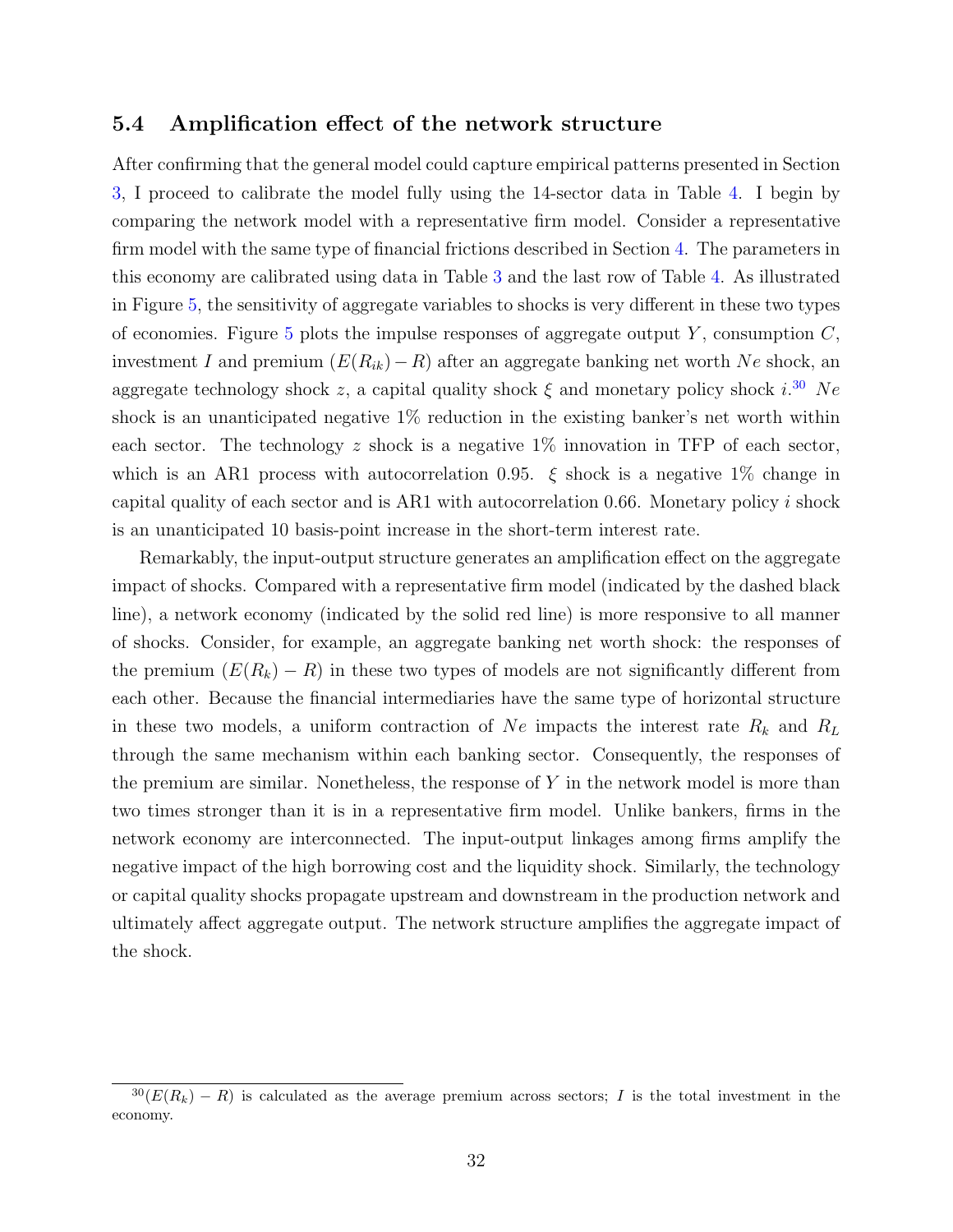<span id="page-32-0"></span>Figure 5: Aggregate variables response to banking net worth  $(Ne)$ , technology  $(z)$ , capital quality  $(\xi)$  and monetary  $(i)$ 

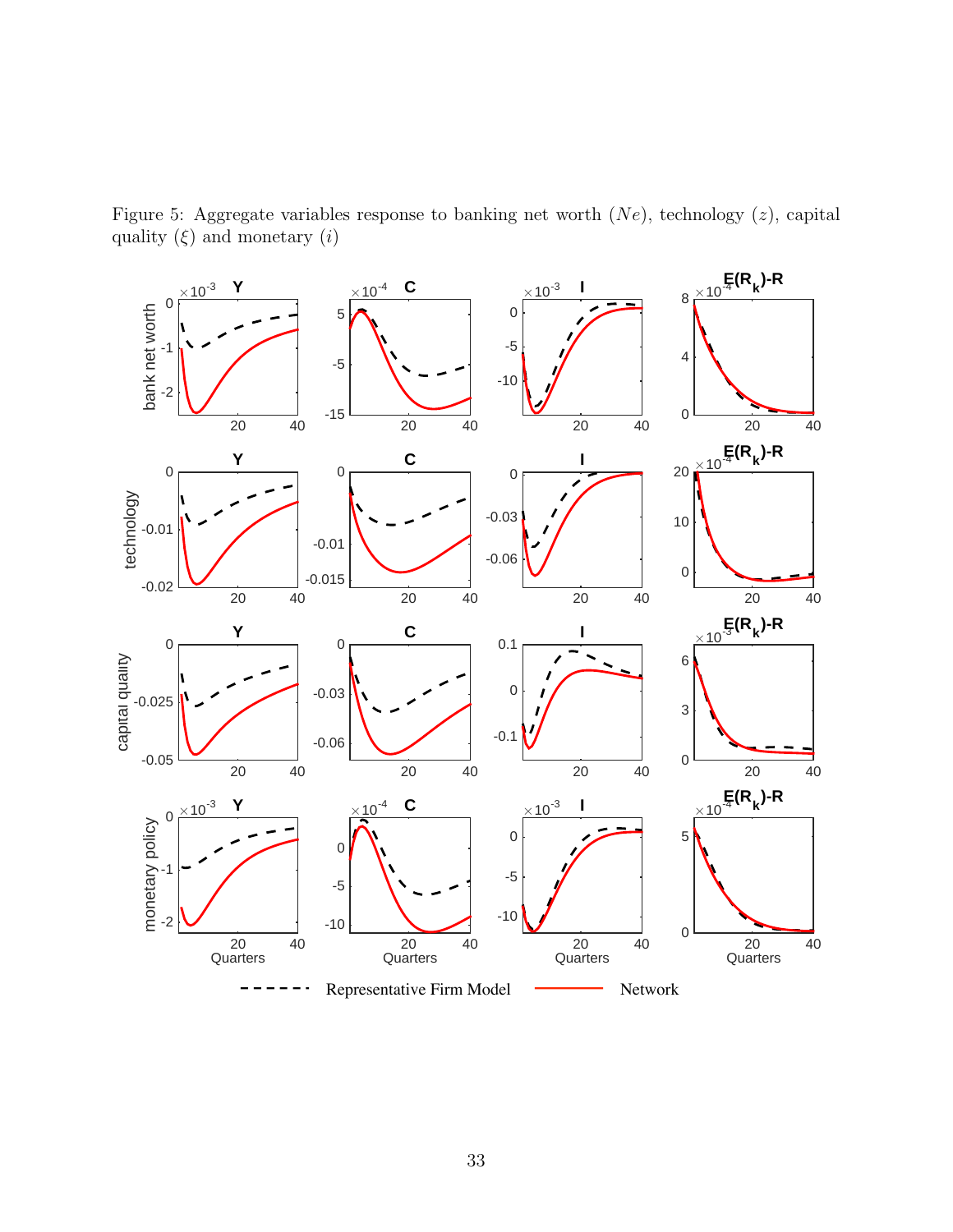# 6 Credit Policy Implication

Suppose that, during a severe financial crisis, a policymaker is willing to facilitate lending. Let  $S_{it}^p$  and  $L_{it}^p$  be the value of assets intermediated by the financial intermediaries, and let  $S_{it}^g$ it and  $L_{it}^{g}$  be the value of assets intermediated by the government. Under these circumstances, the total value of intermediated assets of sector  $i$  is,

$$
S_{it} = S_{it}^p + S_{it}^g,
$$
  

$$
L_{it} = L_{it}^p + L_{it}^g.
$$

To facilitate lending, the policymaker issues government debt to households that pay the riskless rate  $R_t$ , and it lends funds to non-financial firms at the banking credit rate  $R_{iL}$ . For the policymaker, unlike for the financial intermediaries, there are no frictions on issuing debt and purchasing private assets. Whereas there are N types of assets according to the issuing sector, the policymaker is flexible in targeting liquidities. The policymaker could then either lend funds to all sectors proportionally (according to their market size), or could target liquidity to specific sectors. The total value of assets intermediated by the government would be,

$$
CP_t = \sum_{i}^{N} CP_{it} = \sum_{i}^{N} (Q_{it}S_{it}^g + L_{it}^g)
$$
\n(33)

Suppose the credit policy follows that

$$
CP_{t+1} = \rho_{CP}CP_t + \epsilon_{t+1}^{CP}, \quad \text{with} \quad \epsilon_t^{CP} = -\vartheta \epsilon_t^{Ne}, \tag{34}
$$

where  $\vartheta$  is a constant and  $\epsilon_t^{Ne}$  is the banking net worth shock. Accordingly, the total value of assets intermediated by the policymaker would be proportional to the contraction of the banking net worth, and  $CP_t$  follows an AR1 process. Moreover, following [Gertler and Karadi](#page-38-0) [\(2011\)](#page-38-0), this central bank intermediation involves the loss of efficiency; specifically, there is an efficiency cost of  $\sigma$  for every unit of central bank credit that is supplied.

I compare credit policies by targeting liquidity to different sectors. Let  $\tilde{Y}_{CPoni}$  denote the aggregate output change after an aggregate financial shock (Ne shock) and a sector-specific credit policy shock (i.e.  $CP_t = CP_{it}$ ,  $CP_{jt} = 0$ ,  $\forall j \neq i$ ). The comparison of  $\tilde{Y}_{CPoni}$  across i makes clear which sector  $i$  the central bank should target with loans during the crisis.

I simulate the model with  $\vartheta = 5\%$  and  $o = 0.01$ . Figure [6](#page-34-0) plots the response of the aggregate output and the premium after a  $-1\%$  Ne shock and a credit policy targeting the real estate sector. Compared with an economy that lacks credit policies, this economy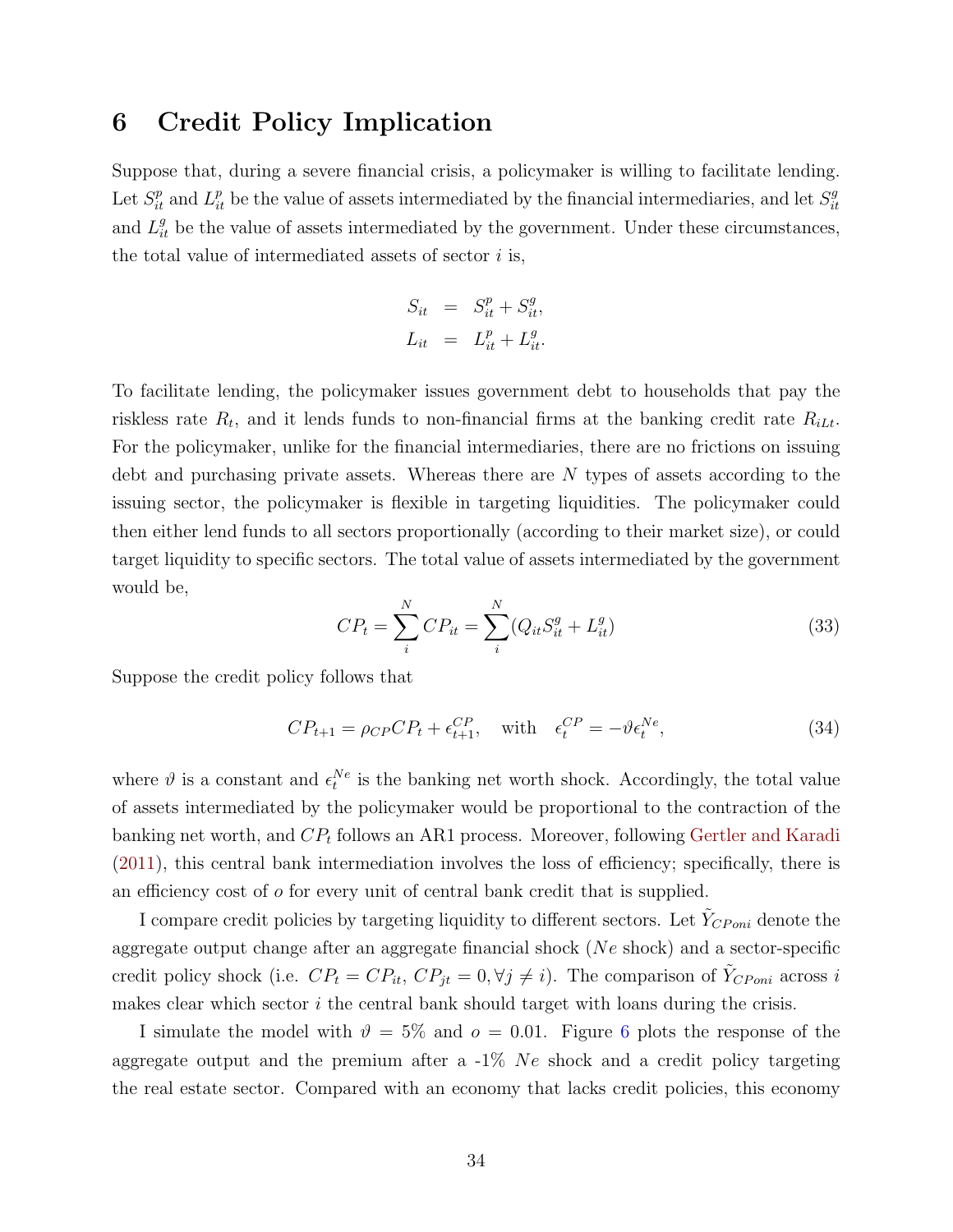<span id="page-34-0"></span>Figure 6: Aggregate variables response to banking net worth  $(Ne)$  and credit policy  $(CP)$ shocks



Ne shock is a negative 1% change in the banking net worth of each sector. Credit policy is a 5% of the Ne shock targeting real estate with a quarterly autoregressive factor of 0.8.

Figure 7:  $Y_{CPoni}$ 

<span id="page-34-1"></span>

In panel (a) contemporaneous response, each red dot represents  $Y_{CPoni}$  upon the impact of the Ne and credit policy shocks. The real estate dot corresponds the cross point of the red curve with the y-axis in the left panel of Figure [6.](#page-34-0) In panel (b) 2-year cumulative change, each red dot represents  $\sum_{t=0}^{t=8} Y_{CPoni,t}$ . The real estate dot corresponds to the size of the pink area in the left panel of Figure [6.](#page-34-0)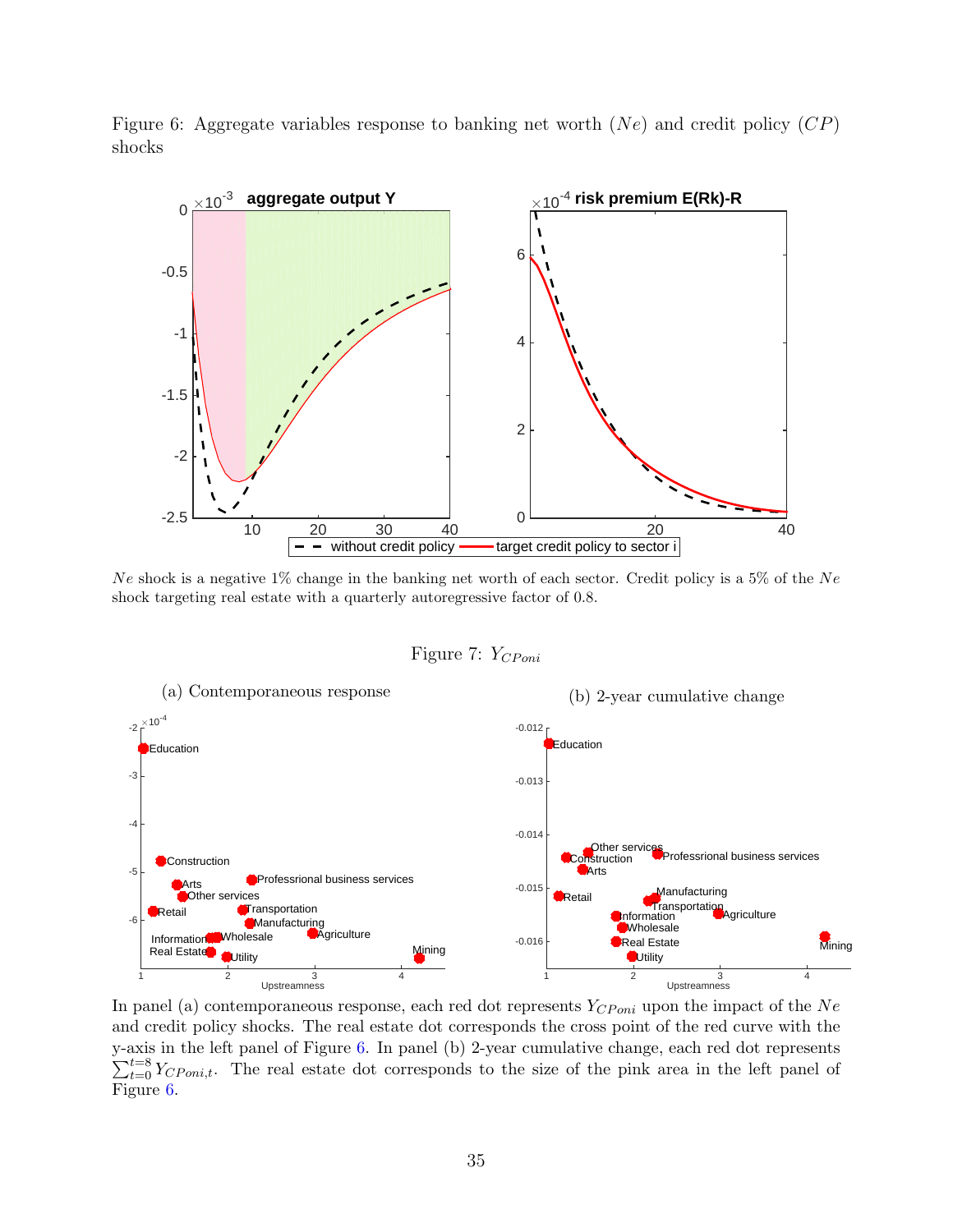experiences less output contraction and a smaller premium increase.

Given that government has the ability to target liquidity to different sectors, the question arises as to which sector or sectors should be treated as priorities following aggregate financial shocks.<sup>[31](#page-0-0)</sup> Figure [7](#page-34-1) plots  $\tilde{Y}_{CPoni}$  in the short run and in the long run against the relative upstreamness of each sector.<sup>[32](#page-0-0)</sup> It turns out that credit policies have greater impact when liquidity is supplied to downstream sectors, which is not surprising, given that financial shocks propagate upstream. Moreover, this result is consistent with Proposition [3](#page-11-2) that the financial condition of the downstream sector is more important systemically.

# 7 Conclusions

This paper investigates how the interaction between the production network and trade credit network affect the propagation of financial shocks. Using the U.S. input-output matrix and the bond yield data, I find strong upstream propagation of financial shocks. A 1% increase in the bond yield of one sector's customers (weighted by their input-output linkages) could impact the focal sector's output by -0.17%. To capture this pattern in an input-output model, it has been shown to be important to introduce financial friction in trade and interlocked balance sheets of trading parties. I have incorporated financial frictions and the trade credit network into an input-output model and have thereby been able to generate quantitative predictions consistent with my empirical findings. In addition, I have demonstrated that credit policies have a greater impact when liquidity is supplied to downstream sectors after an aggregate liquidity shock. For downstream sectors are more important systemically, given that financial shocks propagate upstream.

This paper represents the first theoretical study to introduce a trade credit network into an input-output model within a general equilibrium framework. Financial market loans and trade credit are the two most important sources of external finance for firms. Through the trade credit mechanism, each firm shares liquidity with surrounding firms, and as a consequence idiosyncratic shocks spread through trade and financial linkages of firms.

My findings here may serve to stimulate further research. Thus, for example, interesting results might be observed in a model based on a micro-founded trade credit structure. If one

<sup>&</sup>lt;sup>31</sup>I focus on the credit policy implications after those of aggregate financial shocks, where the liquidity contraction across sectors is uniformly distributed. In the case of unbalanced financial shocks across sectors, it is obvious that the policymaker should supply liquidity to sectors that have experienced the strongest liquidity shock.

<sup>&</sup>lt;sup>32</sup>Different measures of the long run change of  $\tilde{Y}_{CPoni}$  have been examined. For example, the scatter plot of the 10-year cumulative change of  $\tilde{Y}_{CPoni}$  and the upstreamness of sectors behaves in a manner qualitatively similar to that found in Panel (b) of Figure [7.](#page-34-1) The 2-year cumulative change of  $Y_{CPoni}$  corresponds to the total size of the pink and green areas in the left panel of Figure [6.](#page-34-0)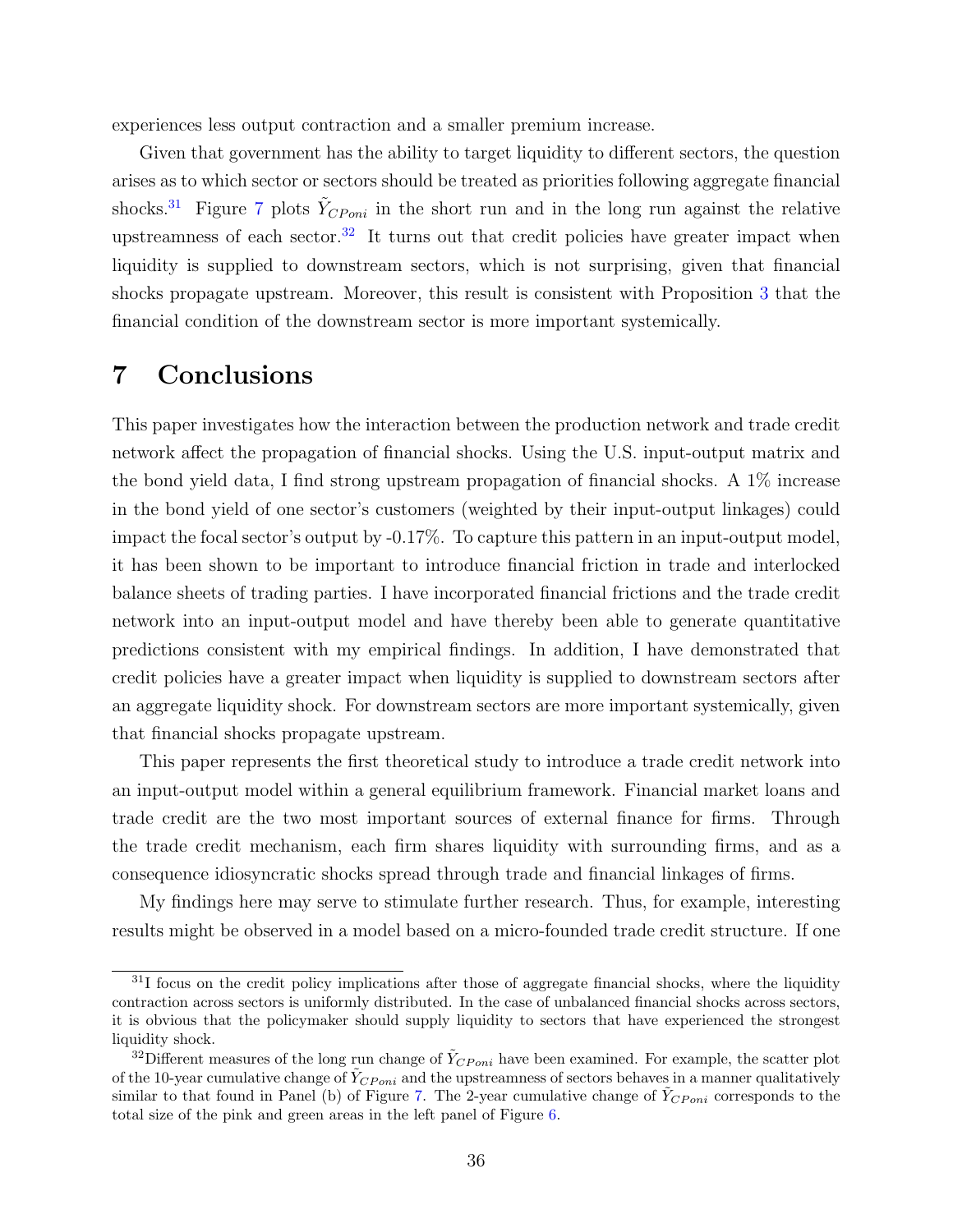were to allow a trade credit default, a strong liquidity shock to one firm could cause a cascade of defaults throughout the trade credit network, setting off an avalanche of production failure and generating a persistent aggregate output contraction. The work discussed here also suggests that inter-bank lending could play an important role in recovery from idiosyncratic shocks. In reality, there exists both a complicated production network and an entangled financial network. An idiosyncratic financial shock not only transfers through the inputoutput network, but also spills over in the banking network. It is my hope that this paper will encourage further theoretical and empirical studies on the role of financial frictions in the input-output economy.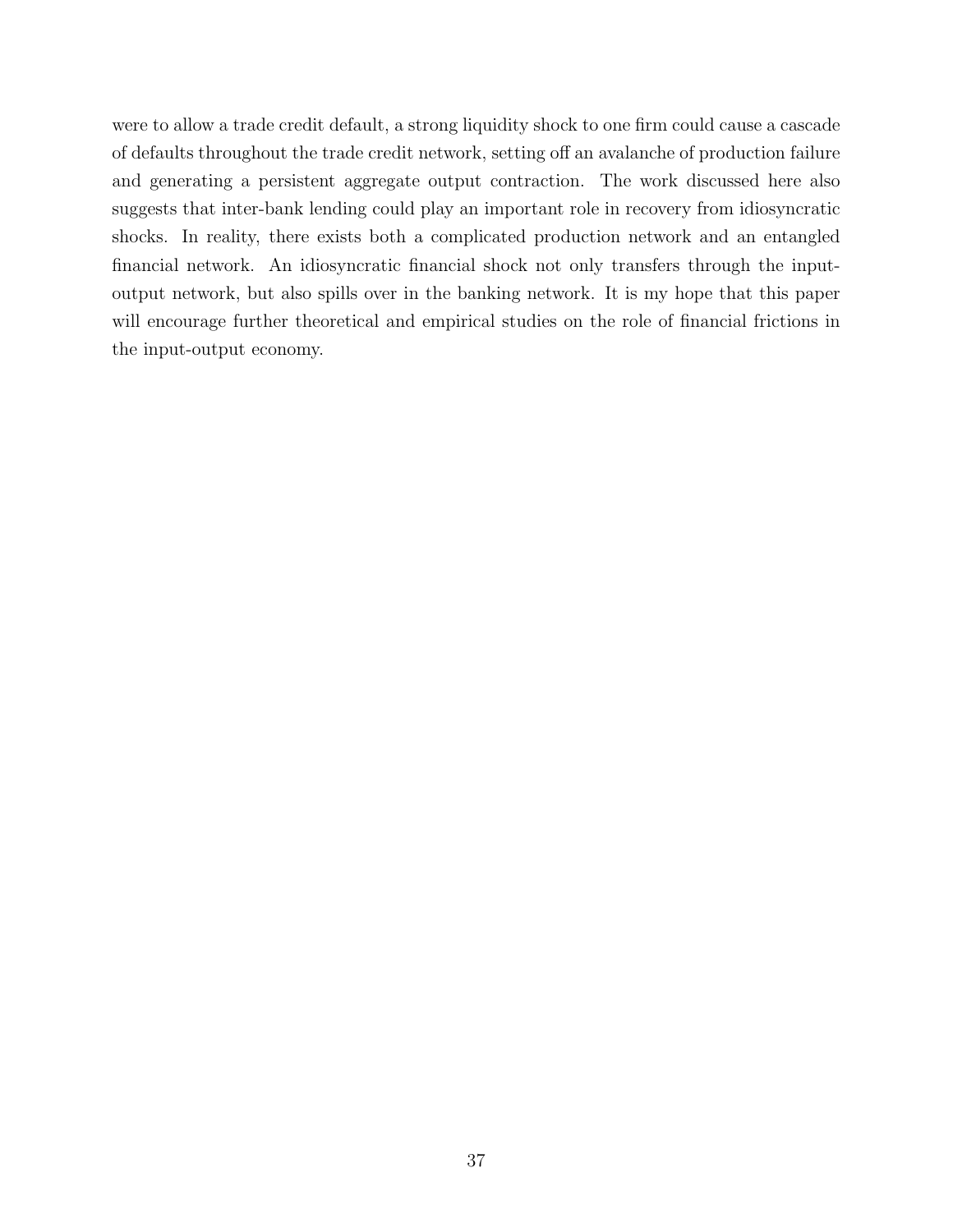# References

- <span id="page-37-6"></span>Acemoglu, Daron, Ufuk Akcigit, and William Kerr (2015a), "Networks and the macroeconomy: An empirical exploration." NBER Macro Conference.
- <span id="page-37-1"></span>Acemoglu, Daron, Vasco M. Carvalho, Asuman Ozdaglar, and Alireza Tahbaz-Salehi (2012), "The network origins of aggregate fluctuations." Econometrica, 80.
- <span id="page-37-4"></span>Acemoglu, Daron, Asuman Ozdaglar, and Alireza Tahbaz-Salehi (2015b), "Networks, shocks, and systemic risk." In The Oxford Handbook on the Economics of Networks (Yann Bramoullé, Andrea Galeotti, and Brian Rogers, eds.), Oxford University Press, Oxford.
- <span id="page-37-10"></span>Acemoglu, Daron, Asuman Ozdaglar, and Alireza Tahbaz-Salehi (2015c), "Systemic risk and stability in financial networks." American Economic Review, 105.
- <span id="page-37-9"></span>Allen, Franklin and Douglas Gale (2000), "Financial contagion." Journal of Political Economy, 108.
- <span id="page-37-2"></span>Bak, Per, Kan Chen, José Scheinkman, and Michael Woodford (1993), "Aggregate fluctuations from independent sectoral shocks: self-organized criticality in a model of production and inventory dynamics." Ricerche Economiche, 47, 3–30.
- <span id="page-37-11"></span>Baqaee, David R. (2015), "Cascading failures in production networks." Working paper.
- <span id="page-37-7"></span>Bigio, Saki and Jennifer La'O (2013), "Financial frictions in production networks." Working paper.
- <span id="page-37-0"></span>Boissay, Frédéric and Reint Gropp (2007), "Trade credit defaults and liquidity provision by firms." European Central Bank, Working Paper Series No. 753.
- <span id="page-37-8"></span>Burkart, Mike and Tore Ellingsen (2004), "In-kind finance: A theory of trade credit." American Economic Review, 94.
- <span id="page-37-5"></span>Carvalho, Vasco M. and Xavier Gabaix (2013), "The great diversification and its undoing." American Economic Review, 103.
- <span id="page-37-12"></span>Chodorow-Reich, Gabriel (2014), "The employment effects of credit market disruptions: Firm-level evidence from the 20089 financial crisis." The Quarterly Journal of Economics, 129.
- <span id="page-37-3"></span>Conley, Timothy G. and Bill Dupor (2003), "A spatial analysis of sectoral complementarity." Journal of Political Economy, 111.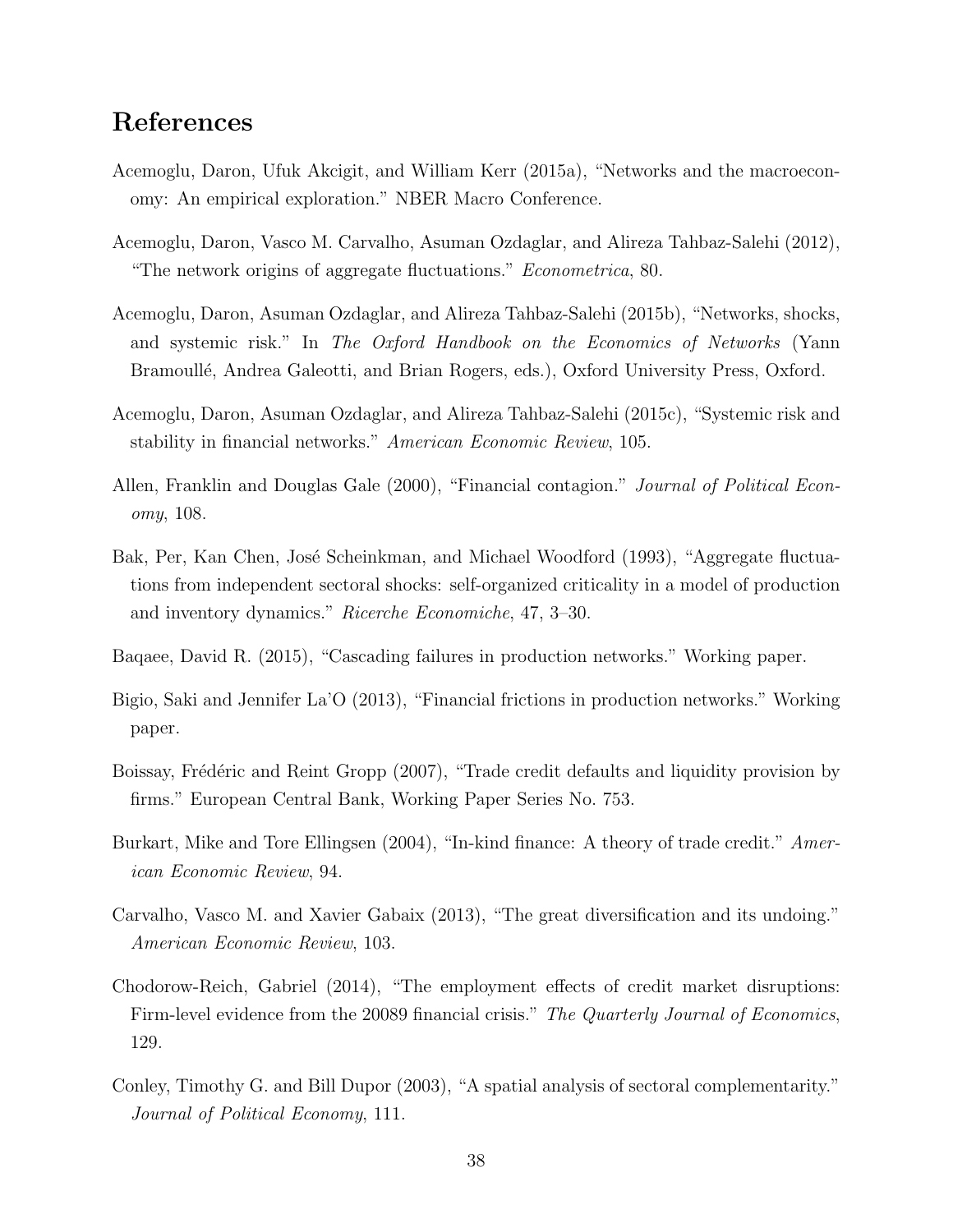- <span id="page-38-9"></span>Cunat, Vicente (2007), "Trade credit: Suppliers as debt collectors and insurance providers." Review of Financial Studies, 20, 491–527.
- <span id="page-38-10"></span>Cúrdia, Vasco and Michael Woodford (2011), "The central-bank balance sheet as an instrument of monetary policy." Journal of Monetary Economics, 58, 54-79.
- <span id="page-38-1"></span>di Giovanni, Julian, Andrei A. Levchenko, and Isabelle M´ejean (2014), "Firms, destinations, and aggregate fluctuations." Econometrica, 82, 13031340.
- <span id="page-38-4"></span>Dupor, Bill (1999), "Aggregation and irrelevance in multi-sector models." *Journal of Mon*etary Economics, 43.
- <span id="page-38-5"></span>Foerster, Andrew T., Pierre-Daniel G. Sarte, and Mark W. Watson (2011), "Sectoral versus aggregate shocks: A structural factor analysis of industrial production." Journal of Political Economy, 119, 1–38.
- <span id="page-38-8"></span>Gabaix, Xavier (2011), "The granular origins of aggregate fluctuations." *Econometrica*, 79.
- <span id="page-38-13"></span>Gao, Janet (2014), "Business networks, firm connectivity, and firm policies." Working paper.
- <span id="page-38-0"></span>Gertler, Mark and Peter Karadi (2011), "A model of unconventional monetary policy." Journal of Monetary Economics, 58, 17–34.
- <span id="page-38-12"></span>Hertzel, Michael G., Zhi Li, Micah S. Officer, and Kimberly J. Rodgers (2008), "Officer and inter-firm linkages and the wealth effects of financial distress along the supply chain." Journal of Financial Economics, 87, 374–387.
- <span id="page-38-2"></span>Horvath, Michael (1998), "Cyclicality and sectoral linkages: aggregate fluctuations from independent sectoral shocks." Review of Economic Dynamics, 1.
- <span id="page-38-3"></span>Horvath, Michael (2000), "Sectoral shocks and aggregate fluctuations." Journal of Monetary Economics, 45.
- <span id="page-38-11"></span>Hulten, Charles R. (1978), "Growth accounting with intermediate inputs." The Review of Economic Studies, 45.
- <span id="page-38-6"></span>Jones, Charles I. (2011), "Intermediate goods and weak links: A theory of economic development." American Economic Journal: Macroeconomics, 3, 1–28.
- <span id="page-38-7"></span>Jones, Charles I. (2012), "Misallocation, economic growth, and input-output economics." In Advances in Economics and Econometrics (M. Arellano D. Acemoglu and E. Dekel, eds.), Cambridge University Press, New York.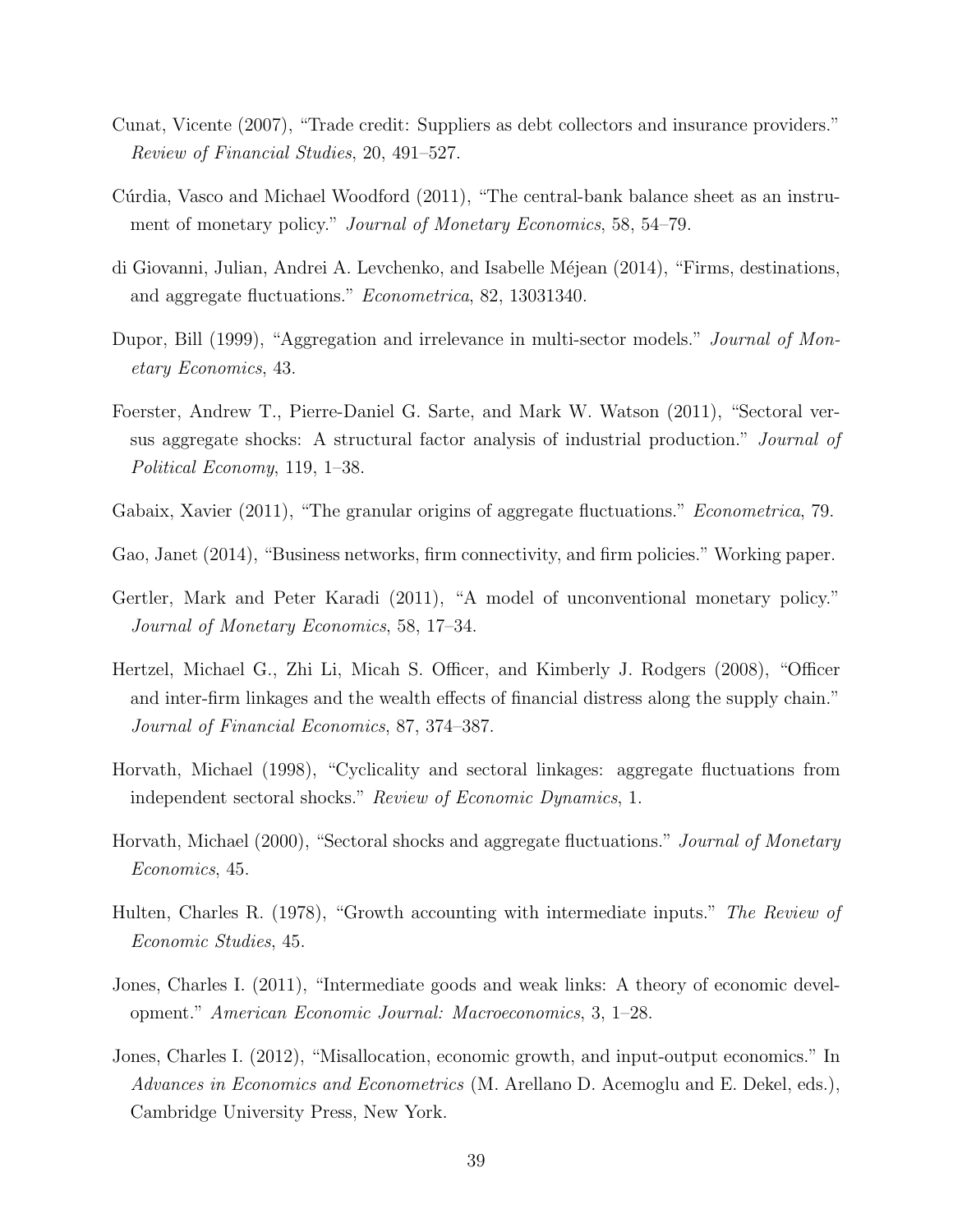- <span id="page-39-4"></span>Jovanovic, Boyan (1987), "Micro shocks and aggregate risk." Quarterly Journal of Economics, 102.
- <span id="page-39-8"></span>Kalemli-Ozcan, Sebnem, Hyun Song Shin Se-Jik Kim, Bent E. Sørensen, and Sevcan Yesiltas (2012), "Financial shocks in production chains." Unpublished manuscript.
- <span id="page-39-7"></span>Kiyotaki, Nobuhiro and John Moore (1997), "Credit chains." Unpublished manuscript.
- <span id="page-39-0"></span>Long, John B. and Charles I. Plosser (1983), "Real business cycles." *Journal of Political* Economy, 91.
- <span id="page-39-10"></span>Nilsen, Jeffrey H. (2002), "Trade credit and the bank lending channel." Journal of Money, Credit and Banking, 34.
- <span id="page-39-6"></span>Peterson, Michell A. and Raghuram G. Rajan (1997), "Trade credit: Theories and evidence." Review of Financial Studies, 10.
- <span id="page-39-1"></span>Price, David A. (2012), "When the fed conducts credit policy." Federal Reserve Region Focus.
- <span id="page-39-9"></span>Raddatz, Claudio (2008), "Credit chains and sectoral comovement: Does the use of trade credit amplify sectoral shocks?" Policy Research Working Paper Series 4525, The World Bank.
- <span id="page-39-2"></span>Reis, Ricardo (2009), "Interpreting the unconventional u.s. monetary policy of 2007-09." Brookings Papers on Economic Activity, 40, 119–165.
- <span id="page-39-3"></span>Shea, John (2002), "Complementarities and comovements." Journal of Money, Credit, and Banking, 34, 412433.
- <span id="page-39-5"></span>Su, Hsuan-Li (2014), "Financial frictions, capital misallocation, and input-output linkages." Working paper.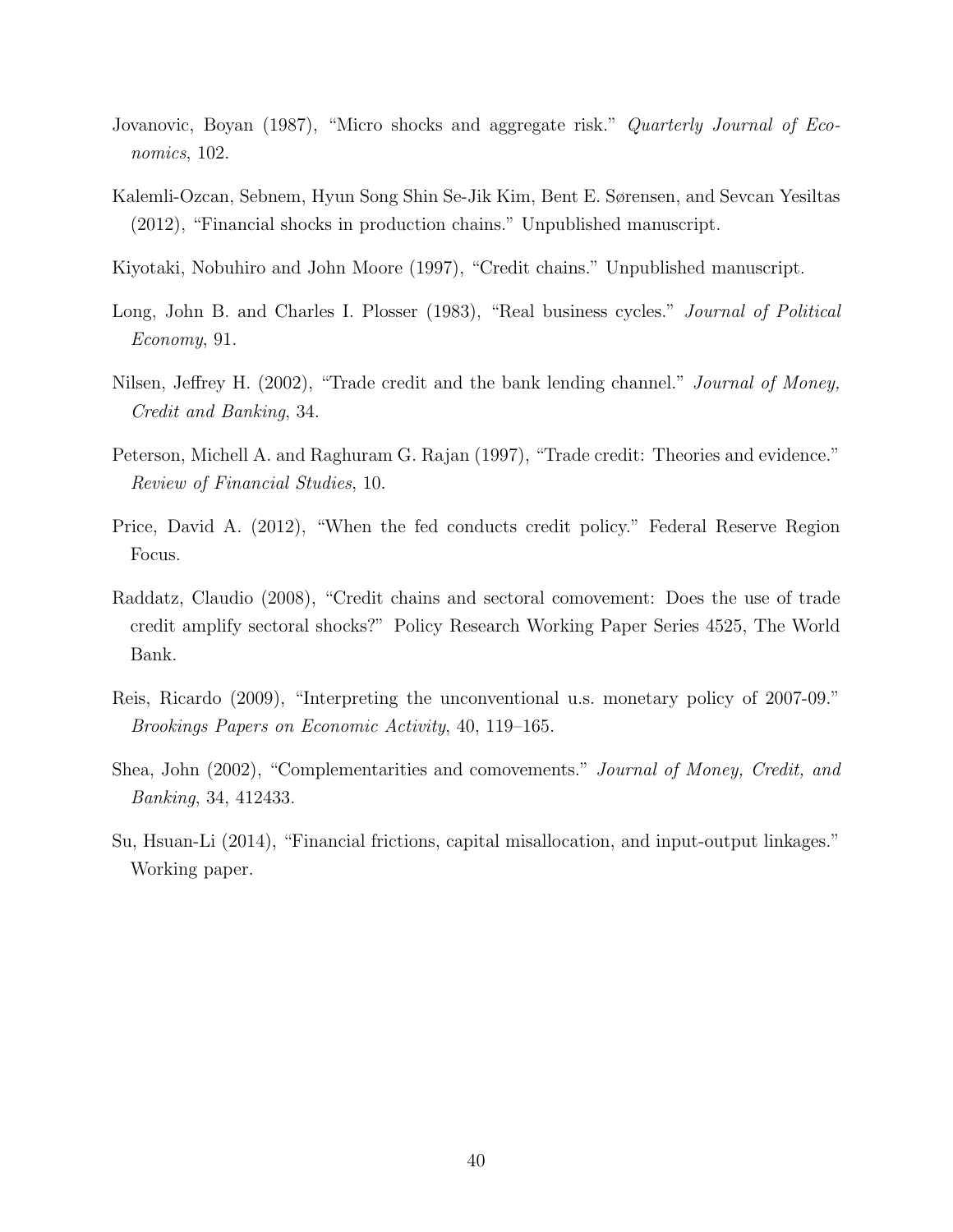# <span id="page-40-0"></span>A Appendix: Trade Credit

Trade credit is a short-term loan a supplier provides to its customer upon a purchase of its product. It is the single most important source of external finance for firms [\(Boissay and](#page-37-0) [Gropp](#page-37-0) [\(2007\)](#page-37-0)). Two types of trade credit rules are common [\(Nilsen](#page-39-10) [\(2002\)](#page-39-10)). One type is a one part contract, Net-30. Suppliers give buyer 30-day interest free loans. The other type is a two part contract, 2/10 Net 30. If customers pay within 10 days of delivery, then they qualify a 2% discount; otherwise they can pay up to 30 days after delivery.

Empirical evidence shows that the implicit interest rate in a trade credit agreement is usually very high as compared with the rate on bank credit.<sup>[33](#page-0-0)</sup> [Peterson and Rajan](#page-39-6) [\(1997\)](#page-39-6) for example, conservatively estimate trade credit cost and find it more expensive than 99.8% of the loans. The high interest rate on trade credit arises because of an insurance premium and a default premium. Suppliers provide financing help through trade credit or defer payments when customers have already exhausted their bank credit line. In my model, I do not consider trade credit interests. However, my results about the propagation of financial shocks still hold in a set up with positive trade credit interest rates.

Several theories have been put forth to explain why suppliers provide credit to customers even though those firms cannot get additional banking credit. On the one hand, suppliers would like to keep business relationship as the cost of losing customers is high. On the other hand, suppliers may have an information advantage over banks and have a comparative advantage in liquidating collateral that the borrower may put up to secure the loan. Moreover, the transaction argument states that trade credit reduces the transaction cost of paying bills. Also, there are papers study the role of trade credit in mitigating supply chain moral hazard. This paper does not focus on explaining the existence and the optimal choice of trade credit, but it studies the impact of trade credit on the propagation of shocks.

Notably, a trade credit debtor in bankruptcy almost surely default on the claims held by its trade creditors [\(Boissay and Gropp](#page-37-0) [\(2007\)](#page-37-0)). Shocks to the liquidity of some firms caused by the default of the customers, may in turn cause default or postponement of accounts payables on their suppliers and propagate upstream through the production chain. A distress at a single firm may induce a cascade of defaults throughout the production chain. The trade credit propagation mechanism will amplify the impact of idiosyncratic shocks on aggregate output. Thus, this mechanism creates a big multiplier effect. Although this feature is not included in this paper, it is worth investigating in my future research.

<sup>33</sup>Be aware that price may be in the form of intrinsic interest.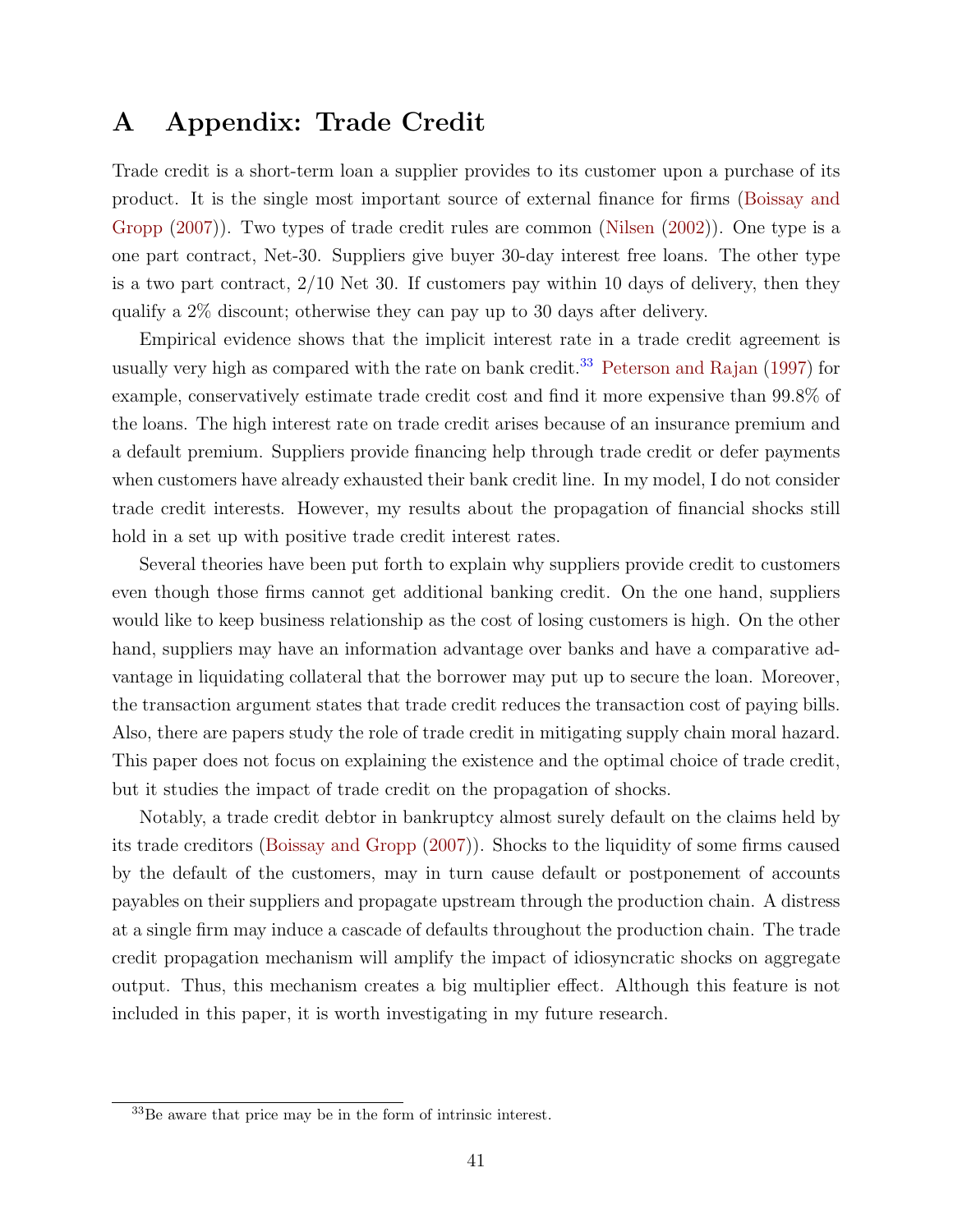<span id="page-41-0"></span>

|                 | COGS<br>AP | AP/S  | AR/S | AP/TA | AR/TA |
|-----------------|------------|-------|------|-------|-------|
| Agriculture     | 0.43       | 0.30  | 0.41 | 0.05  | 0.04  |
| Mining          | 1.00       | 0.50  | 0.60 | 0.05  | 0.05  |
| Utilities       | 0.49       | 0.36  | 0.51 | 0.04  | 0.06  |
| Construction    | 0.43       | 0.34  | 0.88 | 0.10  | 0.20  |
| Manufacturing   | 0.49       | 0.32  | 0.57 | 0.07  | 0.13  |
| Wholesale trade | 0.44       | 0.33  | 0.41 | 0.18  | 0.21  |
| Retail trade    | 0.42       | 0.28  | 0.09 | 0.14  | 0.05  |
| Transportation  | 0.30       | 0.22  | 0.37 | 0.04  | 0.09  |
| Information     | 0.64       | 0.26  | 0.57 | 0.05  | 0.09  |
| FIRRL           | 60.42      | 25.68 | 0.68 | 0.56  | 0.07  |
| <b>PBS</b>      | 0.37       | 0.23  | 0.66 | 0.06  | 0.20  |
| Educational     | 0.25       | 0.16  | 0.57 | 0.05  | 0.15  |
| Arts            | 0.21       | 0.15  | 0.05 | 0.04  | 0.01  |
| Other services  | 0.37       | 0.23  | 0.22 | 0.06  | 0.07  |

Table 6: Trade Credit (Compustat)

Table 7: Trade Credit (QFR)

<span id="page-41-1"></span>

|                 |      | AR/S | AP/TA | AR/TA |
|-----------------|------|------|-------|-------|
| Mining          | 0.49 | 0.64 | 0.05  | 0.06  |
| Manufacturing   | 0.31 | 0.45 | 0.07  | 0.10  |
| Wholesale trade | 0.33 | 0.36 | 0.20  | 0.22  |
| Retail trade    | 0.28 | 0.14 | 0.16  | 0.08  |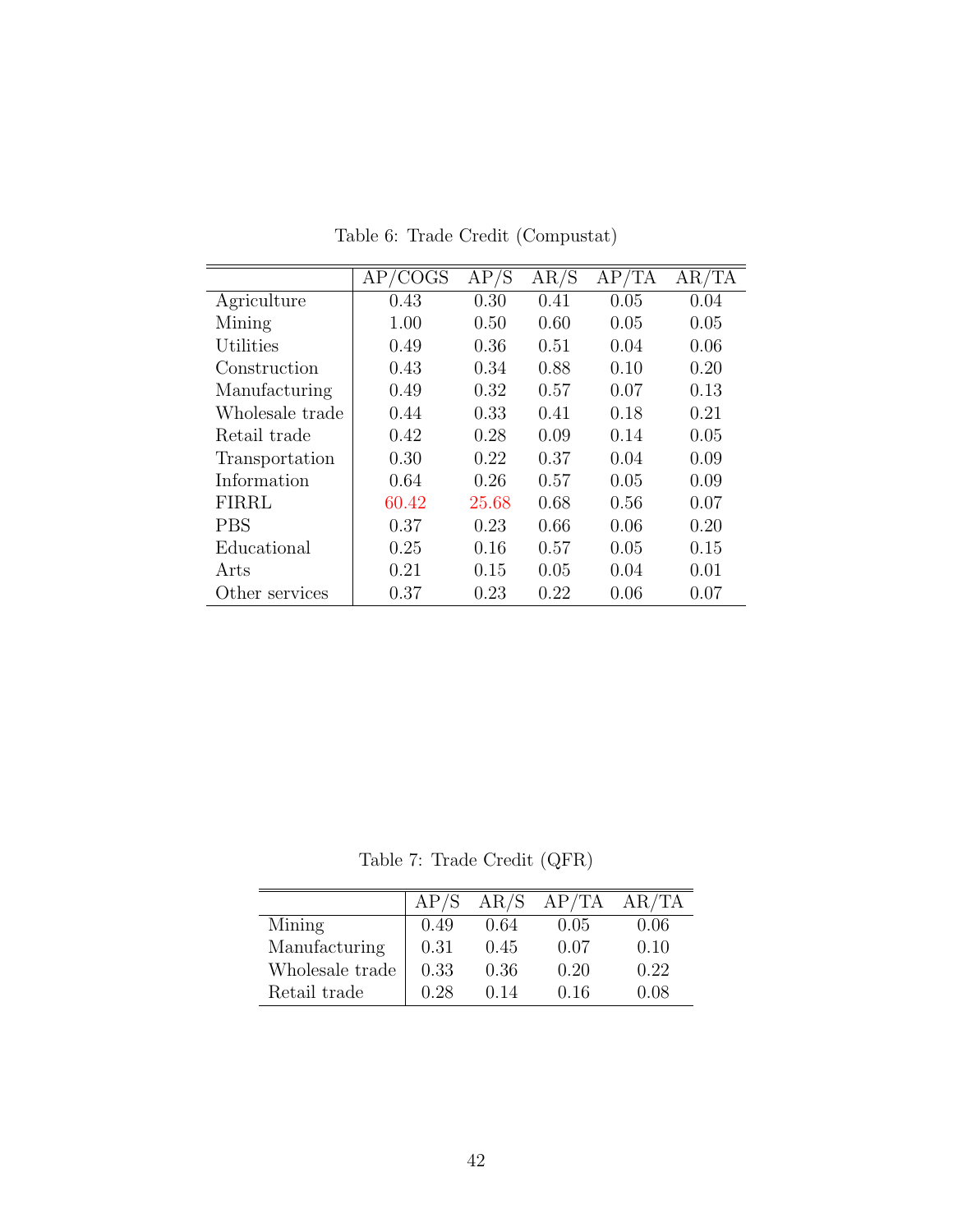# B Appendix: Simple Network Models

# <span id="page-42-0"></span>B.1 Equilibrium results

#### The horizontal economy:

Notably, the labor demand function in this economy follows,

$$
\alpha_i p_i m_i = R_i w l_i, \quad i \in \{1, 2, 3\}.
$$
\n(35)

The equilibrium output of firms are functions of their own technology level  $z_i$  and the interest rate  $R_i$ , i.e.

$$
m_i^h = z_i (R_i^{-1} \alpha_i \zeta_i^h)^{\alpha_i}, \quad i \in \{1, 2, 3\}.
$$
 (36)

The equilibrium aggregate output becomes,

$$
Y^{h} = \Xi(m_1^{h})^{\zeta_1^{h}} (m_2^{h})^{\zeta_2^{h}} (m_3^{h})^{\zeta_3^{h}}
$$
\n(37)

#### The network economy:

The equilibrium sectoral outputs of the TC-network economy are,

<span id="page-42-2"></span>
$$
m_1 = \frac{z_1}{R_1} \left\{ \zeta_1 + (1 - \alpha_2) \frac{[\theta_2 + (1 - \theta_2)R_1]}{[\theta_2 + (1 - \theta_2)R_2]} \left[ \zeta_2 + (1 - \alpha_3) \zeta_3 \frac{[\theta_3 + (1 - \theta_3)R_2]}{[\theta_3 + (1 - \theta_3)R_3]} \right] \right\}
$$
(38)

$$
m_2 = z_2 z_1^{1-\alpha_2} \alpha_2^{\alpha_2} (1-\alpha_2)^{1-\alpha_2} R_1^{-(1-\alpha_2)} R_2^{-\alpha_2}
$$

$$
\left( \frac{[\theta_2 + (1-\theta_2)R_1]}{[\theta_2 + (1-\theta_2)R_2]} \right)^{1-\alpha_2} \left[ \zeta_2 + (1-\alpha_3)\zeta_3 \frac{[\theta_3 + (1-\theta_3)R_2]}{[\theta_3 + (1-\theta_3)R_3]} \right]
$$
(39)

$$
m_3 = z_3 z_2^{1-\alpha_3} z_1^{(1-\alpha_2)(1-\alpha_3)} \alpha_3^{\alpha_3} (1-\alpha_3)^{1-\alpha_3} \alpha_2^{\alpha_2(1-\alpha_3)} (1-\alpha_2)^{(1-\alpha_2)(1-\alpha_3)} \zeta_3 R_1^{-(1-\alpha_2)(1-\alpha_3)} R_2^{-\alpha_2(1-\alpha_3)} R_3^{-\alpha_3}
$$

$$
\left(\frac{[\theta_2 + (1-\theta_2)R_1]}{[\theta_2 + (1-\theta_2)R_2]}\right)^{(1-\alpha_2)(1-\alpha_3)} \left(\frac{[\theta_3 + (1-\theta_3)R_2]}{[\theta_3 + (1-\theta_3)R_3]}\right)^{1-\alpha_3} \tag{40}
$$

The labor allocation is,

<span id="page-42-1"></span>
$$
l_1 = \left\{ \zeta_1 + (1 - \alpha_2) \frac{[\theta_2 + (1 - \theta_2)R_1]}{[\theta_2 + (1 - \theta_2)R_2]} \left[ \zeta_2 + (1 - \alpha_3) \zeta_3 \frac{[\theta_3 + (1 - \theta_3)R_2]}{[\theta_3 + (1 - \theta_3)R_3]} \right] \right\} \cdot \frac{\alpha_1}{R_1},
$$
(41)

$$
l_2 = \left\{ \zeta_2 + (1 - \alpha_3)\zeta_3 \frac{[\theta_3 + (1 - \theta_3)R_2]}{[\theta_3 + (1 - \theta_3)R_3]} \right\} \cdot \frac{\alpha_2}{R_2},
$$
\n
$$
l_1 = \zeta_3 \qquad (42)
$$

$$
l_3 = \zeta_3 \cdot \frac{\alpha_3}{R_3},\tag{43}
$$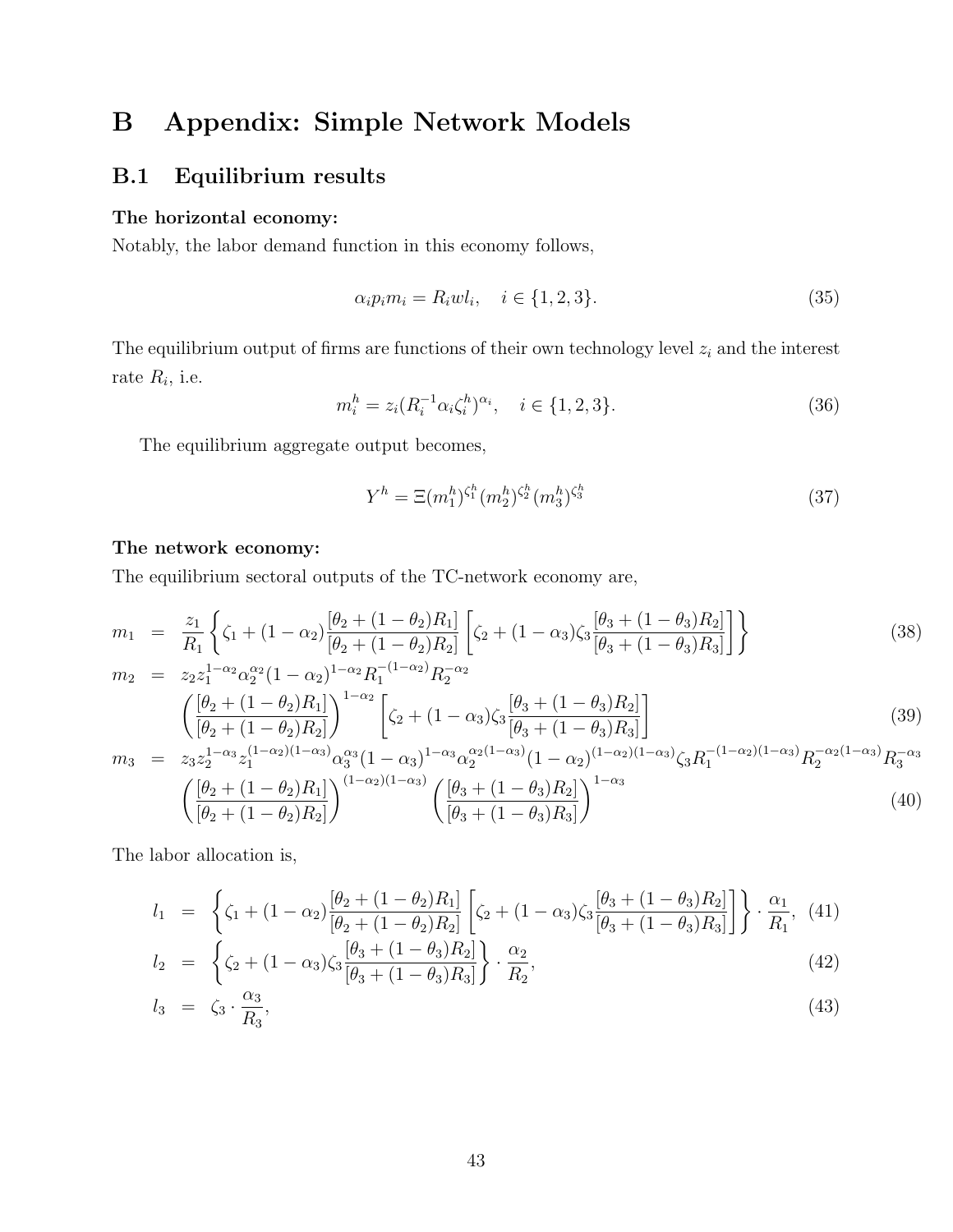The aggregate output is,

$$
Y = \Theta z_1^{V_1} z_2^{V_2} z_3^{V_3} R_1^{-V_1} R_2^{-\alpha_2 V_2} R_3^{-\alpha_3 V_3}
$$

$$
\left( \frac{[\theta_2 + (1 - \theta_2)R_1]}{[\theta_2 + (1 - \theta_2)R_2]} \right)^{V_1 - \zeta_1} \left( \frac{[\theta_3 + (1 - \theta_3)R_2]}{[\theta_3 + (1 - \theta_3)R_3]} \right)^{V_2 - \zeta_2}.
$$
(44)

## <span id="page-43-0"></span>B.2 Propagation of Shocks

#### B.2.1 Supply shocks

I begin the analysis of supply shocks by analyzing their transmission. In particular, I want to consider technology shocks in the network economy. Clearly, the technologies employed by upstream firms have significant impact on the outputs of their downstream firms (according to Equation [38-40\)](#page-42-2).

Proposition 5. In the network model with financial frictions, supply shocks generate strong downstream propagation. Moreover, downstream firms with larger shares of intermediate inputs  $(1-\alpha_{i+1})$  are more affected by this downstream propagation. The elasticity of sectoral output with respect to the technology of firm 2  $(z_2)$  is,

$$
\frac{\partial m_1}{\partial z_2} \frac{z_2}{m_1} = 0, \quad \frac{\partial m_2}{\partial z_2} \frac{z_2}{m_2} = 1, \quad \frac{\partial m_3}{\partial z_2} \frac{z_2}{m_3} = (1 - \alpha_3),
$$

Technology shocks mainly generate downstream propagation because they lead to significant changes in intermediate input prices. Moreover, the share of intermediate inputs in the production function  $((1 - \alpha_i))$  controls the power of this downstream propagation. Intuitively, the larger the intermediate input usage of a firm, the more sensitive the firm is to shocks that flow down the production chain.

#### B.2.2 Demand shocks

To explain the propagation of demand shocks in a production chain, I modify the nonproduction side of the model slightly, as follows: 1) the aggregate consumption of households is measured as a composite of the three specialized products:  $C = c_1^{\zeta_1} c_2^{\zeta_2} c_3^{\zeta_3}; 2$  a government that collects lump-sum taxes to finance its expenditures  ${g_1, g_2, g_3}$  is posited. The budget constraints of households thus become  $\sum_i p_i c_i + T = wL + \Psi$ . The budget constraint of the government becomes  $\sum_i p_i g_i = T$ . The market clearing conditions become

$$
m_1 = m_{21} + c_1 + g_1
$$
,  $m_2 = m_{32} + c_2 + g_2$ ,  $m_3 = c_3 + g_3$ .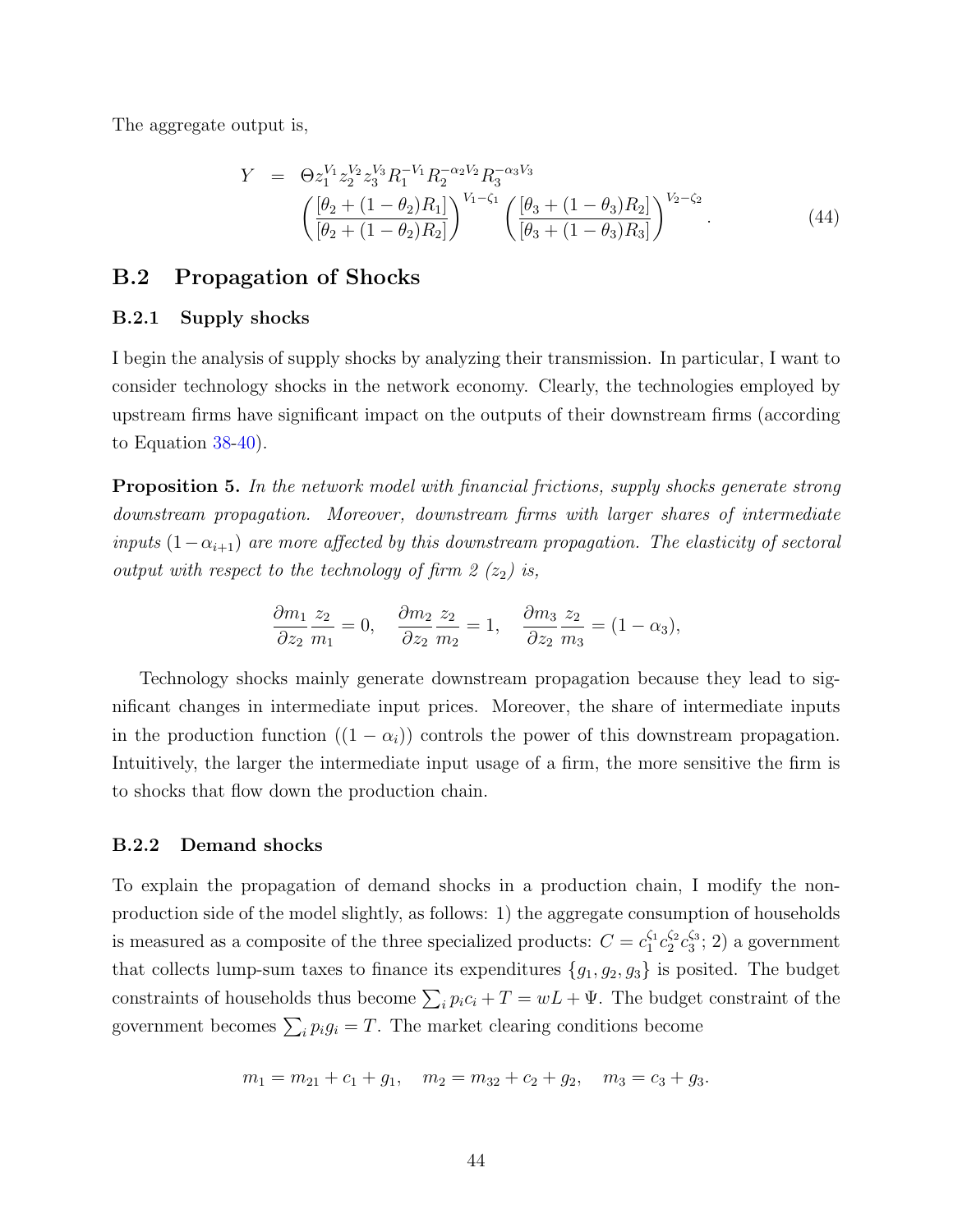By the zero profit condition,

$$
p_1 = \frac{w}{z_1},
$$
  
\n
$$
p_2 = \frac{1}{z_2} \left(\frac{1}{\alpha_2}\right)^{\alpha_2} \left(\frac{1}{1-\alpha_2}\right)^{(1-\alpha_2)} w^{\alpha_2} p_1^{(1-\alpha_2)},
$$
  
\n
$$
p_3 = \frac{1}{z_3} \left(\frac{1}{\alpha_3}\right)^{\alpha_3} \left(\frac{1}{1-\alpha_3}\right)^{(1-\alpha_3)} w^{\alpha_3} p_2^{(1-\alpha_3)}.
$$

Normalize w to be 1. I have sectoral prices,  $p_1, p_2, p_3$  are independent of the demand shock. Consumption  $\{c_1, c_2, c_3\}$  is independent of the demand shock.  $m_3$  doesn't change.  $\Delta m_2$ equals  $\Delta q_2$ .

From this starting point, the impact of demand shocks such as government expenditure shocks  $(g_i$  shocks) to the economy can be analyzed. Solving for the equilibrium of this economy generates the following result.

**Proposition 6.** In the network model, when government expenditure is taken into account, demand shocks generate strong upstream propagation. Moreover, firms that have a larger proportion of output purchased by the impacted firms  $(\rho_i \equiv \frac{m_{i+1,i}}{m_i})$  $\binom{i+1,i}{m_i}$  are naturally more sensitive to the demand shock. The sensitivity of firm outputs to the government expenditure shock to product 2  $(g_2)$  is,

$$
\frac{\partial m_1}{\partial g_2} = f(\rho_1), \quad \frac{\partial m_2}{\partial g_2} = 1, \quad \frac{\partial m_3}{\partial g_2} = 0,
$$

with  $\frac{\partial f(\rho_1)}{\partial \rho_1} > 0$ .

Consumption and price levels of the economy remain constant. The affected firms adjust their production levels, and thus their input demands, after the government expenditure shock. As a consequence, demand-side shocks mainly create upstream propagation. Moreover, the share of sectoral output used as intermediate inputs  $\rho_i$  governs the strength of this upstream propagation. Intuitively, the larger this share is, the more sensitive the firm is to shocks that flow up the production chain.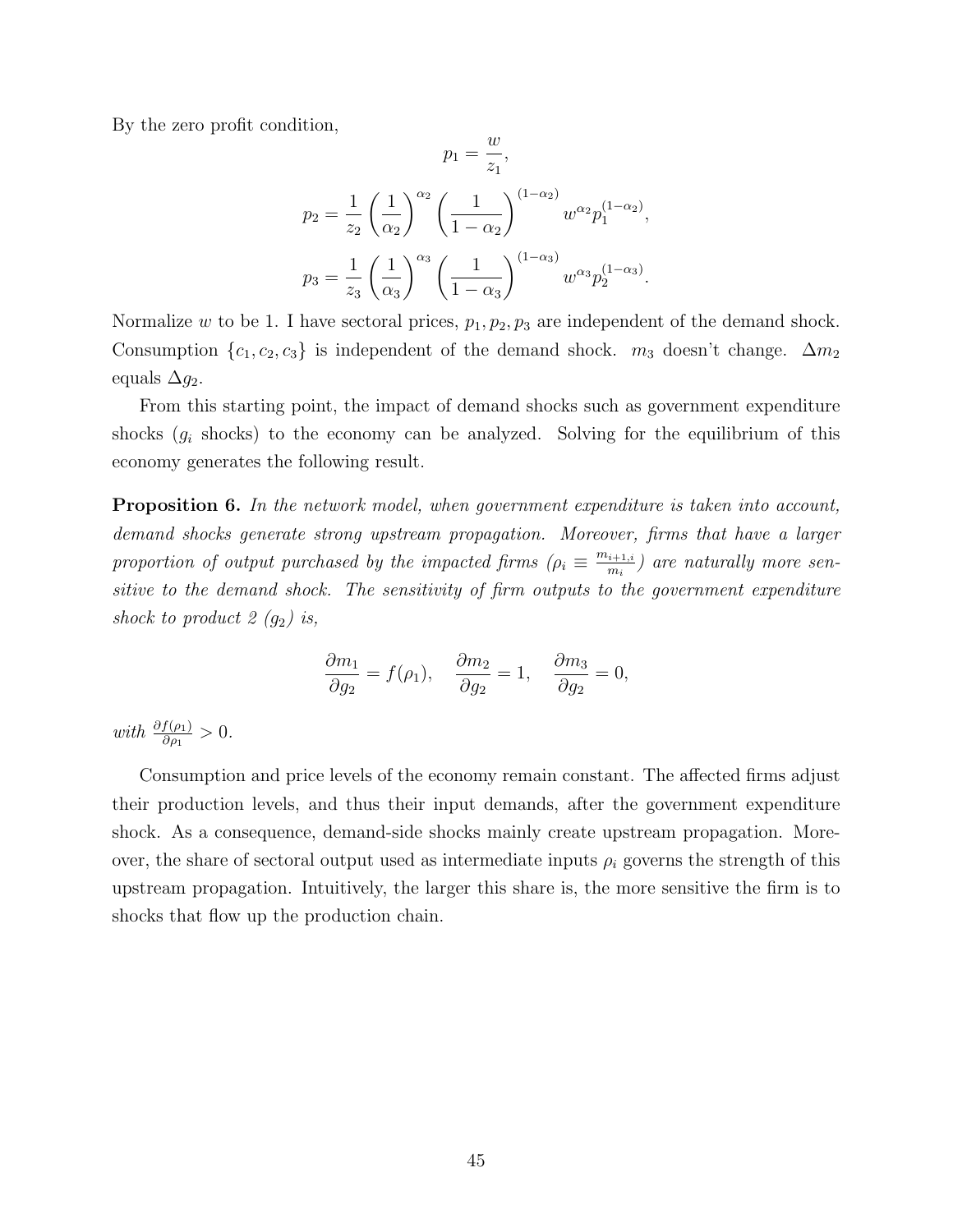# B.2.3 Financial shocks

The elasticities of sectoral output with respect to the interest rate of firm  $2(R_2)$  are,

$$
\frac{\partial m_1}{\partial R_2} \frac{R_2}{m_1} = \frac{(1 - \alpha_2)\zeta_2[\theta_2 + (1 - \theta_2)R_1]}{[\theta_2 + (1 - \theta_2)R_2]^2} \frac{\left[ -(1 - \theta_2) + (1 - \alpha_3)\zeta_3 \frac{\theta_2 - \theta_3}{[\theta_3 + (1 - \theta_3)R_3]} \right] R_2}{\left\{ \zeta_1 + (1 - \alpha_2) \frac{[\theta_2 + (1 - \theta_2)R_1]}{[\theta_2 + (1 - \theta_2)R_2]} \left[ \zeta_2 + (1 - \alpha_3)\zeta_3 \frac{[\theta_3 + (1 - \theta_3)R_2]}{[\theta_3 + (1 - \theta_3)R_3]} \right] \right\}}{\frac{\partial m_2}{\partial R_2} \frac{R_2}{m_2}} = -\alpha_2 - (1 - \alpha_2) \frac{(1 - \theta_2)R_2}{\theta_2 + (1 - \theta_2)R_2} + \frac{(1 - \alpha_3)\zeta_3(1 - \theta_3)R_2}{\zeta_2 + (1 - \alpha_3)\zeta_3 \frac{\theta_3 + (1 - \theta_3)R_2}{\theta_3 + (1 - \theta_3)R_3}},
$$
  

$$
\frac{\partial m_3}{\partial R_2} \frac{R_2}{m_3} = -(1 - \alpha_3) \left[ \alpha_2 + (1 - \alpha_2) \frac{(1 - \theta_2)R_2}{\theta_2 + (1 - \theta_2)R_2} - \frac{(1 - \theta_3)R_2}{\theta_3 + (1 - \theta_3)R_2} \right].
$$

If  $\theta_i = 0, \forall i$ ,

$$
\frac{\partial m_1}{\partial R_2} \frac{R_2}{m_1} = -(1 - \alpha_2) \frac{\zeta_2 z_1 \Upsilon_1}{R_2 m_1}, \quad \frac{\partial m_2}{\partial R_2} \frac{R_2}{m_2} = -\frac{\zeta_2 z_2 z_1^{1 - \alpha_2} \Upsilon_2}{R_2 m_2}, \quad \frac{\partial m_3}{\partial R_2} \frac{R_2}{m_3} = 0.
$$

If  $\theta_i = 1, \forall i$ ,

$$
\frac{\partial m_1}{\partial R_2} \frac{R_2}{m_1} = 0, \quad \frac{\partial m_2}{\partial R_2} \frac{R_2}{m_2} = -\alpha_2, \quad \frac{\partial m_3}{\partial R_2} \frac{R_2}{m_3} = -\alpha_2 (1 - \alpha_3).
$$

# <span id="page-45-0"></span>B.3 The influence vector

Proof of Proposition 3. By the zero profit condition,

$$
p_i = \alpha_i^{\alpha_i} (1 - \alpha_i)^{1 - \alpha_i} \Pi(\omega_{ij})^{\omega_{ij}(1 - \alpha_i)} \frac{1}{z_i} w^{\alpha_i} R_i^{\alpha_i} \Pi_{j=1}^N \left( p_j \frac{[(1 - \theta_i)R_i + \theta_i]}{[(1 - \theta_i)R_j + \theta_i]} \right)^{\omega_{ij}(1 - \alpha_i)}
$$

.

1

 $\overline{1}$  $\mathbf{I}$  $\overline{1}$  $\overline{1}$  $\overline{1}$ 

Log linearize:

$$
\alpha_i \tilde{w} = \tilde{z}_i + \tilde{p}_i - (1 - \alpha_i) \sum \omega_{ij} \tilde{p}_j
$$
  
 
$$
- \left[ \alpha_i + (1 - \alpha_i) \frac{(1 - \theta_i) \bar{R}}{[(1 - \theta_i) \bar{R} + \theta_i]} \right] \tilde{R}_i + (1 - \alpha_i) \frac{(1 - \theta_i) \bar{R}}{[(1 - \theta_i) \bar{R} + \theta_i]} \sum \omega_{ij} \tilde{R}_j.
$$

Define the following vectors,

$$
\mathbf{z} = \begin{bmatrix} \tilde{z}_1 \\ \tilde{z}_2 \\ \vdots \\ \tilde{z}_N \end{bmatrix}, \quad \mathbf{R} = \begin{bmatrix} \tilde{R}_1 \\ \tilde{R}_2 \\ \vdots \\ \tilde{R}_N \end{bmatrix}, \quad \mathbf{p} = \begin{bmatrix} \tilde{p}_1 \\ \tilde{p}_2 \\ \vdots \\ \tilde{p}_N \end{bmatrix} \quad \Omega = \begin{bmatrix} (1 - \alpha_1)\omega_{11} & (1 - \alpha_1)\omega_{12} & \cdots & (1 - \alpha_1)\omega_{1N} \\ (1 - \alpha_2)\omega_{21} & (1 - \alpha_2)\omega_{22} & \cdots & (1 - \alpha_2)\omega_{2N} \\ \vdots & \vdots & \ddots & \vdots \\ (1 - \alpha_N)\omega_{N1} & (1 - \alpha_N)\omega_{N2} & \cdots & (1 - \alpha_N)\omega_{NN} \end{bmatrix}
$$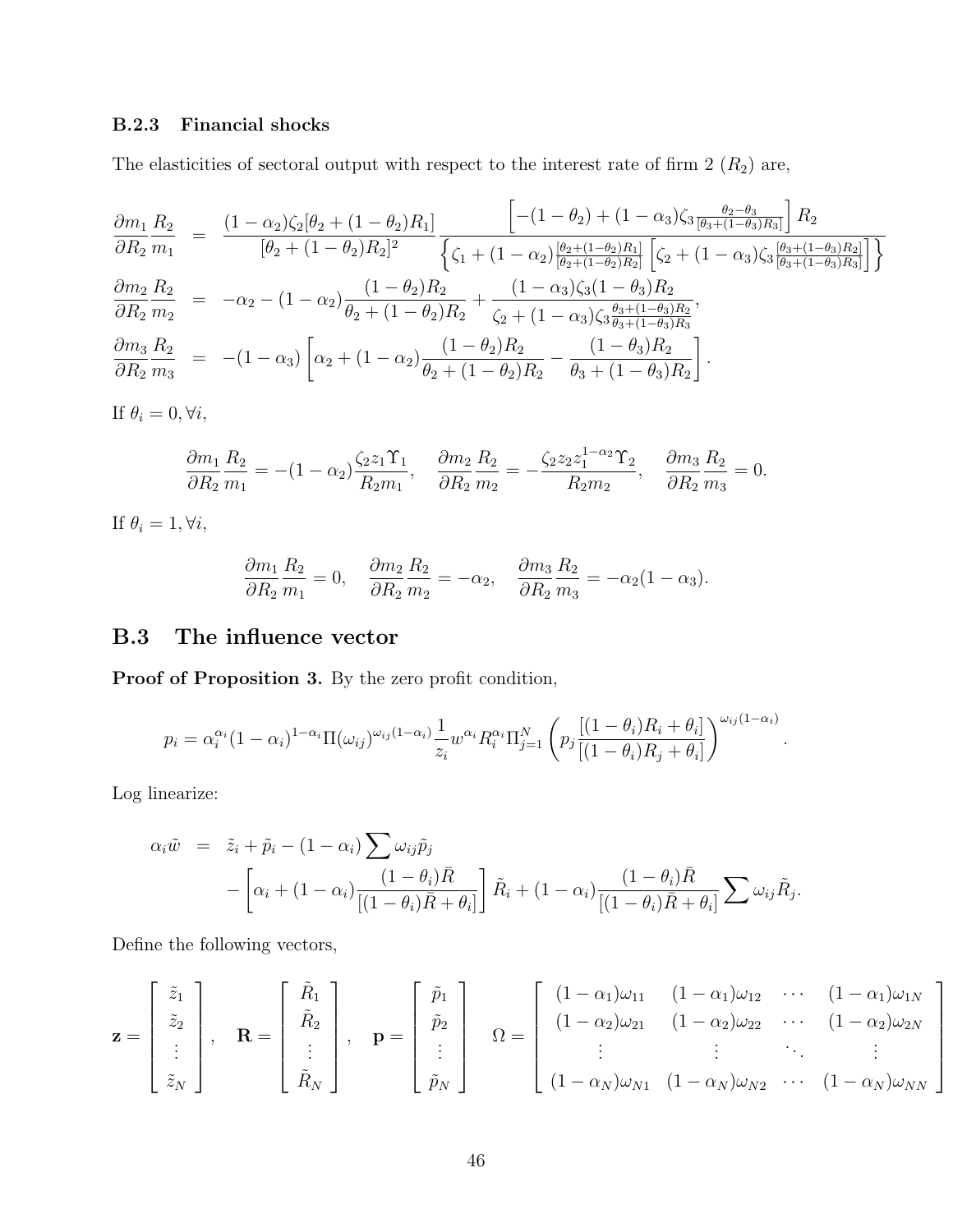$$
I_{1} = \begin{bmatrix} \alpha_{1} + (1 - \alpha_{1}) \frac{(1 - \theta_{1})\bar{R}}{[(1 - \theta_{1})\bar{R} + \theta_{1}]} & 0 & \cdots & 0 \\ 0 & \alpha_{2} + (1 - \alpha_{2}) \frac{(1 - \theta_{2})\bar{R}}{[(1 - \theta_{2})\bar{R} + \theta_{2}]} & \cdots & 0 \\ \vdots & \vdots & \ddots & \vdots \\ 0 & 0 & \cdots & \alpha_{N} + (1 - \alpha_{N}) \frac{(1 - \theta_{N})\bar{R}}{[(1 - \theta_{N})\bar{R} + \theta_{N}]} \\ 0 & \frac{(1 - \theta_{1})\bar{R}}{[(1 - \theta_{1})\bar{R} + \theta_{1}]} & 0 & \cdots & 0 \\ 0 & \frac{(1 - \theta_{2})\bar{R}}{[(1 - \theta_{2})\bar{R} + \theta_{2}]} & \cdots & 0 \\ \vdots & \vdots & \ddots & \vdots \\ 0 & 0 & \cdots & \frac{(1 - \theta_{N})\bar{R}}{[(1 - \theta_{N})\bar{R} + \theta_{N}]} \end{bmatrix}
$$

Assume  $\alpha_i = \alpha_j$ , thus

$$
\alpha \mathbf{1}\tilde{w} = \mathbf{z} - [I_1 - I_2\Omega]\mathbf{R} + (I - \Omega)\mathbf{p},
$$

where  $1$  is a column vector of  $N$  ones.

Multiplying this equation by  $((I - \Omega')^{-1}\zeta)'$  obtains

$$
\tilde{w} = v'[\mathbf{z} - (I_1 - I_2\Omega)\mathbf{R}].
$$

with

$$
v \equiv (I - \Omega')^{-1} \zeta.
$$

 $\zeta'$ **p** corresponds to the aggregate price index P, which is constant.

From households' optimization problem, we have  $Y = w$ . Thus,

$$
\tilde{Y} = v'[\mathbf{z} - (I_1 - I_2\Omega)\mathbf{R}].
$$

**Solve**  $y_i$  and  $m_i$ . Henceforth, I solve for  $y_i$  and  $m_i$ . From firms' first order conditions I obtain,

$$
\frac{(1 - \theta_{ij})R_i + \theta_{ij}}{(1 - \theta_{ij})R_j + \theta_{ij}} p_j m_{ij} = (1 - \alpha_i)\omega_{ij}p_i m_i,
$$

$$
w l_i R_i = \alpha_i p_i m_i.
$$

From the final producer's first order conditions I have,

$$
p_i y_i = \zeta_i Y = \zeta_i w.
$$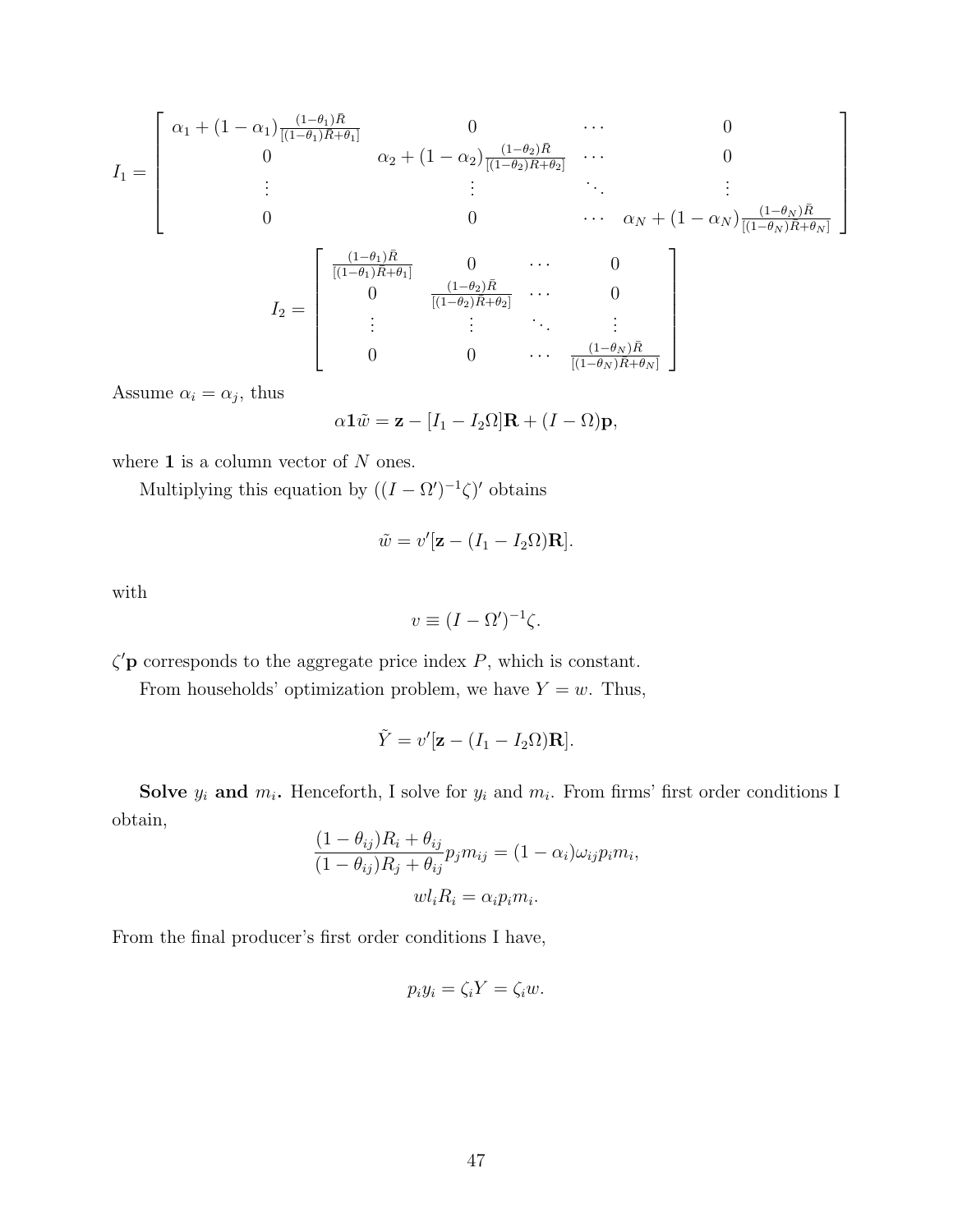Log linearize the production function and substitute the first three equations, I obtain,

$$
\tilde{m}_i = \tilde{z}_i + \alpha_i (\tilde{m}_i + \tilde{p}_i - \tilde{w} - \tilde{R}_i) + (1 - \alpha_i) \sum_j \omega_{ij} [\tilde{m}_i + \tilde{p}_i - \tilde{p}_j
$$

$$
- \frac{(1 - \theta_i)\bar{R}}{[(1 - \theta_i)\bar{R} + \theta_i]} \tilde{R}_i + \frac{(1 - \theta_i)\bar{R}}{[(1 - \theta_i)\bar{R} + \theta_i]} \tilde{R}_j],
$$

⇒

$$
0 = \tilde{z}_i + \alpha_i(-\tilde{y}_i - \tilde{R}_i) + (1 - \alpha_i) \sum_j \omega_{ij} \left\{ \tilde{y}_j - \tilde{y}_i - \frac{(1 - \theta_i)\bar{R}}{[(1 - \theta_i)\bar{R} + \theta_i]} \tilde{R}_i + \frac{(1 - \theta_i)\bar{R}}{[(1 - \theta_i)\bar{R} + \theta_i]} \tilde{R}_j \right\}.
$$

Thus,

$$
\mathbf{y} = [I - \Omega]^{-1} [\mathbf{z} - (I_1 - I_2 \Omega)] \mathbf{R},
$$

where **y** is a vector of  $\tilde{y}_i$ .

From goods market clearing condition, I obtain

$$
m_i = y_i + \sum_j m_{ji}
$$
  
=  $y_i + \sum_j (1 - \alpha_j) \omega_{ji} m_j \frac{y_i \zeta_j [(1 - \theta_j)R_i + \theta_j]}{y_j \zeta_i [(1 - \theta_j)R_j + \theta_j]},$   

$$
\zeta_i \frac{m_i}{y_i} = \zeta_i + \sum_j (1 - \alpha_j) \omega_{ji} \zeta_j \frac{m_j [(1 - \theta_j)R_i + \theta_j]}{y_j [(1 - \theta_j)R_j + \theta_j]}.
$$

Denote  $t_i = \frac{m_i}{n_i}$  $\frac{m_i}{y_i}$ , I obtain

$$
\zeta_i \overline{t}_i \tilde{t}_i = \sum_j (1 - \alpha_j) \omega_{ji} \zeta_j \overline{t}_j \left[ \tilde{t}_j + \frac{(1 - \theta_j) \overline{R}}{[(1 - \theta_j) \overline{R} + \theta_j]} (\tilde{R}_i - \tilde{R}_j) \right].
$$

Further replace  $\omega_{ji}$  by  $\hat{\omega}_{ji} \equiv \frac{1}{1-\epsilon}$  $1-\alpha_j$  $\bar{m}_{ji}\bar{p}_{ji}$  $\frac{\bar{m}_{ji}\bar{p}_{ji}}{\bar{m}_{i}\bar{p}_{i}}=\omega_{ji}\frac{\bar{m}_{j}\bar{p}_{j}}{\bar{m}_{i}\bar{p}_{i}}$  $\frac{\overline{m_j p_j}}{\overline{m}_i \overline{p}_i}$ , then<sup>[34](#page-0-0)</sup>

$$
\tilde{t}_i = \sum_j (1 - \alpha_j) \hat{\omega}_{ji} \left[ \tilde{t}_j + \frac{(1 - \theta_j) \bar{R}}{[(1 - \theta_j) \bar{R} + \theta_j]} (\tilde{R}_i - \tilde{R}_j) \right].
$$

<sup>34</sup>Notice that at  $\omega_{ji} = \frac{1}{1-\alpha_j}$  $\bar{m}_{ji}\bar{p}_{ji}$  $\frac{n_{ji}p_{ji}}{\bar{m}_j\bar{p}_j} .$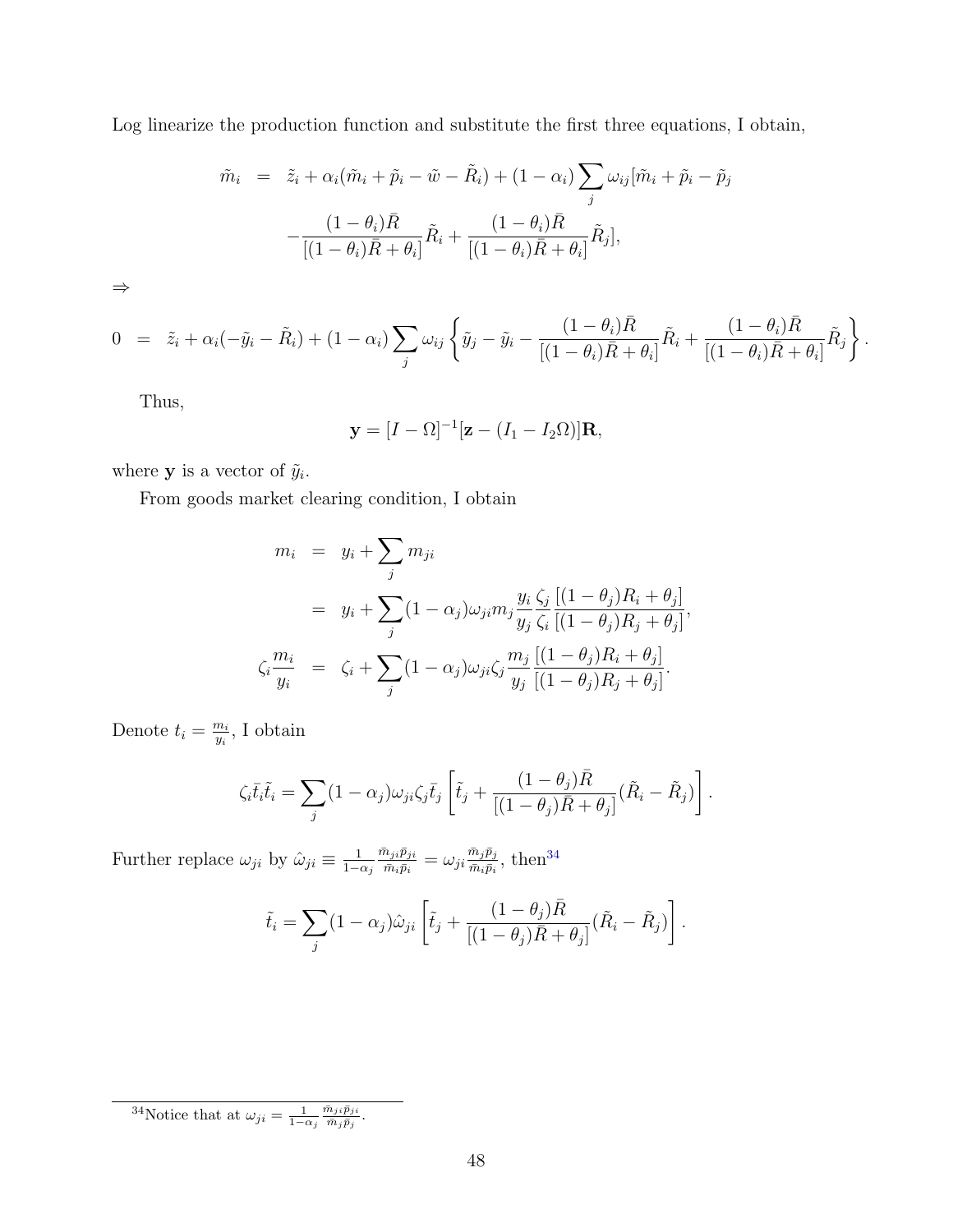Denote,

$$
\hat{\Omega} = \begin{bmatrix}\n(1 - \alpha_1)\hat{\omega}_{11} & (1 - \alpha_1)\hat{\omega}_{12} & \cdots & (1 - \alpha_1)\hat{\omega}_{1N} \\
(1 - \alpha_2)\hat{\omega}_{21} & (1 - \alpha_2)\hat{\omega}_{22} & \cdots & (1 - \alpha_2)\hat{\omega}_{2N} \\
\vdots & \vdots & \ddots & \vdots \\
(1 - \alpha_N)\hat{\omega}_{N1} & (1 - \alpha_N)\hat{\omega}_{N2} & \cdots & (1 - \alpha_N)\hat{\omega}_{NN}\n\end{bmatrix}
$$

Thus

$$
\mathbf{t} = [I - \hat{\Omega}']^{-1} [I_{\sum} - \hat{\Omega}' I_2] \mathbf{R},
$$

where  $I_{\sum}$  is a diagonal matrix with diagonal element  $\sum_j (1 - \alpha_j) \hat{\omega}_{ji} \frac{(1 - \theta_j) \bar{R}}{[(1 - \theta_j) \bar{R} + \cdots]}$  $\frac{(1-\theta_j)R}{[(1-\theta_j)\bar{R}+\theta_j]}$ . Given that,  $\tilde{t}_i = \tilde{m}_i - \tilde{y}_i$ , so  $\mathbf{t} = \mathbf{m} - \mathbf{y}$ .

Thus, the vector of the log deviation of firm output from the steady state  $(\tilde{m}_i)$  follows,

$$
\mathbf{m} = [I - \Omega]^{-1} \mathbf{z} - \left\{ [I - \hat{\Omega}']^{-1} [-I_{\sum} + \hat{\Omega}' I_2] + [I - \Omega]^{-1} (I_1 - I_2 \Omega)] \right\} \mathbf{R}.
$$
 (45)

The first term in the brace captures upstream propagation of the interest rate shock, while the second term captures downstream propagation. This equation indicates that financial shocks propagate both upstream and downstream, while supply side shocks (such as technology shocks) only propagate downstream.

# C Appendix: Empirical Results & Robustness Checks

# C.1 The U.S. input-output matrix

Figure [8](#page-49-1) plots the input-output matrix  $(\Omega)$  of the U.S..

## <span id="page-48-0"></span>C.2 Empirical results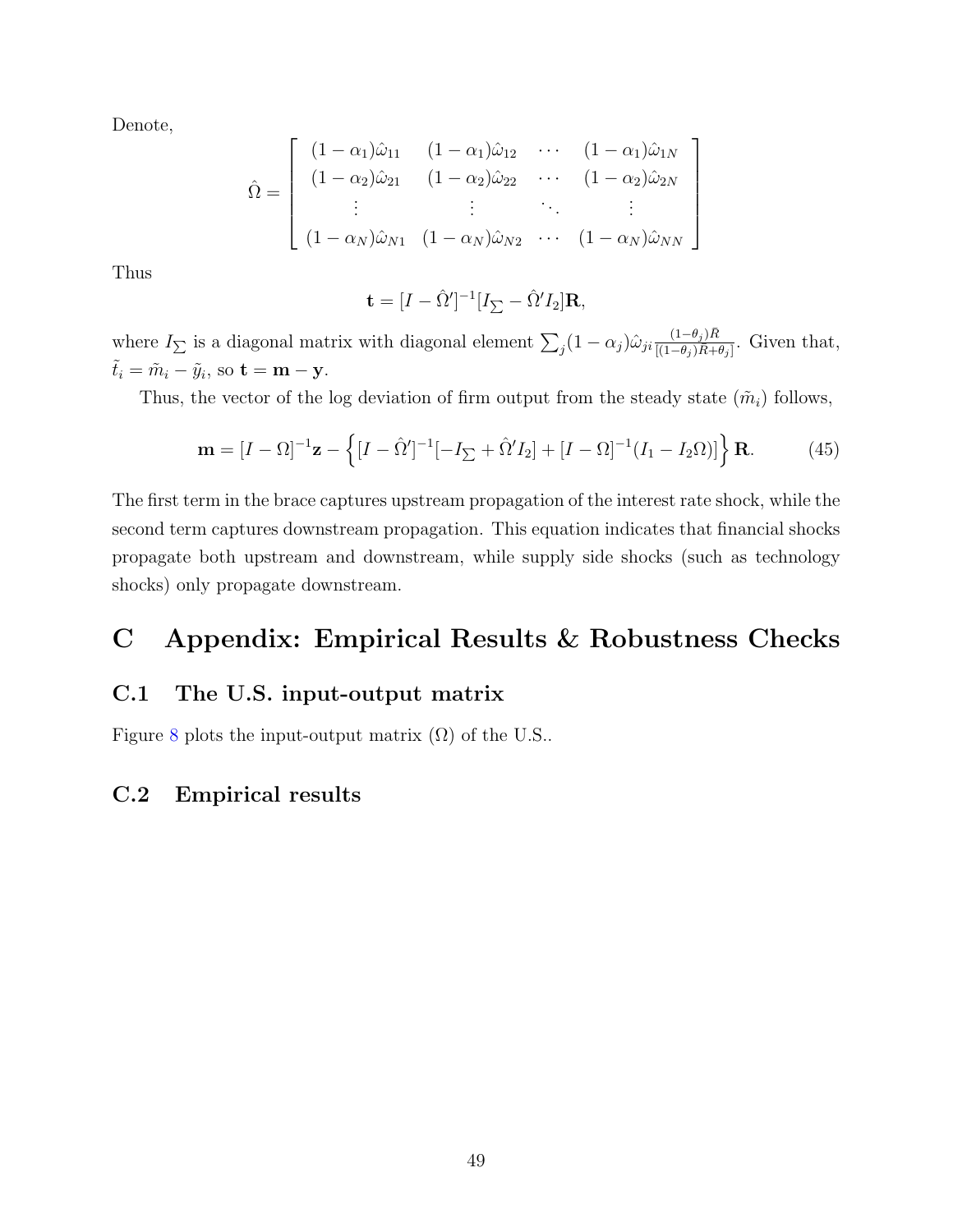<span id="page-49-1"></span>

Figure 8: The U.S. Input-Output Matrix

Table 8: UP vs. DOWN - panel

<span id="page-49-0"></span>

|                       |              | dependent variable: $\tilde{m}_{it}$ (2002.09-2014.12) |              |             |
|-----------------------|--------------|--------------------------------------------------------|--------------|-------------|
|                       | (1)          | (2)                                                    | (3)          | (4)         |
|                       | monthly      | quarterly                                              | 6-month      | yearly      |
|                       |              |                                                        |              |             |
| $\mathbf{UP}_{it-1}$  | $-0.0876**$  | $-0.1704***$                                           | $-0.0929**$  | $-0.1108*$  |
|                       | [0.0338]     | [0.0301]                                               | [0.0441]     | [0.0564]    |
|                       |              |                                                        |              |             |
| $\text{DOWN}_{it-1}$  | 0.0479       | 0.1779                                                 | 0.1645       | 0.0374      |
|                       | [0.0605]     | [0.1252]                                               | [0.1687]     | [0.1927]    |
|                       |              |                                                        |              |             |
| $\text{Shock}_{it-1}$ | 0.0685       | $-0.0917$                                              | $-0.4395***$ | $-0.2775**$ |
|                       | [0.0480]     | [0.1058]                                               | [0.1221]     | [0.1230]    |
|                       |              |                                                        |              |             |
| $\tilde{m}_{it-1}$    | $-0.1270***$ | 0.0027                                                 | $0.0891*$    | $-0.0851$   |
|                       | [0.0358]     | [0.0424]                                               | [0.0502]     | [0.0701]    |
|                       |              |                                                        |              |             |
| Observations          | 8,673        | 2,832                                                  | 1,357        | 649         |
| Group                 | 59           | 59                                                     | 59           | 59          |

Notes: Estimations include time and sector fixed effects, report standard errors clustered by sector and are unweighted. \*, \*\*, and \*\*\* indicate statistical significance at the 10%, 5%, and 1% levels respectively.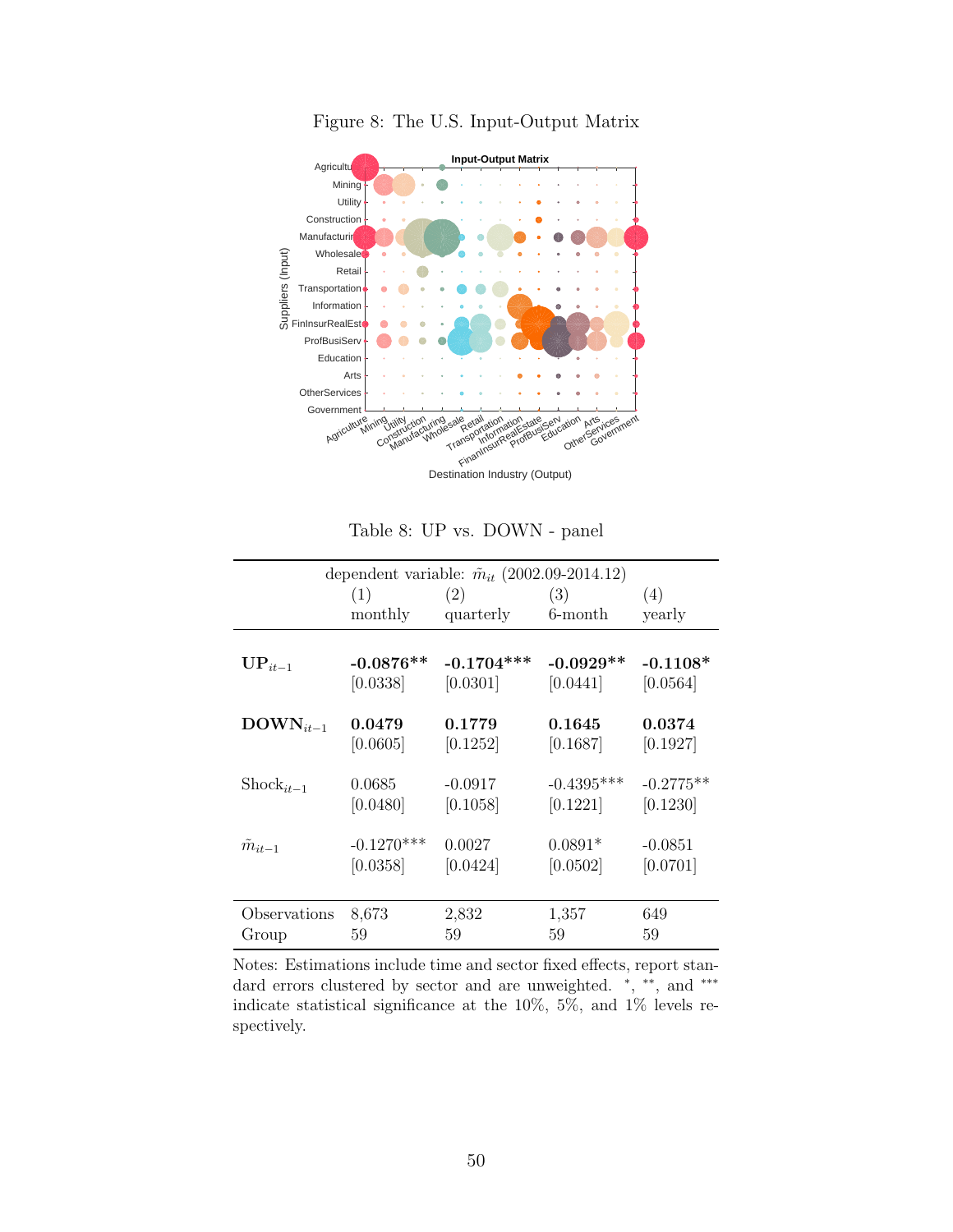|                                       | $3$ -month $(2008.11)$<br>$\widehat{\Xi}$ | $\widehat{\Omega}$      | 6-month $(2009.02)$<br>$\widehat{\mathbb{C}}$                                      | $(\pm)$                 | $9$ -month $(2009.05)$<br>$\widetilde{\mathbf{e}}$ | $\widehat{\odot}$                  | $1$ -year $(2009.08)$<br>$(\mathbb{Z})$ | $(\overline{8})$       |
|---------------------------------------|-------------------------------------------|-------------------------|------------------------------------------------------------------------------------|-------------------------|----------------------------------------------------|------------------------------------|-----------------------------------------|------------------------|
| $\mathrm{UP}_{2008.09-11}$            | $-0.1639***$<br>[0.0427]                  | $-0.1038**$<br> 0.0469  | $-0.3042***$<br>$\left[0.0733\right]$                                              | $-0.1724**$<br>[0.0695] | $-0.0295$<br>[0.0560]                              | $-0.0614$<br>$\left[0.0644\right]$ | $-0.0301$<br>[0.0590]                   | $-0.0131$<br>[0.0667]  |
| $\mathrm{DOWN}_{\mathrm{2008.09-11}}$ | [0.1598]<br>0.0634                        | [0.1671]<br>0.1847      | $-0.1969$<br>[0.2715]                                                              | $-0.0635$<br> 0.2550    | [0.1958]<br>0.0723                                 | $-0.0203$<br>[0.2138]              | 0.2950<br>[0.2077]                      | [0.2211]<br>0.3638     |
| Shock <sub>2008.09-11</sub>           | [0.1242]<br>$-0.0452$                     | [0.1266]<br>$-0.0801$   | $-0.4008*$<br>[0.2337]                                                             | $-0.4469**$<br>[0.2022] | $-0.4579**$<br> 0.1806                             | $-0.4015***$<br>[0.1906]           | [0.1977]<br>$-0.1053$                   | [0.2075]<br>$-0.1468$  |
| $\epsilon_{2008}^{demand}$            |                                           | $0.0844**$<br>[0.0319]  |                                                                                    | $0.1835***$<br> 0.0383  |                                                    | [0.0373]<br>$-0.0204$              |                                         | [0.0399]<br>$-0.0021$  |
| $\epsilon_{2008}^{supply}$            |                                           | [0.0497]<br>$-0.0185$   |                                                                                    | 0.0686 <br>0.0305       |                                                    | [0.0589]<br>0.0653                 |                                         | [0.0564]<br>$-0.0870$  |
| $\tilde{m}_{it-1}$                    | $0.7204***$<br>[0.0849]                   | $0.6927***$<br>[0.0929] | $0.6062***$<br>[0.0543]                                                            | $0.5047***$<br>[0.0607] | $1.0016***$<br> 0.0439                             | $0.9699***$<br>[0.0642]            | $0.9451***$<br> 0.0451                  | $0.9987***$<br> 0.0584 |
| Observations                          | $\overline{6}$                            | نہ                      | 5                                                                                  | 5                       | 5                                                  | 5                                  | 5                                       | 5                      |
| Note: I regress the output changes    |                                           |                         | three months, six months, nice months, and one year after the Lehman Bankruptcy on |                         |                                                    |                                    |                                         |                        |

<span id="page-50-0"></span>Table 9: UP vs.  $\operatorname{DOWN}$  - cross section regression Table 9: UP vs. DOWN - cross section regression

the cumulative sectoral bond yield changes from Sep. 2008 to Nov. 2011. The lag output variable to the output change of the previous three months, six months, nine months, and one year respectively. Note: I regress the output changes three months, six months, nice months, and one year after the Lehman Bankruptcy on the cumulative sectoral bond yield changes from Sep. 2008 to Nov. 2011. The lag output variable to the output change of the previous three months, six months, nine months, and one year respectively.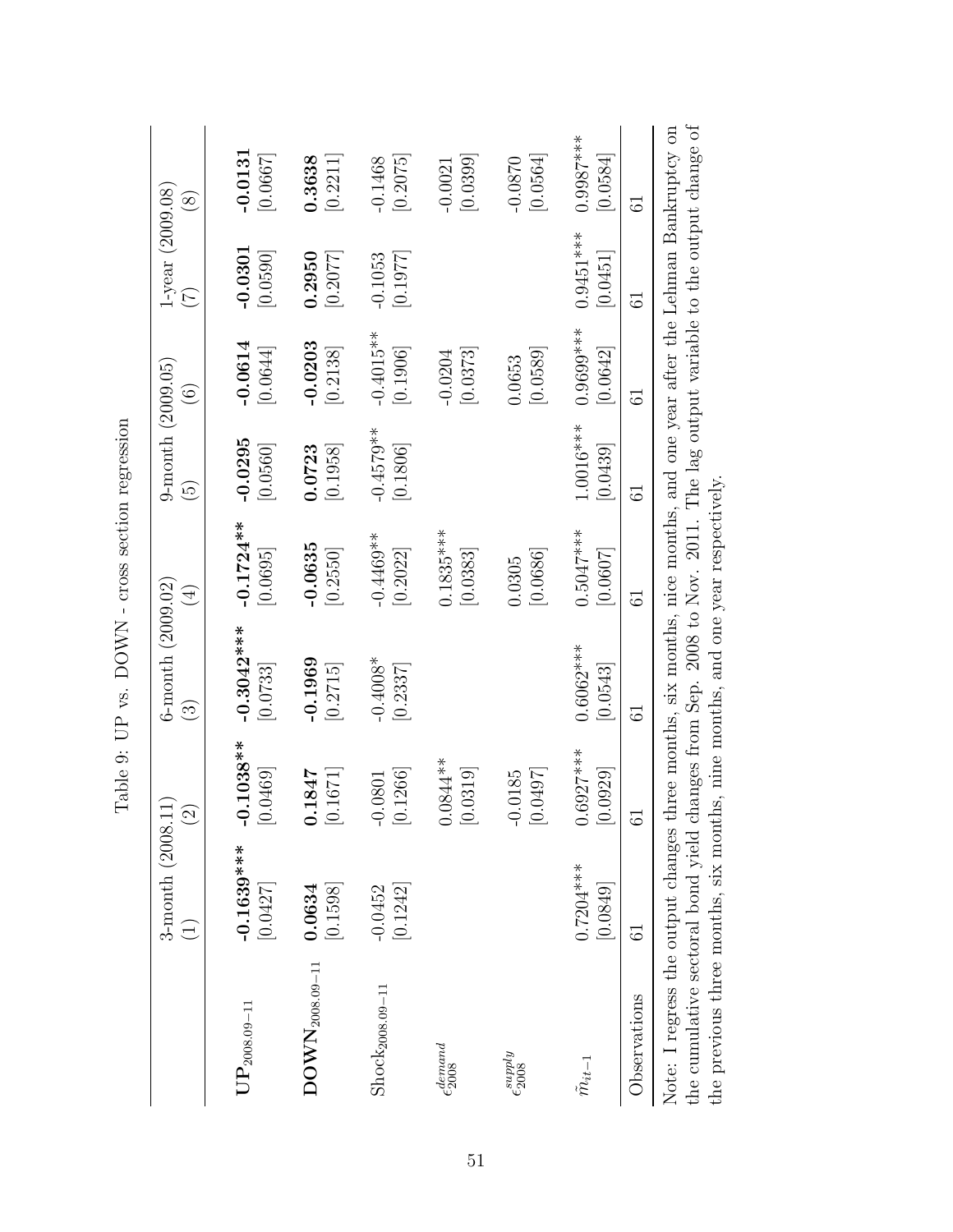<span id="page-51-0"></span>

|                          |              | dependent variable: $\tilde{m}_{it}$ (2002.09-2014.12) |              |             |
|--------------------------|--------------|--------------------------------------------------------|--------------|-------------|
|                          | (1)          | (2)                                                    | (3)          | (4)         |
|                          | monthly      | quarterly                                              | 6-month      | yearly      |
|                          |              |                                                        |              |             |
| L.upshock                | $-0.0557$    | $-0.1963***$                                           | $-0.1029**$  | $-0.0985*$  |
|                          | [0.0358]     | [0.0343]                                               | [0.0415]     | [0.0576]    |
|                          |              |                                                        |              |             |
| L2.upshock               | $-0.0905**$  | 0.0281                                                 | $-0.0612$    | 0.0454      |
|                          | [0.0352]     | [0.0341]                                               | [0.0421]     | [0.0392]    |
|                          |              |                                                        |              |             |
| L.downshock              | 0.0428       | 0.2187                                                 | 0.1686       | 0.0610      |
|                          | [0.0670]     | [0.1327]                                               | [0.1747]     | [0.2002]    |
| L2.downshock             | $-0.1389**$  | $-0.1045$                                              | $-0.0254$    | $-0.0164$   |
|                          | [0.0655]     | [0.1106]                                               | [0.1149]     | [0.1471]    |
|                          |              |                                                        |              |             |
| L.ownshock               | 0.0479       | $-0.0641$                                              | $-0.4374***$ | $-0.3317**$ |
|                          | [0.0489]     | [0.1189]                                               | [0.1238]     | [0.1362]    |
|                          |              |                                                        |              |             |
| L <sub>2</sub> .ownshock | 0.0778       | $-0.2173**$                                            | $-0.0790$    | $-0.1668$   |
|                          | [0.0659]     | [0.0859]                                               | [0.0902]     | [0.1218]    |
|                          |              |                                                        |              |             |
| $L \text{.}$             | $-0.0078$    | 0.0087                                                 | $-0.0804**$  | $-0.0473$   |
|                          | [0.0277]     | [0.0412]                                               | [0.0364]     | [0.0418]    |
|                          |              |                                                        |              |             |
| $L2$ .dip                | $-0.1306***$ | 0.0394                                                 | 0.0768       | $-0.1039$   |
|                          | [0.0385]     | [0.0291]                                               | [0.0509]     | [0.0724]    |
|                          |              |                                                        |              |             |
| Observations             | 8,673        | 2,832                                                  | 1,357        | 649         |
| Group                    | 59           | 59                                                     | 59           | 59          |

Table 10: UP vs. DOWN: additional lags

Notes: Estimations include time and sector fixed effects, report standard errors clustered by sector and are unweighted.  $*, **$ , and ∗∗∗ indicate statistical significance at the 10%, 5%, and 1% levels respectively.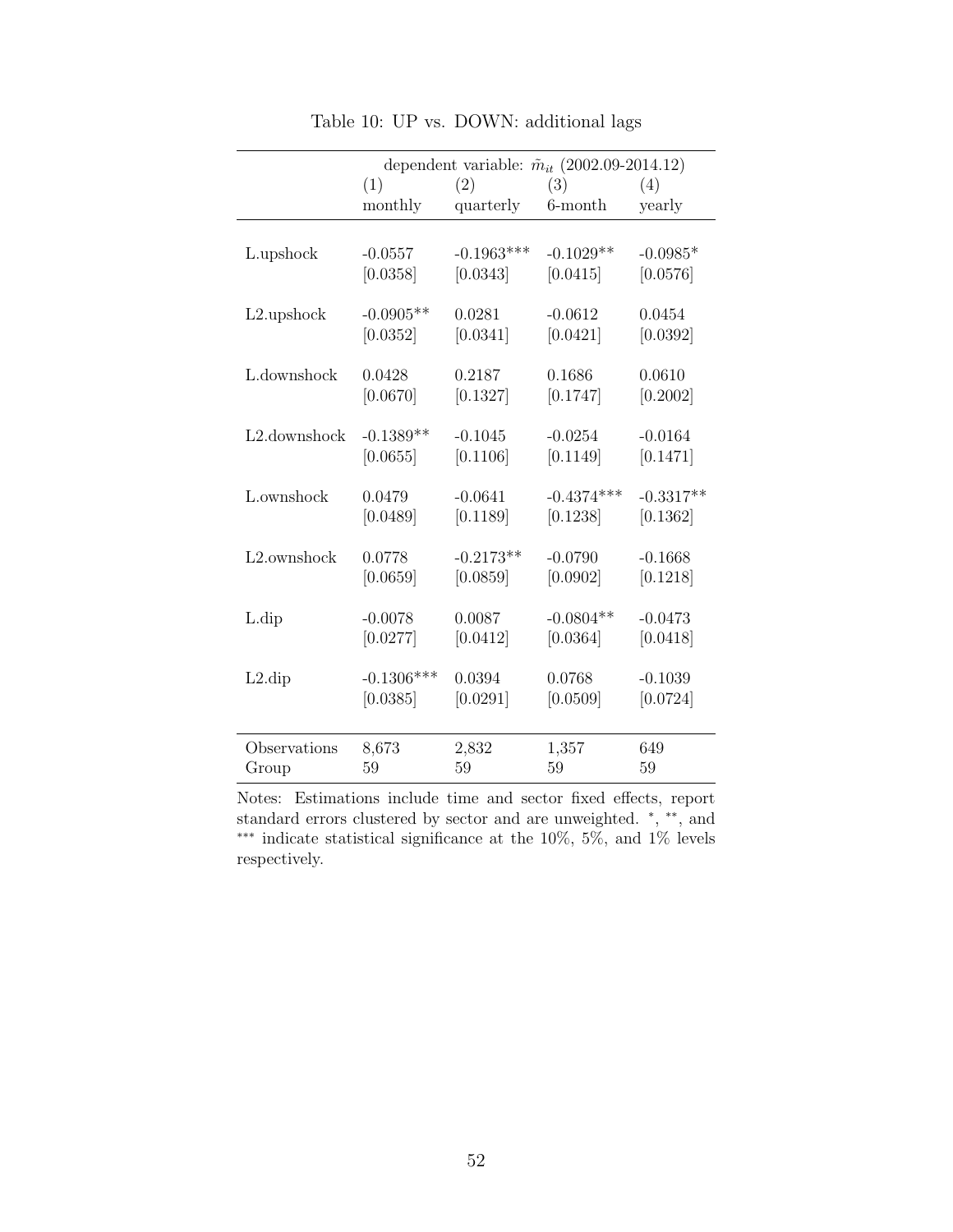# D Appendix: General Model

# <span id="page-52-0"></span>D.1 Derivation of Philips' Curve

For retailer  $f$  the problem is,

$$
\max \sum_{i=0}^{\infty} \beta^{i} \gamma^{i} \Lambda_{t+i,t} (\frac{P_{ft}^{*}}{P_{t+i}} - P_{mt+i}) Y_{ft+i}
$$
  
because  $Y_{ft} = \left(\frac{P_{ft}}{P_{t}}\right)^{-\epsilon} Y_{t}$   

$$
\max \sum_{i=0}^{\infty} \beta^{i} \gamma^{i} \Lambda_{t+i,t} [P_{ft}^{*(1-\epsilon)} P_{t+i}^{-1} - P_{mt+i} P_{ft}^{*(-\epsilon)} P_{t+i}^{\epsilon}] Y_{t+i}
$$
  
F.O.C.[(1 -  $\epsilon) P_{ft}^{*(-\epsilon)} P_{t+i}^{\epsilon-1} + \epsilon P_{mt+i} P_{ft}^{*(-\epsilon-1)} P_{t+i}^{c}] Y_{t+i}$   

$$
\sum_{i=0}^{\infty} \beta^{i} \gamma^{i} \Lambda_{t+i,t} [P_{ft}^{*} P_{t+i}^{\epsilon-1} - \frac{\epsilon}{\epsilon-1} P_{mt+i} P_{t+i}^{\epsilon}] Y_{t+i}
$$
  

$$
P_{ft}^{*} = \frac{\epsilon}{\epsilon-1} \frac{\sum_{i=0}^{\infty} \beta^{i} \gamma^{i} \Lambda_{t+i,t} P_{mt+i} (P_{t+i})^{\epsilon} Y_{t+i}}{\sum_{i=0}^{\infty} \beta^{i} \gamma^{i} \Lambda_{t+i,t} (P_{t+i})^{\epsilon-1} Y_{t+i}}
$$
or  

$$
\frac{P_{ft}^{*}}{P_{t}} = \frac{\epsilon}{\epsilon-1} \frac{\sum_{i=0}^{\infty} \beta^{i} \gamma^{i} \Lambda_{t+i,t} P_{mt+i} (\frac{P_{t+i}}{P_{t}})^{\epsilon}}{\sum_{i=0}^{\infty} \beta^{i} \gamma^{i} \Lambda_{t+i,t} (\frac{P_{t+i}}{P_{t}})^{\epsilon-1} Y_{t+i}}
$$
  

$$
\frac{P_{ft}^{*}}{P_{t}} = \frac{\epsilon}{\epsilon-1} \frac{F_{t}}{Z_{t}}
$$

where,

$$
F_t = Y_t P_{mt} + \beta \gamma \Lambda_{t,t+1} \Pi_{t+1}^{\epsilon} F_{t+1},
$$
  

$$
Z_t = Y_t + \beta \gamma \Lambda_{t,t+1} \Pi_{t+1}^{\epsilon-1} Z_{t+1}.
$$

Aggregate price level:

$$
P_t^{1-\epsilon} = \int_0^1 P_{ft}^{1-\epsilon} df
$$
  
\n
$$
P_t^{1-\epsilon} = \int_0^{1-\gamma} P_{ft}^{*(1-\epsilon)} df + \int_{1-\gamma}^1 (P_{ft-1})^{(1-\epsilon)} df
$$
  
\n
$$
P_t^{1-\epsilon} = (1-\gamma) P_{ft}^{*(1-\epsilon)} df + \int_{1-\gamma}^1 (P_{ft-1})^{(1-\epsilon)} df
$$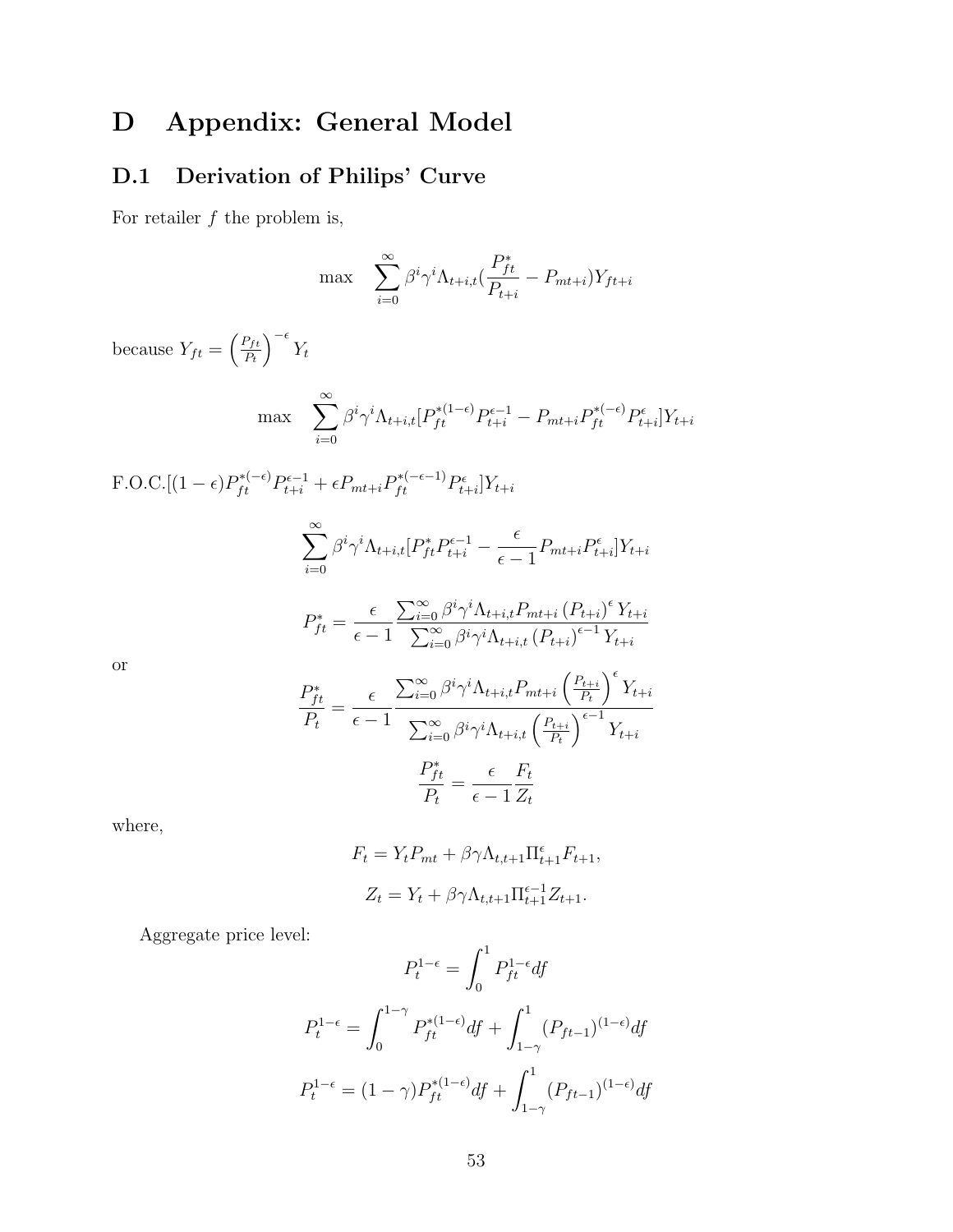$$
P_t^{1-\epsilon} = (1-\gamma)P_{ft}^{*(1-\epsilon)} + \gamma (P_{t-1})^{(1-\epsilon)}
$$

Denote

$$
\pi_t^* \equiv \frac{P_{ft}^*}{P_{t-1}}
$$

$$
\pi_t^{1-\epsilon} = (1-\gamma)\pi_t^{*(1-\epsilon)} + \gamma
$$

$$
\pi_t^* = \frac{\epsilon}{1-\epsilon} \frac{F_t}{Z_t} \pi_t
$$

# D.2 Output loss from price dispersion

$$
Y_{ft} = \left(\frac{P_{ft}}{P_t}\right)^{-\epsilon} Y_t
$$
  
\n
$$
Y_{wt} = \int Y_{ft} df = \int \left(\frac{P_{ft}}{P_t}\right)^{-\epsilon} Y_t df = Y_t \int \left(\frac{P_{ft}}{P_t}\right)^{-\epsilon} df
$$
  
\n
$$
D_t \equiv \int \left(\frac{P_{ft}}{P_t}\right)^{-\epsilon} df
$$
  
\n
$$
D_t = \int_0^{1-\gamma} \left(\frac{P_{ft}^*}{P_t}\right)^{-\epsilon} df + \int_0^{\gamma} \left(\frac{P_{ft-1}}{P_{t-1}}\right)^{-\epsilon} \left(\frac{P_{t-1}}{P_t}\right)^{-\epsilon} df
$$
  
\n
$$
D_t = (1 - \gamma)\pi^{*-\epsilon}\pi^{\epsilon} + \gamma D_{t-1}\pi^{\epsilon}
$$
  
\n
$$
Y_w = DY
$$

# <span id="page-53-0"></span>D.3 Financial Intermediary

The intermediary balance sheet of banks in group  $i$  is,

$$
Q_{it}S_{it} + L_{it} = N_{it} + B_{it}.
$$
\n
$$
(46)
$$

Their net worth evolves according to:

$$
N_{it+1} = (R_{ik,t+1} - R_t)Q_{it}S_{it} + (R_{iL,t} - R_t)L_{it} + R_tN_{it}
$$
\n(47)

Thus,

$$
N_{it} = [(R_{ikt} - R_{t-1})d_{it-1}\phi_{it-1} + (R_{iLt-1} - R_{t-1})(1 - d_{it-1})\phi_{it-1} + R_{t-1}]N_{it-1}.
$$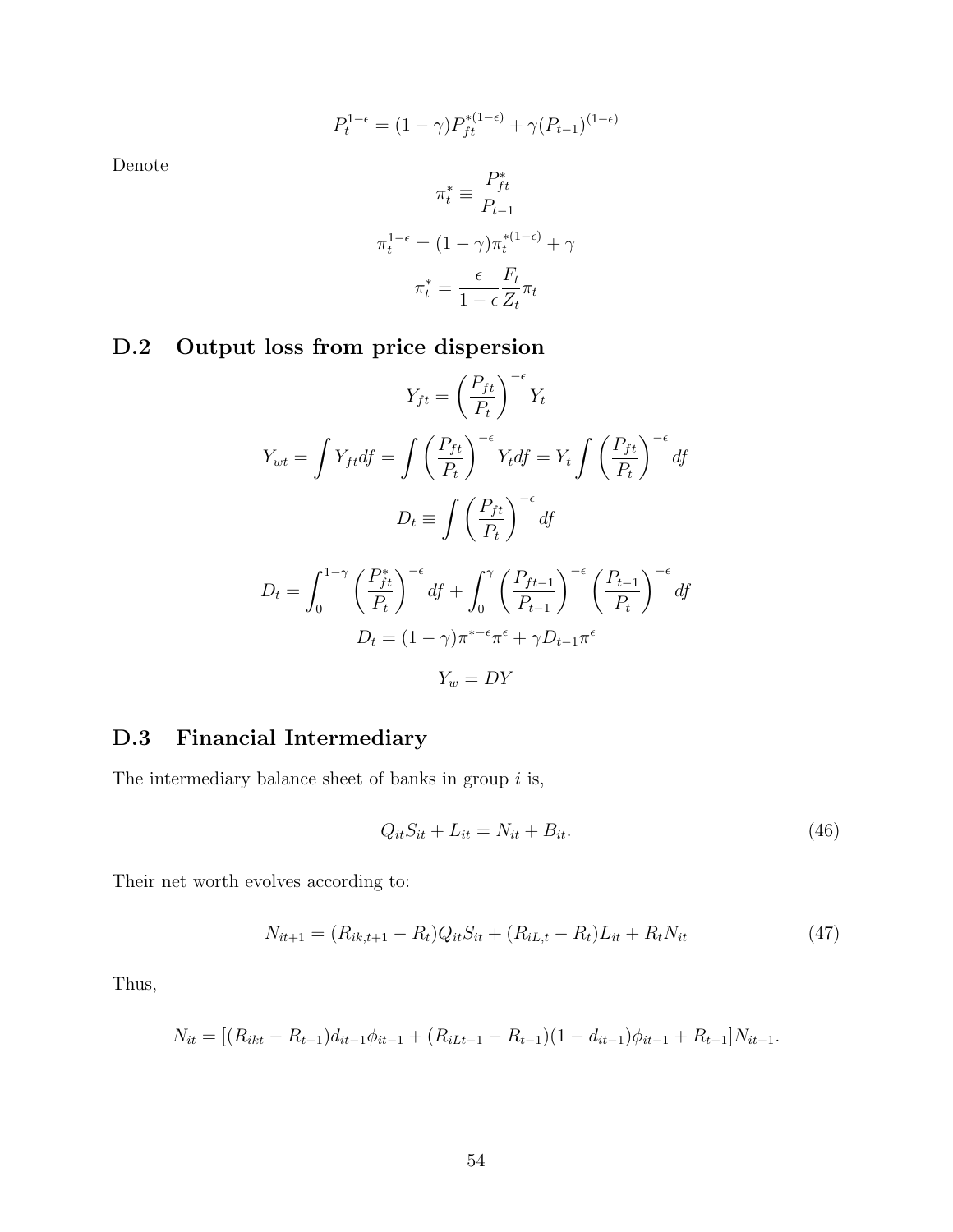Denote  $z_{it-1,t} = \frac{N_{it}}{N_{it}}$  $\frac{N_{it}}{N_{it-1}}$  is the gross growth rate of net worth. Financial intermediary's objective is to maximize:

$$
V_{it}(N_{it}) = \max \mathbb{E}_t \sum_{j=0}^{\infty} (1-\tau) \tau^j \beta^{j+1} \Lambda_{t,t+1+j}(N_{i,t+1+j}), \tag{48}
$$

Thus, it can be written as,

$$
V_{it}(N_{it}) = \nu_{kit} Q_{it} S_{it} + \nu_{lit} L_{it} + \eta_{it} N_{it}
$$

with

$$
\nu_{kit} = \mathbb{E}_{t}[(1-\tau)\beta\Lambda_{t,t+1}(R_{ik,t+1} - R_{t}) + \beta\Lambda_{t,t+1}\tau x_{kit,t+1}\nu_{kit+1}],
$$
  

$$
\nu_{lit} = \mathbb{E}_{t}[(1-\tau)\beta\Lambda_{t,t+1}(R_{iLt} - R_{t}) + \beta\Lambda_{t,t+1}\tau x_{lit,t+1}\nu_{lit+1}],
$$

and

$$
\eta_{it} \equiv \mathbb{E}_t[(1-\tau)\Lambda_{t,t+1}R_{t+1} + \beta\Lambda_{t,t+1}\tau z_{it,t+1}\eta_{it+1}].
$$

 $x_{kit,t+j} \equiv \frac{Q_{i,t+j}S_{i,t+j}}{Q_{it}S_{it}}$  $\frac{u_{t+j}S_{i,t+j}}{Q_{it}S_{it}}$  and  $x_{lit,t+j} \equiv \frac{L_{i,t+j}}{L_{it}}$  $\frac{i,t+j}{L_{it}}$  are the gross growth rate in assets between t and  $t+j$ , and  $z_{it,t+j} \equiv \frac{N_{it+j}}{N_{it}}$  $\frac{N_{it+j}}{N_{it}}$  is the gross growth rate of net worth.  $\nu_{it}$  is the expected discounted marginal gain of expanding assets by a unit, holding net worth constant. It is an increasing function of the risk premium.  $\eta_{it}$  is the expected discounted value of having an additional unit of net worth, holding asset constant.

Given the binding incentive constraint,

$$
V_{it}(N_{it}) \ge \lambda_i(Q_{it}S_{it} + L_{it}),
$$

I obtain leverage ratio,

$$
\phi_{it} = \frac{\eta_{it}}{\lambda_i - d_{it}\nu_{kit} - (1 - d_{it})\nu_{lit}}.\tag{49}
$$

#### Proof of the non-arbitrage condition

<span id="page-54-0"></span>
$$
V_{it}(N_{it}) = (1 - \tau)\beta \mathbb{E}(\Lambda_{t,t+1}N_{it+1}) + \tau \beta \mathbb{E}(\Lambda_{t,t+1}V_{it+1})
$$

I have,

$$
[\nu_{kit}d_{it}\phi_{it} + \nu_{lit}(1 - d_{it})\phi_{it} + \eta_{it}]N_{it} =
$$
  

$$
\beta\Lambda_{t,t+1}[(1 - \tau) + \tau(\nu_{kit+1}d_{it+1}\phi_{it+1} + \nu_{lit+1}(1 - d_{it+1})\phi_{it+1} + \eta_{it+1})]
$$

$$
\cdot [(R_{ik,t+1} - R_t)d_{it}\phi_{it} + (R_{iL,t} - R_t)(1 - d_{it})\phi_{it} + R_t]N_{it}
$$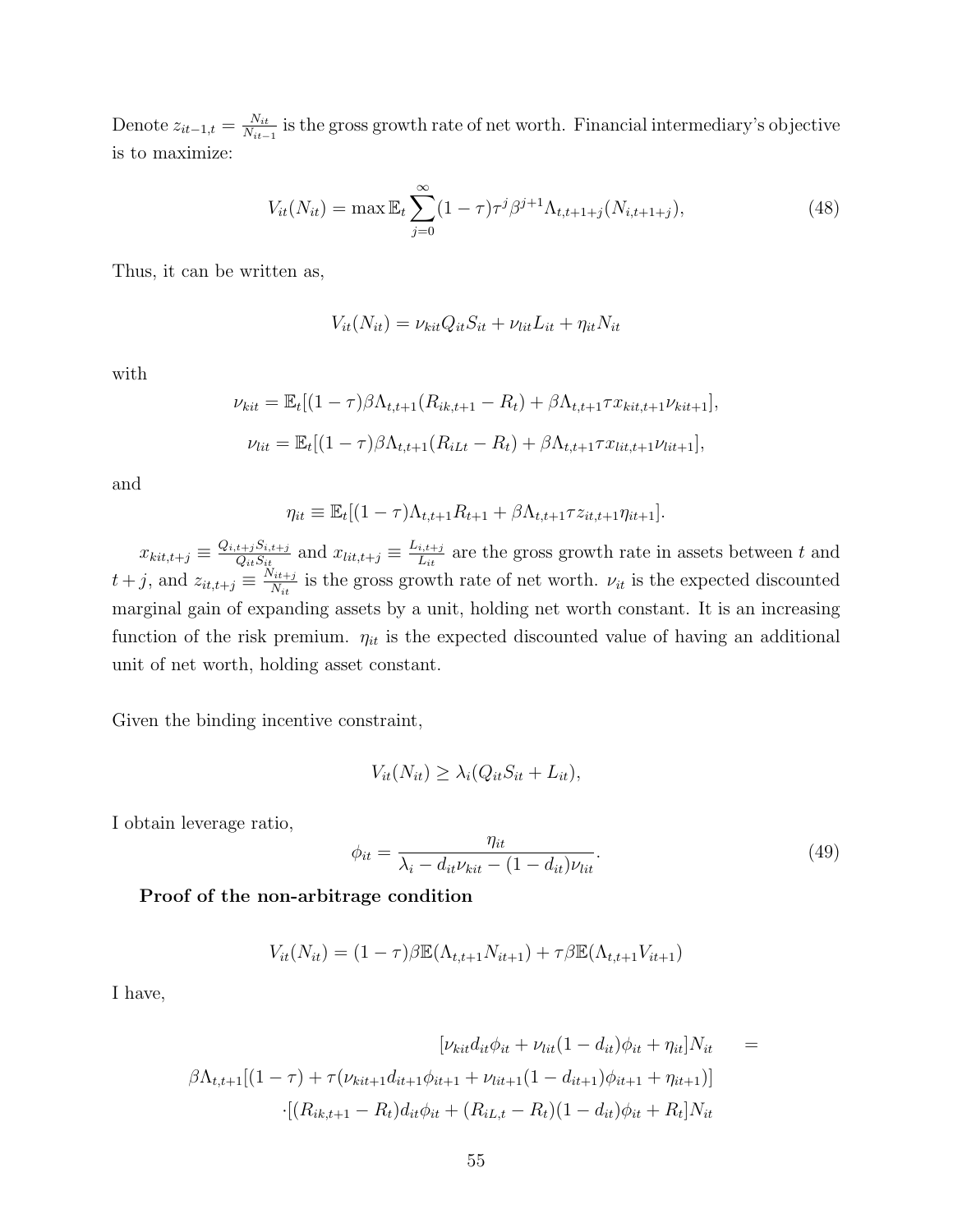Denote  $H_{t,t+1} = \beta \Lambda_{t,t+1}[(1 - \tau) + \tau(\nu_{kit+1}d_{it+1}\phi_{it+1} + \nu_{lit+1}(1 - d_{it+1})\phi_{it+1} + \eta_{it+1})].$  Thus,

$$
\nu_{kit} = H_{t,t+1}(R_{ik,t+1} - R_t)
$$
  

$$
\nu_{lit} = H_{t,t+1}(R_{iLt} - R_t)
$$
  

$$
\eta_{it} = H_{t,t+1}R_t
$$

Denote  $h_{it}$  as the Lagrangian multiplier. The bankers' problem can be written as,

$$
\max_{d_{it}, \phi_{it}} (1 + h_{it})[\nu_{kit}d_{it}\phi_{it} + \nu_{lit}(1 - d_{it})\phi_{it} + \eta_{it}] - h_{it}\lambda_{it}[\nu_{kit}d_{it}\phi_{it} + \nu_{lit}(1 - d_{it})\phi_{it}]
$$

The F.O.C. implies

$$
\nu_{kit}=\nu_{lit}
$$

Thus,

$$
\mathbb{E}_t(H_{t,t+1}R_{ik,t+1}) = \mathbb{E}_t(H_{t,t+1})R_{iLt}
$$

# <span id="page-55-0"></span>D.4 Equilibrium Conditions

#### Household:

Euler equation:

$$
\mathbb{E}_t \beta \Lambda_{t,t+1} R_{t+1} = 1 \tag{50}
$$

Stochastic discount rate:

$$
\Lambda_{t,t+1} \equiv \frac{\varrho_{t+1}}{\varrho_t}
$$

$$
\varrho_t = (C_t - hC_{t-1})^{-1} - \beta h \mathbb{E}_t (C_{t+1} - hC_t)^{-1}
$$

Labor market equilibrium:

$$
\varrho_t w_t = \chi l_t^{\psi} \tag{51}
$$

### Financial intermediary:

Value of bank's capital

$$
\nu_{kit} = \mathbb{E}_{t}[(1-\tau)\beta\Lambda_{t,t+1}(R_{ik,t+1} - R_{t}) + \beta\Lambda_{t,t+1}\tau x_{kit,t+1}\nu_{kit+1}]
$$
  

$$
\nu_{lit} = \mathbb{E}_{t}[(1-\tau)\beta\Lambda_{t,t+1}(R_{iLt} - R_{t}) + \beta\Lambda_{t,t+1}\tau x_{lit,t+1}\nu_{lit+1}]
$$

Value of banks' net wealth

$$
\eta_{it} = \mathbb{E}_{t}[(1-\tau)\Lambda_{t,t+1}R_{t+1} + \beta\Lambda_{t,t+1}\tau z_{it,t+1}\eta_{it+1}]
$$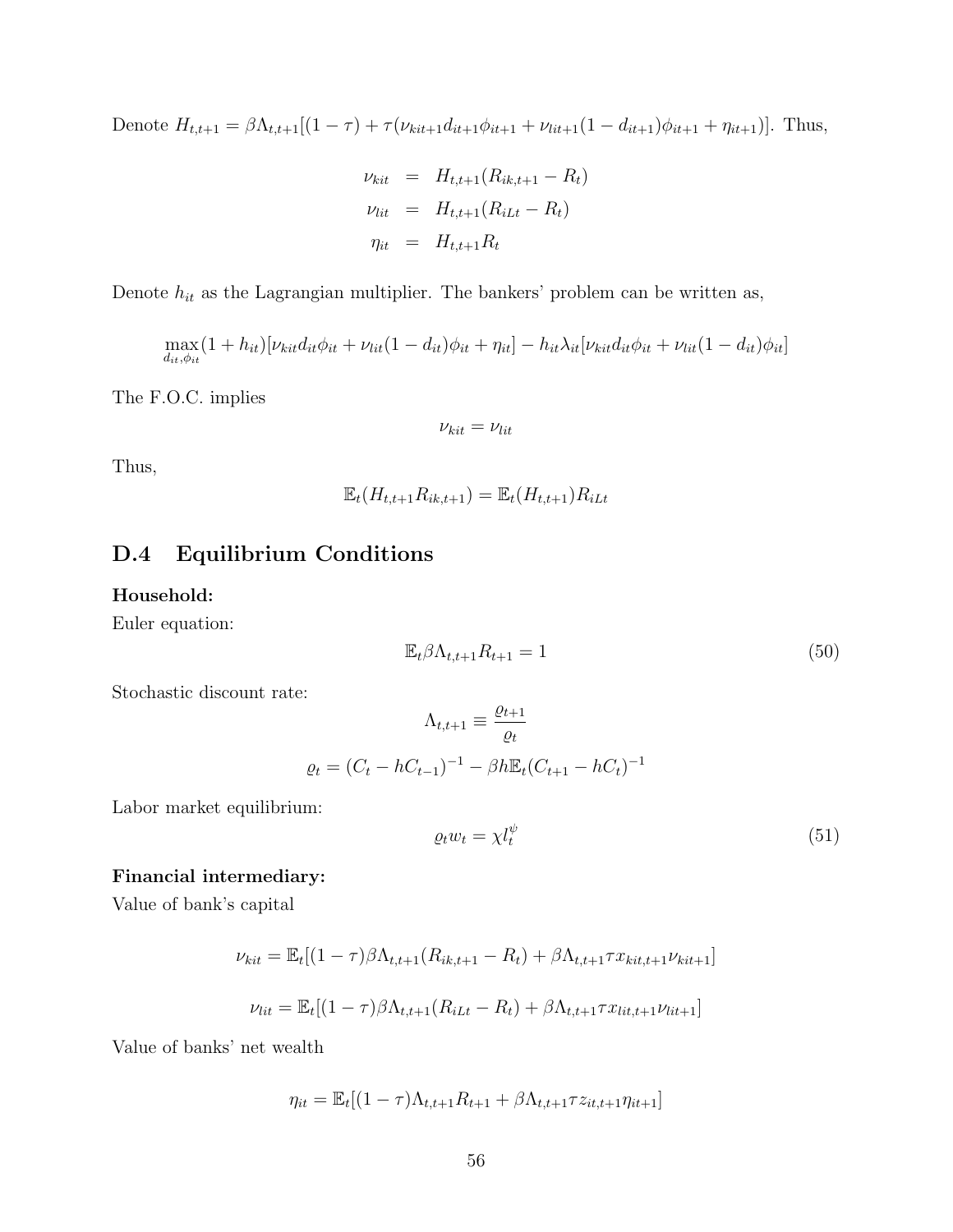Optimal leverage

$$
\phi_{it} = \frac{\eta_{it}}{\lambda_i - d_{it} \nu_{kit} - (1 - d_{it}) \nu_{lit}}
$$

Growth rate of banks' capital

$$
z_{it,t+1} = [(R_{ikt} - R_{t-1})d_{it-1}\phi_{it-1} + (R_{iLt-1} - R_{t-1})(1 - d_{it-1})\phi_{it-1} + R_{t-1}]
$$

Growth rate of banks' net wealth

$$
x_{kit-1,t} = \frac{d_{it}\phi_t}{d_{it-1}\phi_{it-1}} z_{it,t+1}
$$

$$
x_{lit-1,t} = \frac{(1 - d_{it})\phi_{it}}{(1 - d_{it-1})\phi_{it-1}} z_{it,t+1}
$$

Aggregate capital , net worth

$$
Q_{it}S_{it} + L_{it} = \phi_{it}N_{it} \tag{52}
$$

$$
S_{it} = k_{it} \tag{53}
$$

$$
L_{it} = w l_{it} + \sum (1 - \theta_{ijt}) p_{ijt} m_{ijt} - \sum (1 - \theta_{jit}) p_{jit} m_{jit}
$$
\n
$$
(54)
$$

Risky asset share

$$
d_{it} = \frac{Q_{it}S_{it}}{Q_{it}S_{it} + L_{it}}
$$

Non-arbitrage condition,

$$
\nu_{kit}=\nu_{lit}
$$

Banks' net worth

$$
N_{it} = N_{eit} + N_{nit} \tag{55}
$$

Existing banks' net worth accumulation

$$
N_{eit} = \tau [(R_{ikt} - R_{t-1})d_{it-1}\phi_{it-1} + (R_{iLt-1} - R_{t-1})(1 - d_{it-1})\phi_{it-1} + R_{t-1}]N_{it-1}e_{Nei} \quad (56)
$$

New banks' net worth

$$
N_{nit} = \omega(Q_{it}S_{it-1} + L_{it-1})
$$
\n(57)

The return of the capital

$$
R_{ik,t+1} = e^{\psi_{t+1}} \frac{u_{it+1} + (1 - \delta)Q_{it+1}}{Q_{it}} \tag{58}
$$

Production sector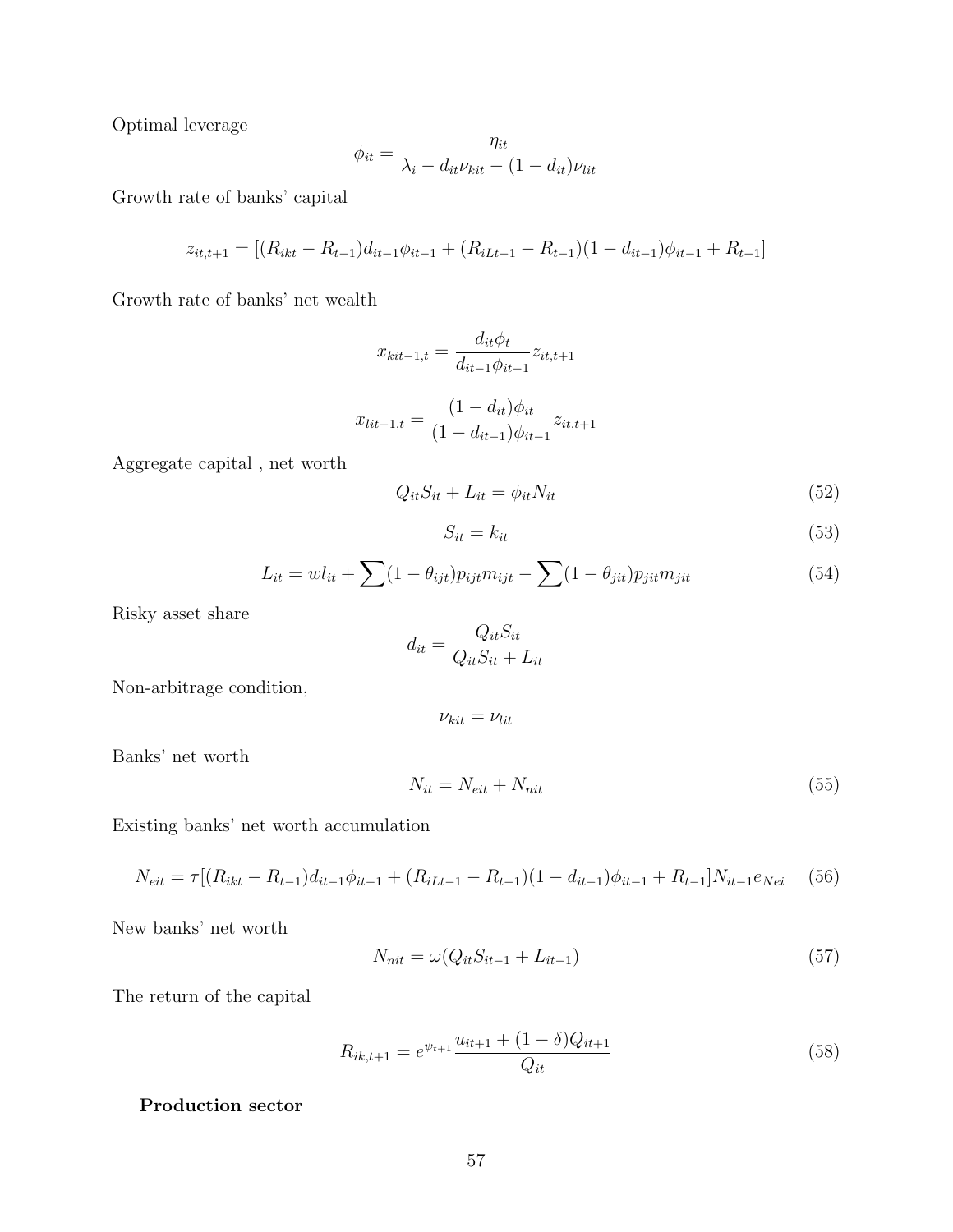Intermediate goods production function:

$$
m_{it} = z_{it}^{\alpha_i} l_{it}^{\alpha_i} (e^{\psi_t} k_{it-1})^{\beta_i} \left( \prod_{i=1}^n m_{ij,t}^{\omega_{ij}} \right)^{1-\alpha_i-\beta_i}
$$
(59)

Labor demand

$$
w_t l_{it} R_{i} = \alpha_i p_{i,t} m_{it} \tag{60}
$$

Capital demand

$$
u_{it}e^{\psi_t}k_{it-1} = \beta_i p_{i,t} m_{it}
$$

Intermediate goods demand

$$
[[(1 - \theta_{ijt})R_{iLt} + \theta_{ijt}] + \varsigma(\theta_{ijt} - \bar{\theta}_i)^2]p_{ij,t}m_{ij,t} = \gamma_i \omega_{ij} p_{i,t} m_{it}
$$
(61)

$$
p_{ijt} = p_{jt}/[(1 - \theta_{ijt})R_{jLt} + \theta_{ijt}]
$$
\n(62)

Trade credit:

$$
2\zeta(\theta_{ijt} - \bar{\theta}_i)[(1 - \theta_{ijt})R_{jLt} + \theta_{ijt}] + (R_{jLt} - 1)\zeta(\theta_{ijt} - \bar{\theta}_i)^2 = (R_{iLt} - R_{jLt})
$$
(63)

Wholesaler:

$$
Y_w = \Pi_{i=1}^n \zeta_i^{-\zeta_i} y_i^{\zeta_i} \tag{64}
$$

$$
y_i = \zeta_i \left(\frac{p_i}{P_w}\right)^{-1} Y_w \tag{65}
$$

Capital goods producer

$$
Q_{it} = 1 + \frac{1}{2} \eta_I \left( \frac{I_{it}}{I_{it-1}} - 1 \right)^2 + \frac{I_{it}}{I_{it-1}} \eta_I \left( \frac{I_{it}}{I_{it-1}} - 1 \right) - \mathbb{E}_t \left[ \beta \Lambda_{t+1} \left( \frac{I_{it+1}}{I_{it}} \right)^2 \eta_I \left( \frac{I_{it+1}}{I_{it}} - 1 \right) \right] \tag{66}
$$

Retailer:

$$
Y = Y_w D \tag{67}
$$

where

$$
D_t = \left\{ (1 - \gamma) \left( \frac{\epsilon}{\epsilon - 1} \frac{F_t}{Z_t} \right)^{-\epsilon} \pi^{\epsilon} + \gamma D_{t-1} \pi^{\epsilon} \right\},
$$
  

$$
F_t = Y_t P_{mt} + \beta \gamma \Lambda_{t, t+1} \pi^{\epsilon} F_{t+1}
$$
  

$$
Z_t = Y_t + \beta \gamma \Lambda_{t, t+1} \pi^{\epsilon - 1} Z_{t+1}
$$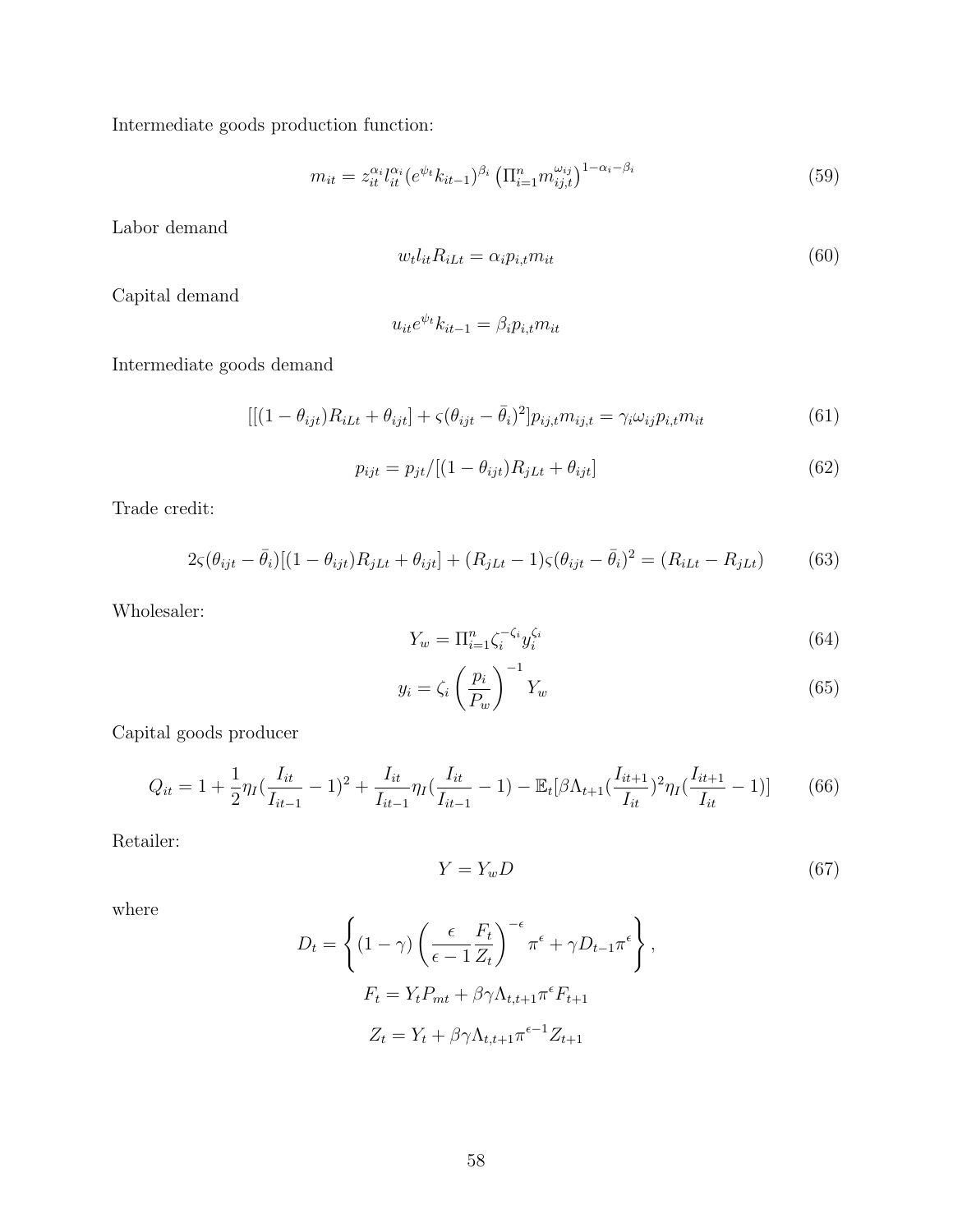Price index

$$
1 = \gamma \pi^{\epsilon - 1} + (1 - \gamma) \left( \frac{\epsilon}{\epsilon - 1} \frac{F_t}{Z_t} \right)^{1 - \epsilon} \tag{68}
$$

Capital accumulation equation

$$
k_{it} = e^{\psi_t} (1 - \delta) k_{it-1} + I_{it}
$$
\n(69)

Goods market clearing:

$$
\sum_{j=1}^{n} m_{ij} + y_i = m_i \tag{70}
$$

$$
Y_t = C_t + G_t + \sum_{i} [I_{it} + \frac{\eta_I}{2} \left( \frac{I_{it}}{I_{it-1}} - 1 \right)^2 I_{it}] \tag{71}
$$

Labor market clearing:

$$
\sum_{i=1}^{N} l_{it} = l_t \tag{72}
$$

Fisher equation

$$
i_t = R_t \mathbb{E}_t(\pi_{t+1}) \tag{73}
$$

Markup:

$$
X=1/P_w
$$

Interest rate rule:

$$
i_t = i_{t-1}^{\rho_i} \left( \frac{1}{\beta} \pi_t^{\kappa_\pi} \left( \frac{X}{\frac{\epsilon}{\epsilon - 1}} \right)^{\kappa_y} \right)^{(1 - \rho_i)} e_i \tag{74}
$$

Government expenditure:

<span id="page-58-0"></span>
$$
G_t = \bar{G}e_g \tag{75}
$$

# <span id="page-58-1"></span>D.5 Calibration of labor share and capital share

 $\alpha_i$  and  $\beta_i$  are calibrated using the BEA GDP by Industry Value-added Components Table (1998-2013) and the calibration method follows [Su](#page-39-5) [\(2014\)](#page-39-5).

Labor share  $=$  Compensation of employees  $+1/2$  of the noncorporate part of other gross operating surplus.

 $Capital share = Gross operating surplus + taxes on production and imports less subsidies$ −1/2 of the noncorporate part of other gross operating surplus.